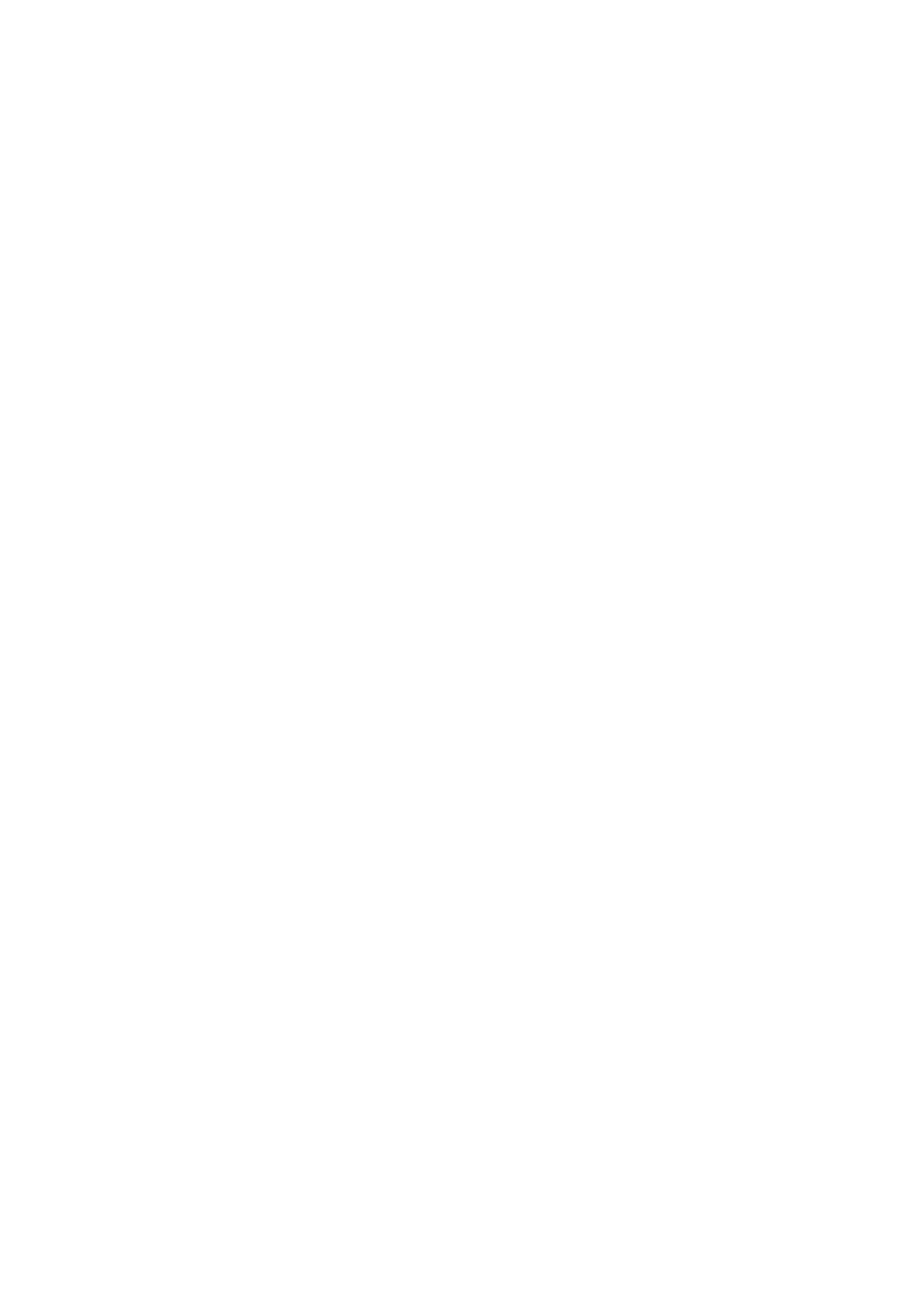# **Inquiries**

The Australian Energy Market Commission PO Box A2449 Sydney South NSW 1235

**E:** aemc@aemc.gov.au **T:** (02) 8296 7800

**F:** (02) 8296 7899

# **Citation**

AEMC 2009, *Ramp Rates, Market Ancillary Service Offers, and Dispatch Inflexibility*, Rule Determination, 15 January 2009, Sydney

# **About the AEMC**

The Council of Australian Governments, through its Ministerial Council on Energy, established the Australian Energy Market Commission (AEMC) in July 2005 to be the Rule maker for national energy markets. The AEMC is currently responsible for Rules and policy advice covering the National Electricity Market. It is a statutory authority. Our key responsibilities are to consider Rule change proposals, conduct energy market reviews and provide policy advice to the Ministerial Council as requested, or on AEMC initiative.

This work is copyright. The Copyright Act 1968 permits fair dealing for study, research, news reporting, criticism and review. Selected passages, tables or diagrams may be reproduced for such purposes provided acknowledgement of the source is included.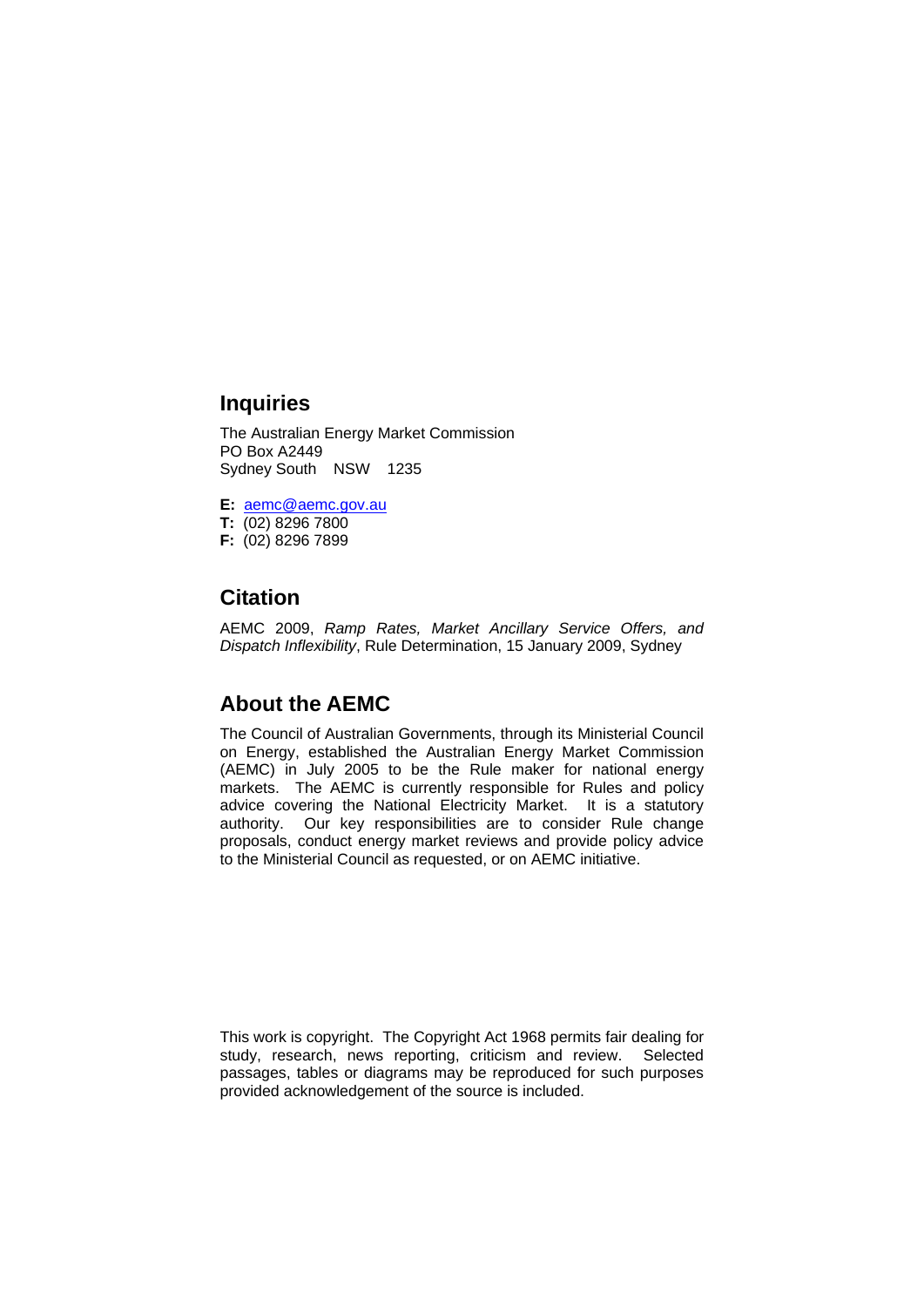# **Contents**

| 1 |      |                                                                        |  |  |
|---|------|------------------------------------------------------------------------|--|--|
|   | 1.1  |                                                                        |  |  |
|   | 1.2  |                                                                        |  |  |
|   | 1.3  |                                                                        |  |  |
| 2 |      |                                                                        |  |  |
|   | 2.1  |                                                                        |  |  |
|   | 2.2  |                                                                        |  |  |
|   | 2.3  |                                                                        |  |  |
|   | 2.4  | The Commission's assessment of the AER's proposed Rule change          |  |  |
|   | 2.5  |                                                                        |  |  |
| 3 |      |                                                                        |  |  |
|   | 3.1  | Changes to the AER's proposed Rule following first round               |  |  |
|   | 3.2  | Differences between the draft Rule and the Rule to be made10           |  |  |
| Α |      |                                                                        |  |  |
|   | A.1  |                                                                        |  |  |
|   | A.2  |                                                                        |  |  |
|   | A.3  | Application of minimum ramp rates to aggregated units 19               |  |  |
|   | A.4  | Ability for generators to offer ramp rates less than 3 MW/minute22     |  |  |
|   | A.5  | AER audit of ramp rates slower than 3 MW/minute26                      |  |  |
|   | A.6  | The rounding of ramp rates to an integer (proposed clause 3.8.3A(d))27 |  |  |
|   | A.7  |                                                                        |  |  |
|   | A.8  |                                                                        |  |  |
|   | A.9  |                                                                        |  |  |
|   | A.10 | Market Ancillary Service technical characteristics31                   |  |  |
|   | A.11 |                                                                        |  |  |
|   | A.12 | Semi-Scheduled Generators - Dispatch Offers 34                         |  |  |
|   | A.13 | Semi-Scheduled Generators - Rebidding Ramp Rates35                     |  |  |
|   | A.14 | Semi-Scheduled Generators - Ramp Rates, Market Ancillary Service       |  |  |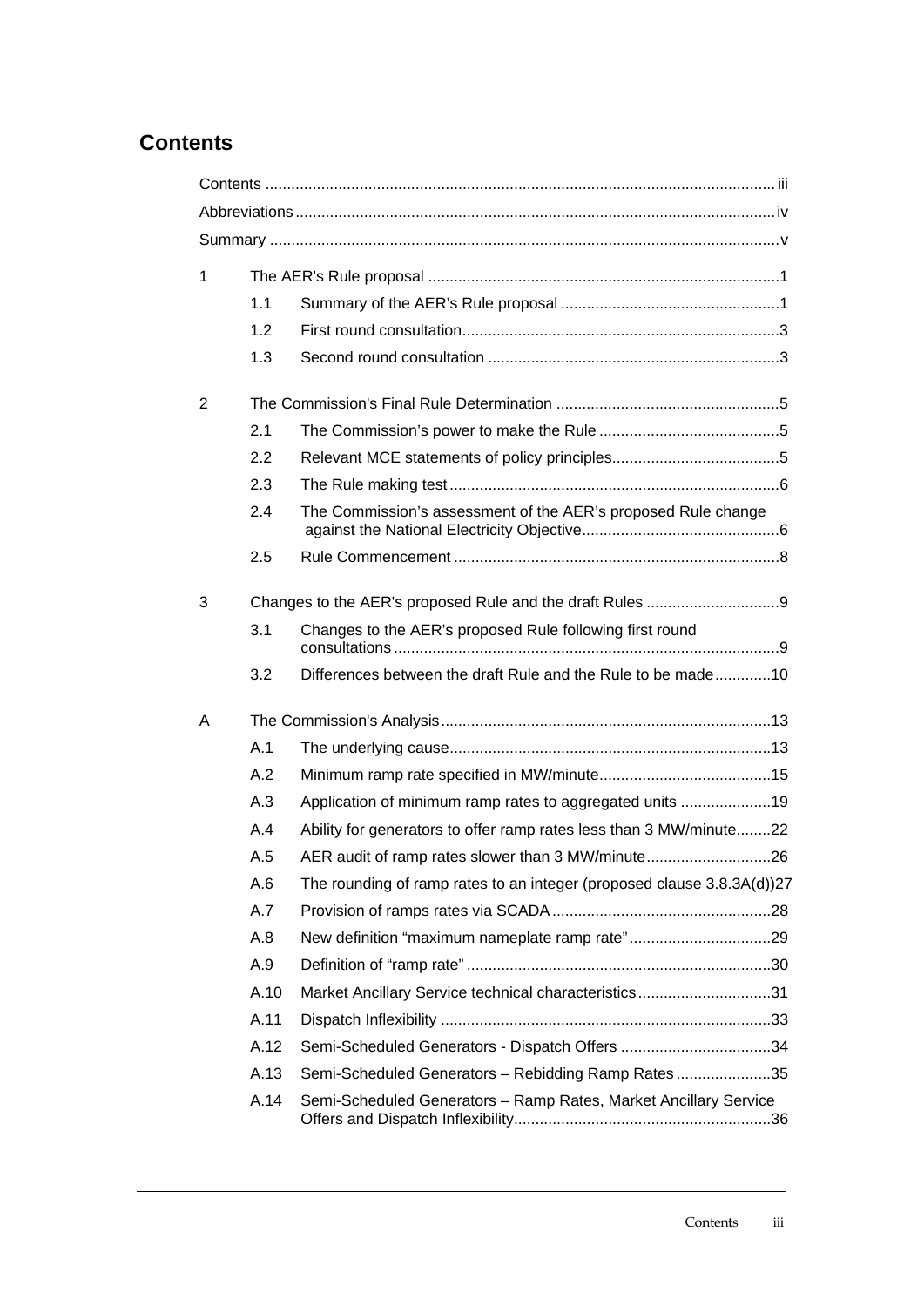# **Abbreviations**

| <b>AEMC</b>   | Australian Energy Market Commission                |
|---------------|----------------------------------------------------|
| <b>AER</b>    | Australian Energy Regulator                        |
| Commission    | see AEMC                                           |
| <b>MCE</b>    | Ministerial Council on Energy                      |
| <b>NEL</b>    | National Electricity Law                           |
| <b>NEM</b>    | National Electricity Market                        |
| <b>NEMDE</b>  | NEM Dispatch Engine                                |
| <b>NEMMCO</b> | National Electricity Market Management Company     |
| Regulations   | National Electricity (South Australia) Regulations |
| Rules         | <b>National Electricity Rules</b>                  |
| VoLL          | Value of lost load                                 |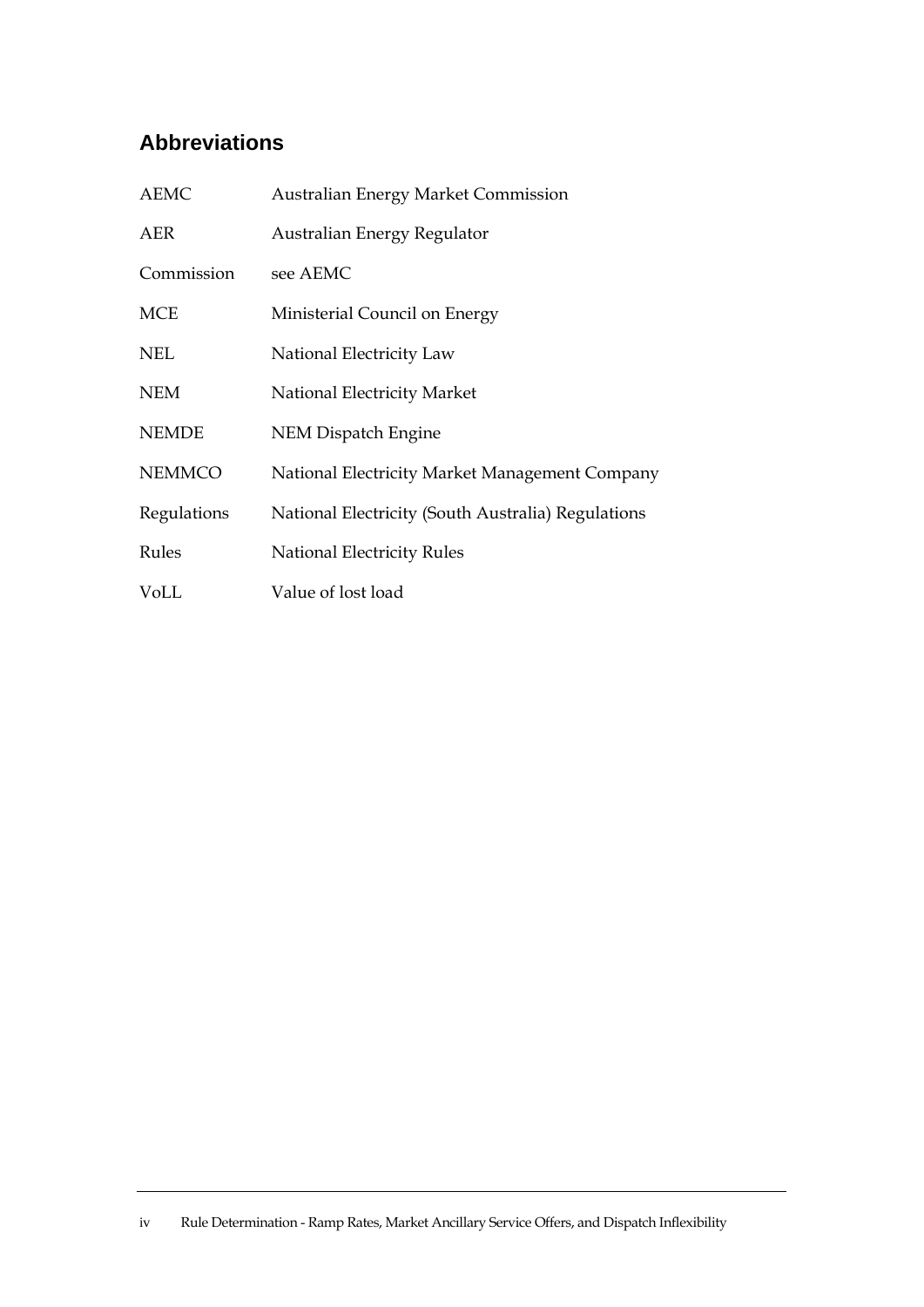# **Summary**

#### **Summary of the Rule change proposal**

On 21 April 2008, the Australian Energy Regulator (AER) submitted a Rule change proposal relating to bidding and rebidding of ramp rates, market ancillary service offers, and dispatch inflexibility. The AER contends that the Rules currently permit generators to rebid technical parameters such as ramp rates, market ancillary service offers, and dispatch inflexibility in such a way to inhibit the National Electricity Market Management Co. Ltd's (NEMMCO's) ability to reduce the output of generators through central dispatch to manage system security. The proposal, in part, followed an investigation into the events of 31 October 2005 when the failure of a major transmission line in New South Wales caused significant disruption of the market.

The AER's Rule change proposal consists of the following three core components that would require relevant scheduled generators and market participants to:

- 1. provide a ramp rate that is:
	- greater than a minimum ramp rate of 3 MW/minute except where it can be demonstrated to NEMMCO that a lower ramp rate is required for technical or safety reasons, and
	- no more than the maximum ramp rate that an item of equipment is capable of achieving in normal circumstances.
- 2. provide market ancillary service parameters for generators that reflect the technical capability of the generator's plant; and
- 3. declare themselves "inflexible" only when plant technical constraints justify such a declaration.

#### **Consultation**

Eight first round submissions were received on this Rule change proposal, all generally supporting the intent of the proposal, but suggesting some improvements to the proposed Rule change. The Australian Energy Market Commission (Commission) accepted some of these changes in its draft determination where it considered these changes would further promote the National Electricity Objective (NEO).

Four second round submissions were received on the draft Rule determination and the draft Rule suggesting further improvements. Snowy Hydro, AGL and Hydro Tasmania also made a joint presentation to the AEMC.

The Commission has reviewed its draft Rule determination and amended the draft Rule in response to the issues raised. The Commission considers these changes do not alter the core components of the proposed Rule as set out above.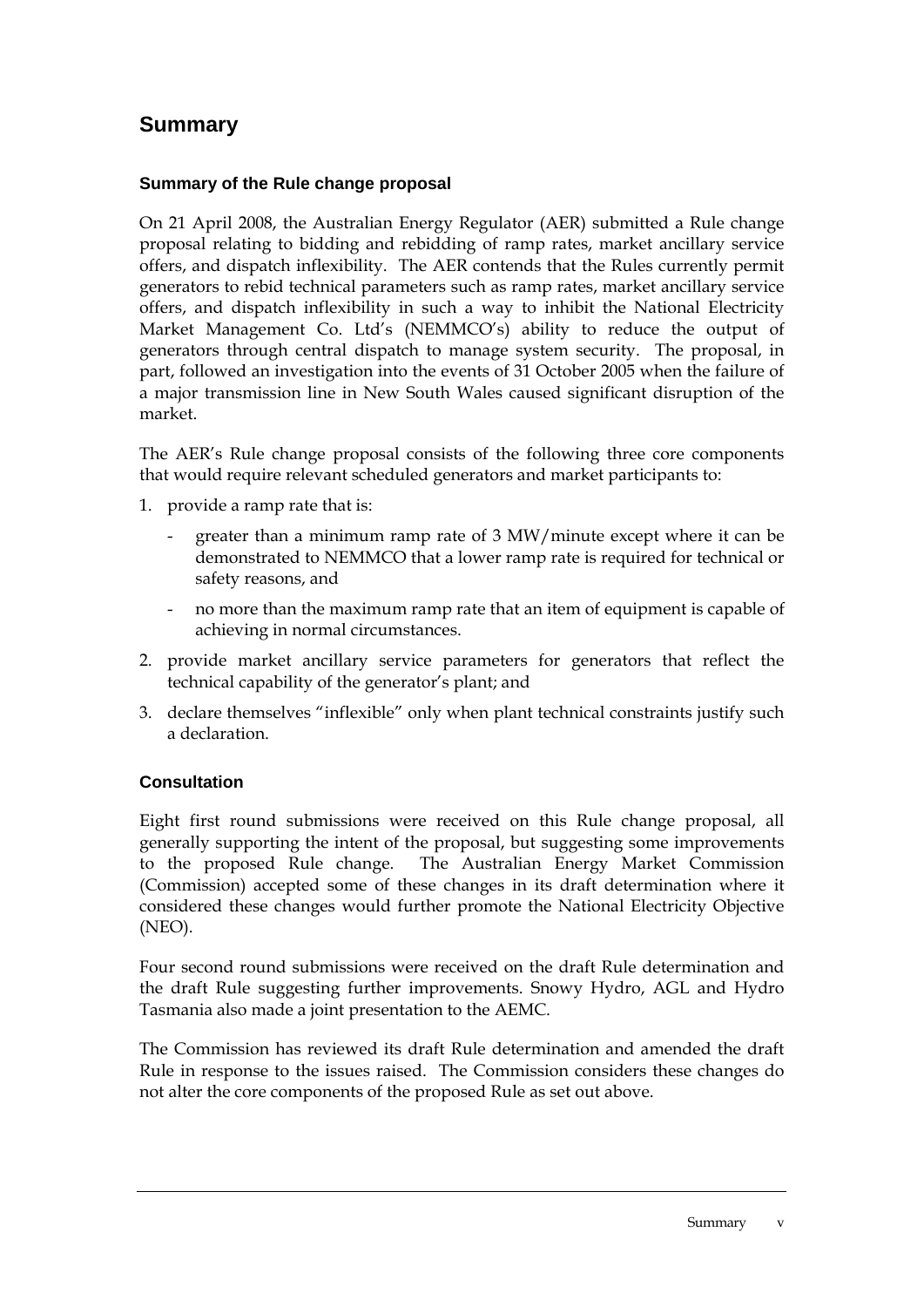#### **The Commission's decision**

The Commission makes this Rule determination and the attached Rule on the AER's 'Ramp Rates, Market Ancillary Service Offers, and Dispatch Inflexibility' Rule change proposal, in accordance with Section 102 and 103 of the National Electricity Law (NEL).

The Commission is satisfied that the Rule will or is likely to contribute to the achievement of the national electricity objective (NEO). The Rule would require that the technical parameters in relation to ramp rates, market ancillary service offers and dispatch inflexibility reflect technical capability of plant allowing NEMMCO to manage system security issues more effectively. This would improve the reliability and security of the national power system, and improve the efficiency of the operation of the National Electricity Market (NEM). For these reasons, the Commission considers that the Rule making test under section 88 of the NEL is satisfied.

#### **Rule Commencement**

This Rule is scheduled to commence on 31 March 2009.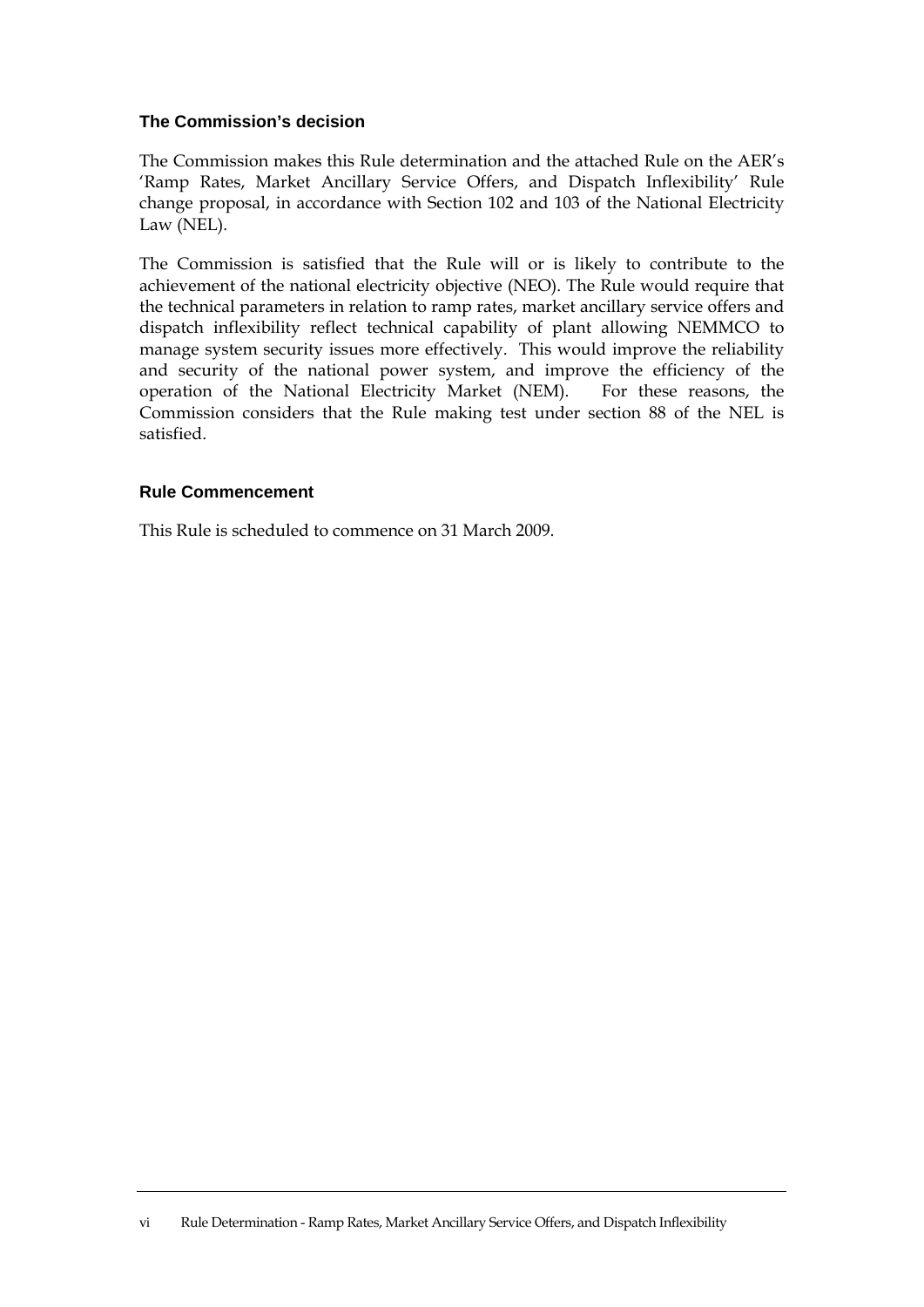# **1 The AER's Rule proposal**

# **1.1 Summary of the AER's Rule proposal**

On 21 April 2008, the AER submitted a Rule change proposal relating to the ability of relevant scheduled generators and market participants to bid and rebid technical parameters, including ramp rates, market ancillary service offers, and dispatch inflexibility profiles, in pursuit of commercial objectives when power system security could be compromised.

The proposal was precipitated by an AER investigation of the events of 31 October 20051. On that day, NEMMCO invoked network constraints to manage the impact of a transmission outage, which had the effect of constraining the dispatch of some generation in the vicinity. The AER found that some generators took action to minimise the commercial impact of these constraints by rebidding their ramp rates to very low levels. This limited the rate that NEMMCO was able to reduce the dispatch levels of those generators, thus hindering NEMMCO's ability to effectively manage power system security during that event.

The AER also cites examples where generators have rebid market ancillary service offers or dispatch inflexibility profiles to limit the rate at which their dispatch targets can be reduced in response to binding network constraints.

The Rules currently permit generators to rebid their ramp rates, market ancillary service offers and dispatch inflexibility profiles at any time up until dispatch. Rebids must be made in good faith and must be accompanied by a reason for the rebid. No other restrictions apply.

The AER contends that the intent of the Rules is for these technical parameters to reflect the technical capability of a generator's plant. However, the Rules do not make this explicit. As a result, the AER believes that some generators may have bid or rebid ramp rates, market ancillary services offers and dispatch flexibility for commercial reasons.

The AER's Rule change proposal seeks to limit the ability of relevant scheduled generators and market participants to bid and rebid technical parameters in pursuit of commercial objectives in the following three areas:

#### **1. Ramp Rates**

 $\overline{a}$ 

The AER's Rule change proposal imposes a minimum ramp rate of 3 MW/minute except where it can be demonstrated to NEMMCO that a lower ramp rate is required for technical or safety reasons. NEMMCO has advised the AER that a ramp rate of 3 MW/minute is sufficient to allow NEMMCO to manage system security incidents. In addition, the AER Rule change proposal limits the maximum ramp rate to that

<sup>1</sup> The events of 31 October 2005, Investigation Report, Australian Energy Regulator, October 2006.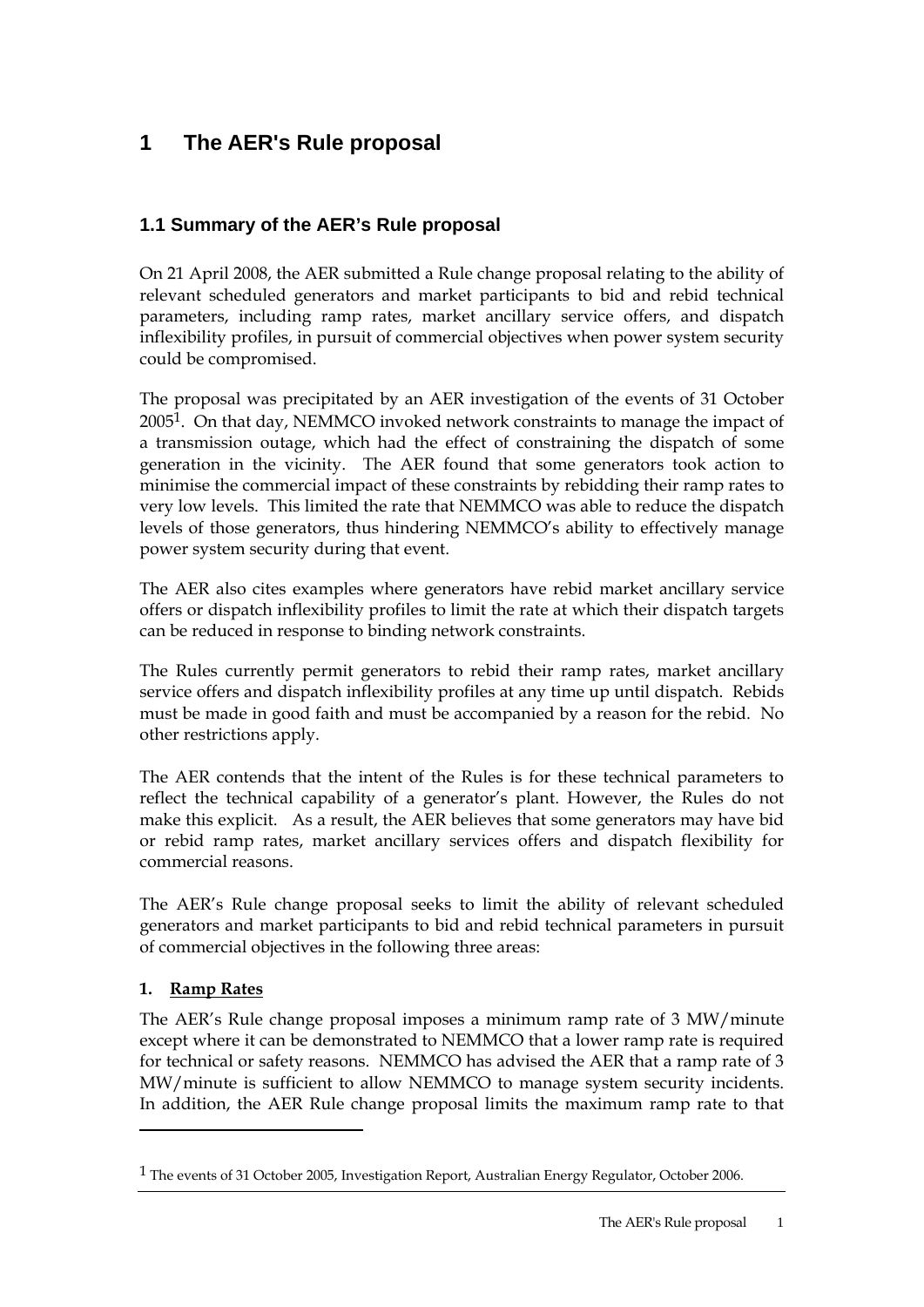provided by the relevant scheduled generator and market participant as its generating unit data. For consistency, the AER proposed that this change cover all participants to whom obligations regarding ramp rates apply.

#### **2. Market Ancillary Service2 Offers**

Due to a limitation in the NEM Dispatch Engine, generators can rebid market ancillary service offers in such a way as to "trap" the dispatch level of their units at close to maximum capacity.

To address this problem, the AER has proposed a Rule amendment that would require the market ancillary service parameters bid by generators to reflect the technical capability of the generator's plant.

#### **3. Dispatch Inflexibility**

The Rules explicitly require generators to notify NEMMCO of dispatch inflexibility due to abnormal plant or operating conditions as soon as the generator becomes aware of such conditions, but the Rules do not explicitly prohibit use of dispatch inflexibility for other purposes such as the pursuit of commercial objectives. The AER's investigations identified instances where generators appeared to have used dispatch inflexibility to limit the rate at which their dispatch levels can be reduced under binding network constraints following a system security incident.

To address this problem, the AER has proposed a Rule amendment that would permit generators to declare themselves "inflexible" only when plant technical constraints justify such a declaration.

#### **New Civil Penalty Provisions**

In its Rule change proposal, the AER noted that it intends for the following new proposed clauses to be civil penalty provisions:

- (a) clause 3.8.3A(b),
- (b) clause 3.8.3A(d),
- (c) clause 3.8.3A(j),
- (d) clause 3.8.7A (l), and
- (e) clause 3.8.7A(m).

The AER also sought to amend the following existing civil penalty provisions:

- (a) clause 3.8.4,
- (b) clause 3.8.19,

 $\overline{a}$ 

<sup>2</sup> Commonly referred to as frequency control ancillary services (FCAS)

<sup>2</sup> Rule Determination - Ramp Rates, Market Ancillary Services, and Dispatch Inflexibility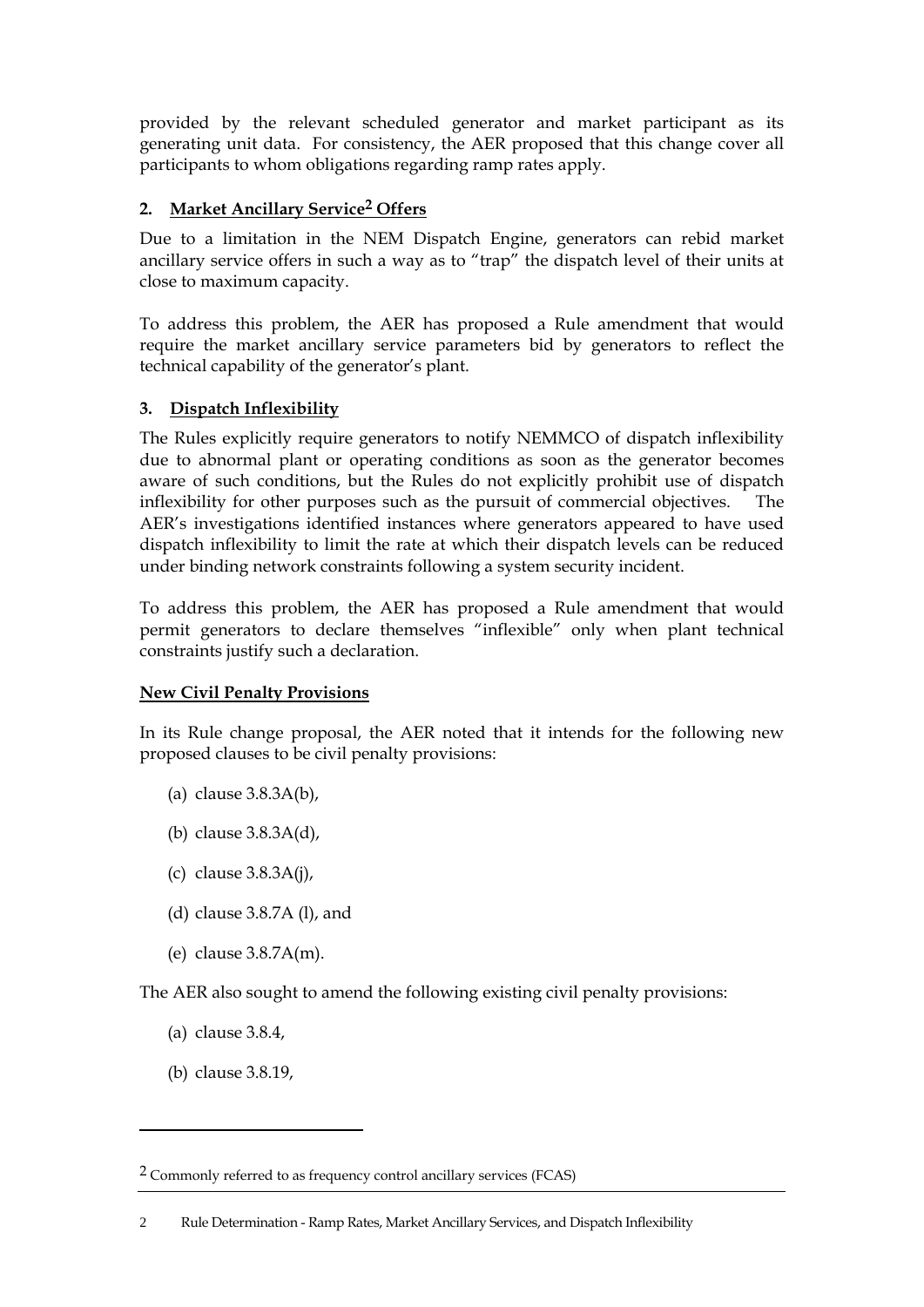- (c) clause 3.8.22 ,and
- (d) clause 3.8.22A.

# **1.2 First round consultation**

On 22 May 2008, under section 94 of the NEL, the Commission decided to commence initial consultation on the AER Rule change proposal by publishing a notice under section 95 of the NEL.

Submissions closed on 19 June 2008.

On 28 August 2008, the Commission published a notice under section 107 of the National Electricity Law (NEL), which extended the period for publication of the draft Rule determination for this proposal. The Commission undertook to publish its draft Rule determination by 30 October 2008.

Eight first round submissions were received on this Rule change proposal, all generally supportive of the intent of the proposal, but suggesting some improvements to the proposed Rule change. The Commission's response to comments raised in submissions is set out at Appendix A.

One supplementary submission was received from Snowy Hydro, which was late for consideration as part of the draft determination and the draft Rule.

All submissions are available on the AEMC's website<sup>3</sup>.

## **1.3 Second round consultation**

 $\overline{a}$ 

On 23 October 2008, the Commission gave notice under section 99 of the NEL of the making of the draft Rule determination and the draft Rule.

The draft Rule determination and the draft Rule were open for public consultation for six weeks. Submissions closed on 5 December 2008.

Four second round submissions were received. Snowy Hydro provided its comments from its supplementary submission in a joint submission with AGL and Hydro Tasmania. Snowy Hydro, AGL and Hydro Tasmania also made a joint presentation to the AEMC.

Submissions and a copy of the presentation are available on the AEMC website. The Commission's response to comments raised in submissions is set out at Appendix A.

<sup>3</sup> Submissions are located at http://www.aemc.gov.au/electricity.php?r=20080522.124522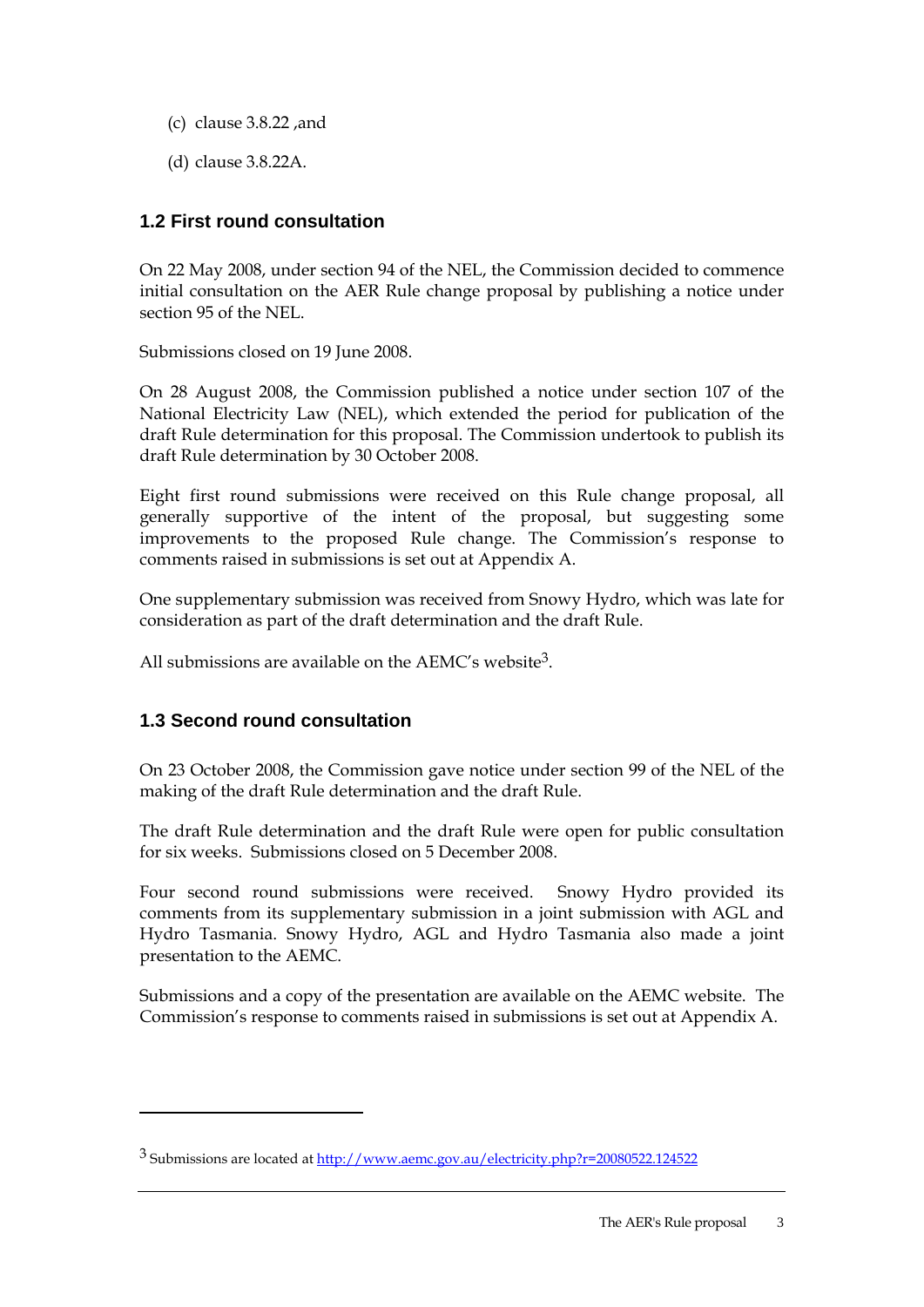This page has been intentionally left blank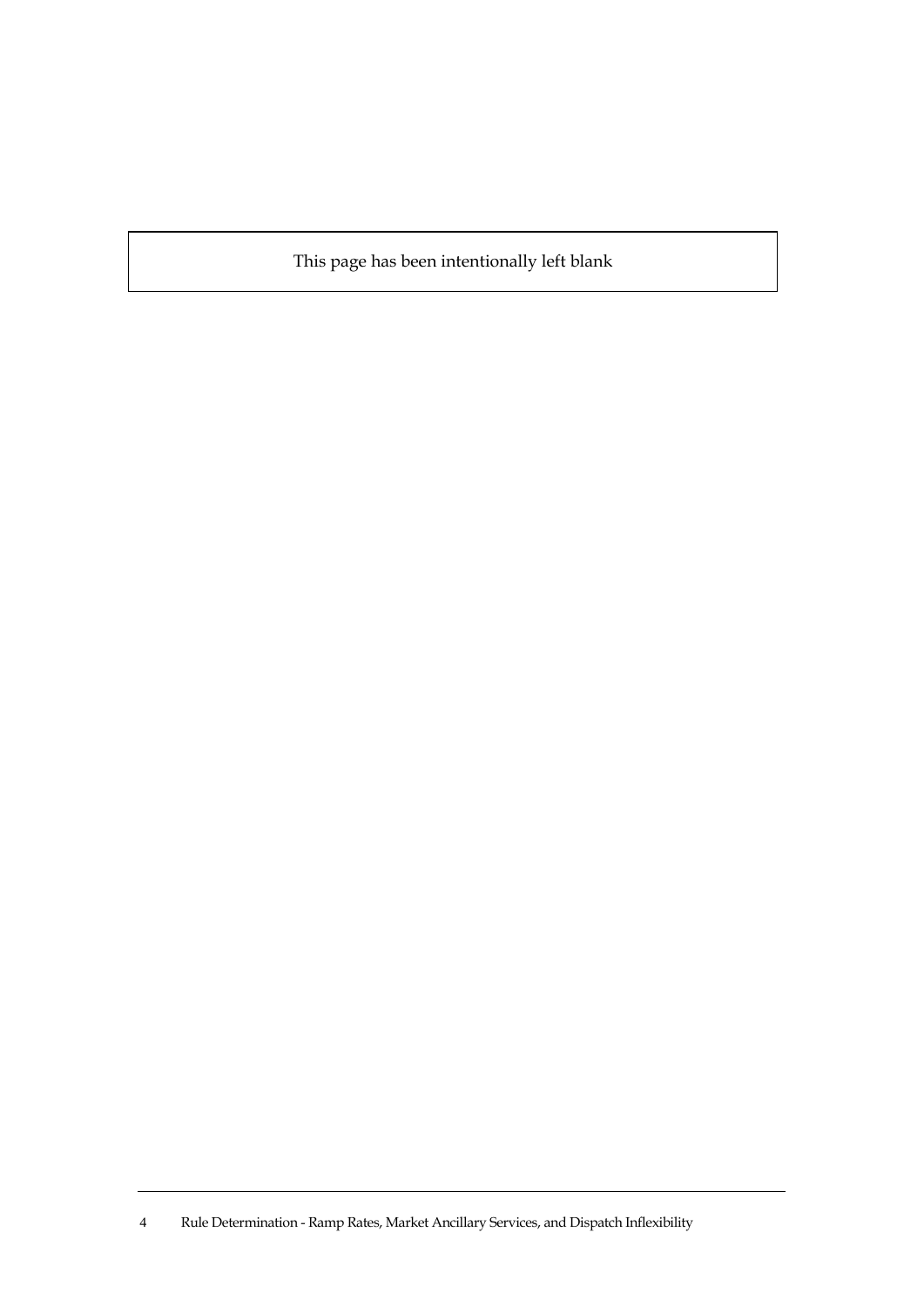# **2 The Commission's Final Rule Determination**

The Commission has determined in accordance with sections 102 and 103 of the NEL to make this final Rule determination and the final Rule.

This final Rule determination sets out the Commission's reasons for making the final Rule. The Commission has taken into account:

- The Commission's powers under the NEL to make the Rule;
- Any relevant Ministerial Council on Energy (MCE) statements of policy principles;
- First round stakeholder submissions;
- Second round stakeholders submissions (and a presentation); and
- The Commission's analysis as to the ways in which the Rule will or is likely to contribute to the achievement of the National Electricity Objective (NEO) so that it satisfies the statutory Rule making test.

# **2.1 The Commission's power to make the Rule**

The subject matters about which the AEMC may make Rules are set out in Section 34 of the Rules and more specifically in Schedule 1 to the NEL.

The proposed Rule falls within the subject matters that the AEMC may make Rules about as it relates to the regulation of:

- The NEM (as it relates to how NEMMCO manages central dispatch);
- The operation of the national electricity system for the purposes of the safety, security and reliability of that system (as it relates to the ability of NEMMCO to maintain power system security); and
- The activities of persons participating in the NEM (as it relates to the Rules of how market participants provide NEMMCO with parameters related to ramp rates and frequency control ancillary services, and circumstances in which a market participant may declare itself inflexible).

The Commission is satisfied that the AER's proposed Rule change is a subject matter about which the Commission may make a Rule.

## **2.2 Relevant MCE statements of policy principles**

The NEL requires the Commission to have regard to any relevant MCE statement of policy principles in applying the Rule making test. The Commission notes that currently there are no MCE statement of policy principles that relate to the issues contained in the AER's Rule change proposal.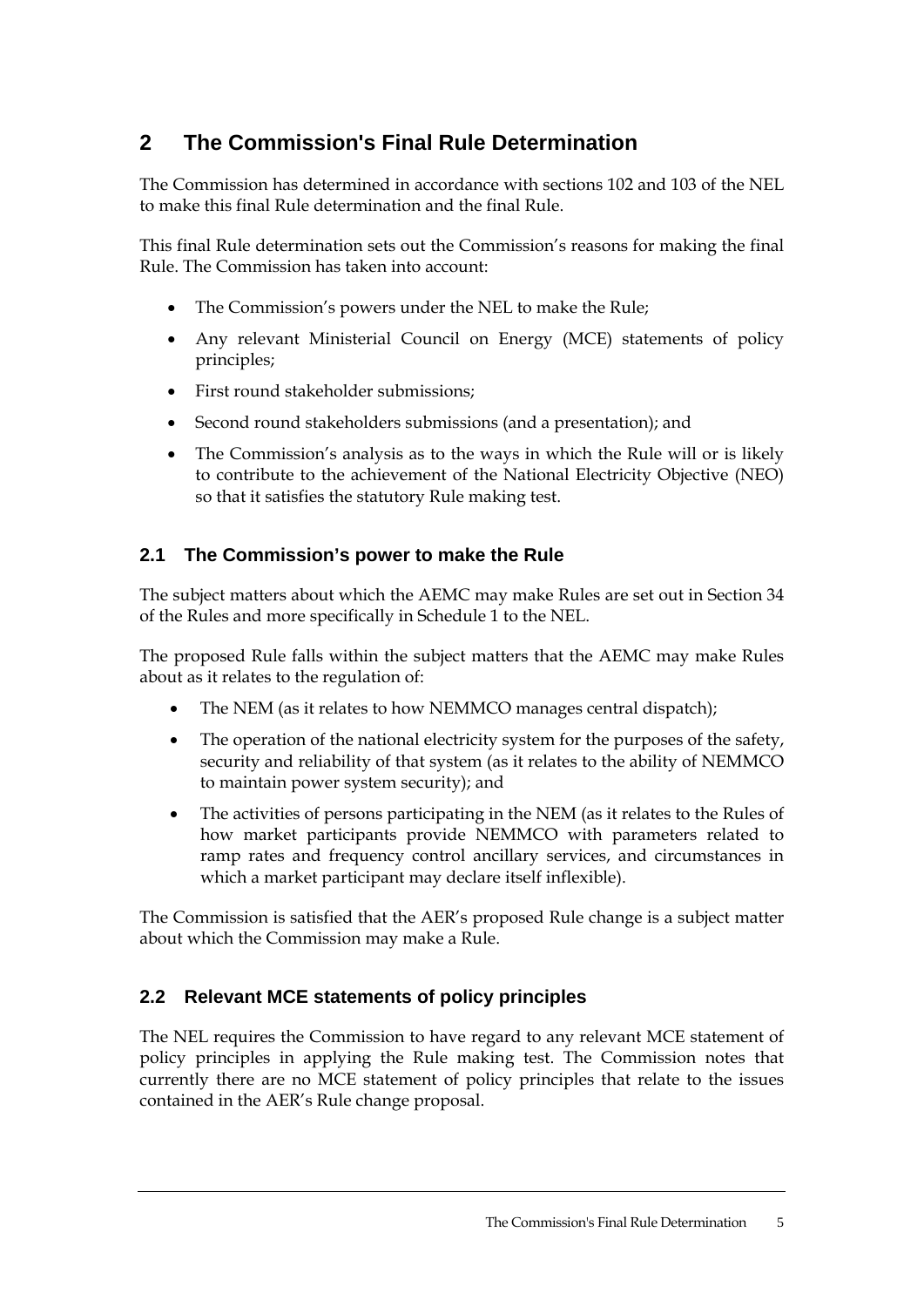### **2.3 The Rule making test**

The NEO is the basis of assessment under the Rule making test and is set out in Section 7 of the NEL:

"The objective of this Law is to promote efficient investment in, and efficient operation and use of, electricity services for the long term interests of consumers of electricity with respect to:

- (a) price, quality, safety, reliability and security of supply of electricity; and
- (b) the reliability, safety and security of the national electricity system."

The Rule making test states:

"(1) The AEMC may only make a Rule if it is satisfied that the Rule will or is likely to contribute to the achievement of the national electricity objective;

 (2) For the purposes of subsection (1), the AEMC may give such weight to any aspect of the national electricity objective as it considers appropriate in all circumstances having regard to any relevant MCE statement of policy principles".4

Under Section 91A of the NEL, the Commission is also able to make a "more preferable Rule", if the Commission is satisfied that, having regard to the issue or issues raised by the proposed Rule, the more preferable Rule will or is likely to better contribute to the achievement of the NEO. The Commission's power to make a "more preferable Rule" commenced operation on 1 January 2008, following amendments to the NEL.

This section presents the Commission's assessment of the extent to which the Rule promotes the NEO and satisfies the Rule making test.

#### **2.4 The Commission's assessment of the AER's proposed Rule change against the National Electricity Objective**

The AER's Rule change proposal consists of the following three core components that would require the relevant scheduled generators and market participants to:

- 1. provide a ramp rate that is greater than a minimum ramp rate of 3 MW/minute except where it can be demonstrated to NEMMCO that a lower ramp rate is required for technical or safety reasons, and no more than the maximum ramp rate that an item of equipment is capable of achieving in normal circumstances.
- 2. provide market ancillary service parameters for generators that reflect the technical capability of the generator's plant; and
- 3. declare themselves "inflexible" only when plant technical constraints justify such a declaration.

 $\overline{a}$ 

<sup>4</sup> Section 88 of the National Electricity Law.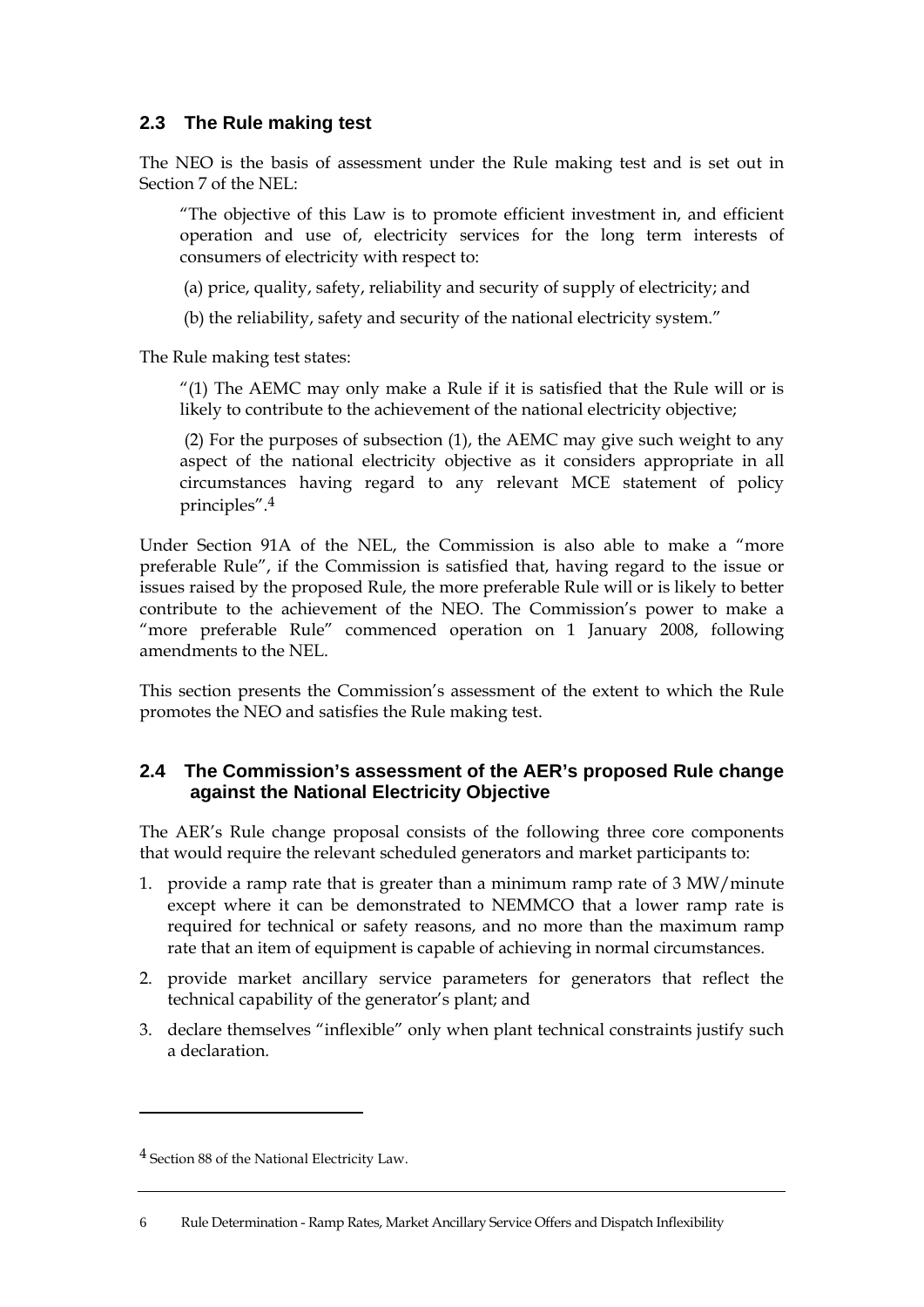This section of the final Rule determination sets out the Commission's assessment of each component of the AER's Rule change proposal against the NEO.

- 1. **Requiring relevant scheduled generators and market participants to provide a ramp rate between the stipulated minimum and the maximum** would assist NEMMCO to maintain system security during critical periods when network constraints are binding. This will facilitate smooth and efficient operation of the spot market, which is one of NEMMCO's core functions. In addition, the amendment will contribute more broadly to the achievement of the NEO by clarifying the obligations, which in turn will enhance enforceability of the relevant provisions of the Rules. This will ultimately work to the benefit of all market participants and stakeholders.
- 2. **Requiring relevant scheduled generators and market participants to provide market ancillary service parameters for generators that reflect the technical capability of the generator's plant** would assist NEMMCO to operate the NEM so that electricity supply is secure. In particular, by preventing scheduled generators from varying their market ancillary service offers to pursue commercial objectives, NEMMCO will be able to respond more effectively to contingency events and during periods when network constraints are binding. This will help to facilitate smooth and efficient operation of the spot market, one of NEMMCO's core functions.
- 3. **Requiring relevant scheduled generators and market participants to declare themselves "inflexible" only when plant technical constraints justify such a**  declaration would improve the markets' ability to deliver competitive outcomes and provide NEMMCO with the flexibility to manage events for the safe and secure operation of the power system. The amendment will contribute more broadly to the achievement of the NEO by enhancing the efficient operation of the market.

In addition, the inclusion of semi-scheduled generators in the Rule when the Schedule 2 of the National Electricity Amendment (Central Dispatch and Integration of Wind and Other Intermittent Generation) Rule 2008 No. 2 comes into effect (on 31 March 2009) would ensure that system security issues could continued to be managed effectively.

The Commission considers that the proposed Rule change is unlikely to impose significant costs on the relevant generators and market participants as historical evidence indicates that most participants operate their plant within the technical parameters specified in the proposed Rule. The Rule change is also not likely to require major changes to the relevant scheduled generators', market participants' or NEMMCO's systems and processes since this Rule change clarifies provisions that are already in place. Some participants may require the physical and technical parameters related to their plant to be independently certified where the parameters differ from those specified by the manufacturer.

The Commission made some changes to the AER's proposed Rule change following submissions from stakeholders and where it considered these changes would further promote the NEO. The Commission considers that these changes maintain the core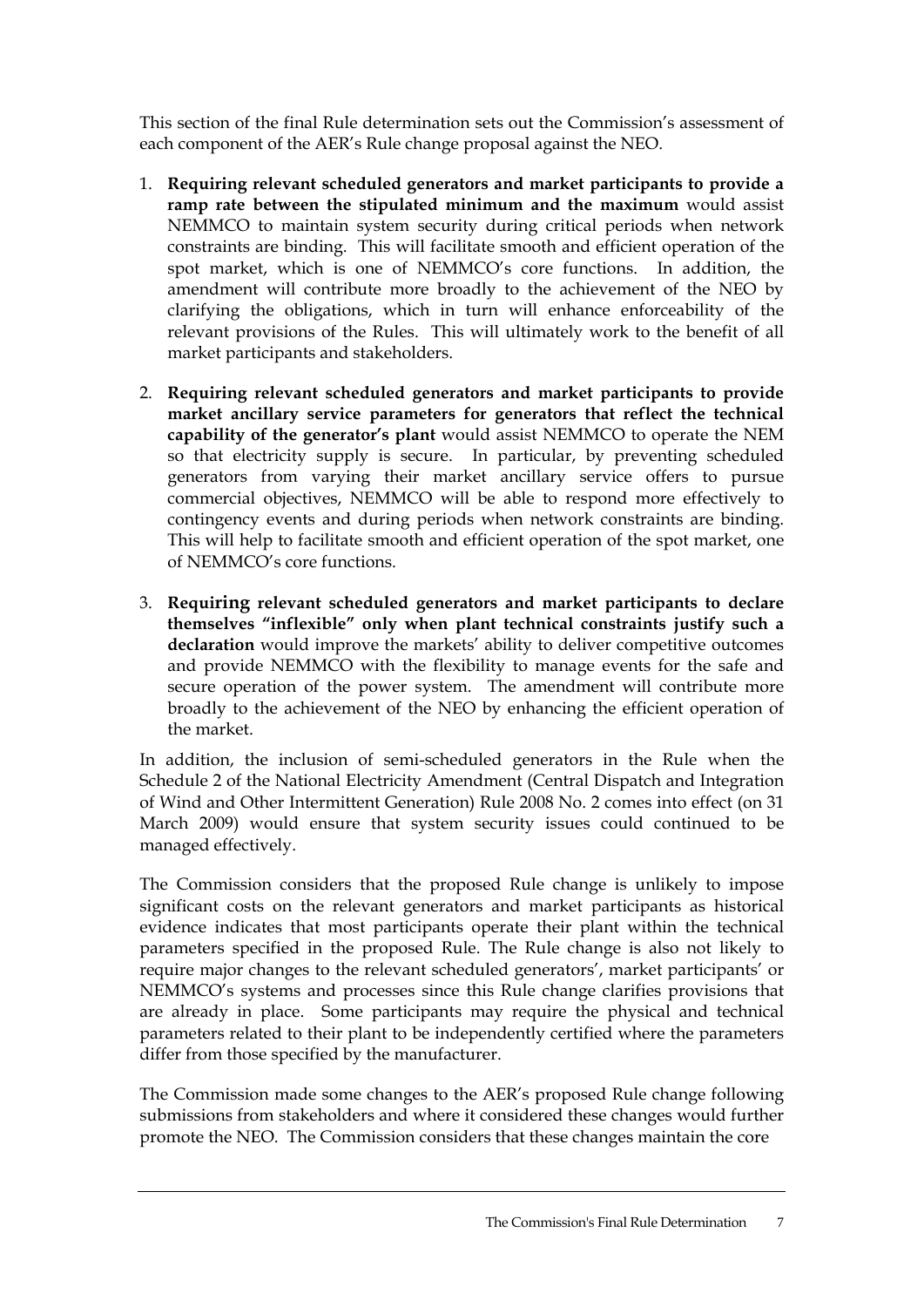elements of the proposed Rule as discussed above. These changes are set out in Section 3.

On balance, the Commission is satisfied that the Rule will or is likely to contribute to the achievement of the NEO. The Rule would ensure that the relevant participants provide ramp rates that do not constrain the ability to manage system security issues and that market ancillary service parameters and the declaration of dispatch inflexibility reflect the technical capability of plant.

The Rule would assist NEMMCO in responding to system security issues effectively and hence improve the reliability and security of the power system, and improve the efficiency of the NEM. The Rule will also enhance the AER's ability to enforce the provisions, which in turn will help to maintain system security as well as efficient dispatch outcomes in the NEM.

For these reasons, the Commission considers that the Rule making test under section 88 of the NEL is satisfied.

#### **2.5 Rule Commencement**

This Rule is scheduled to commence on 31 March 2009.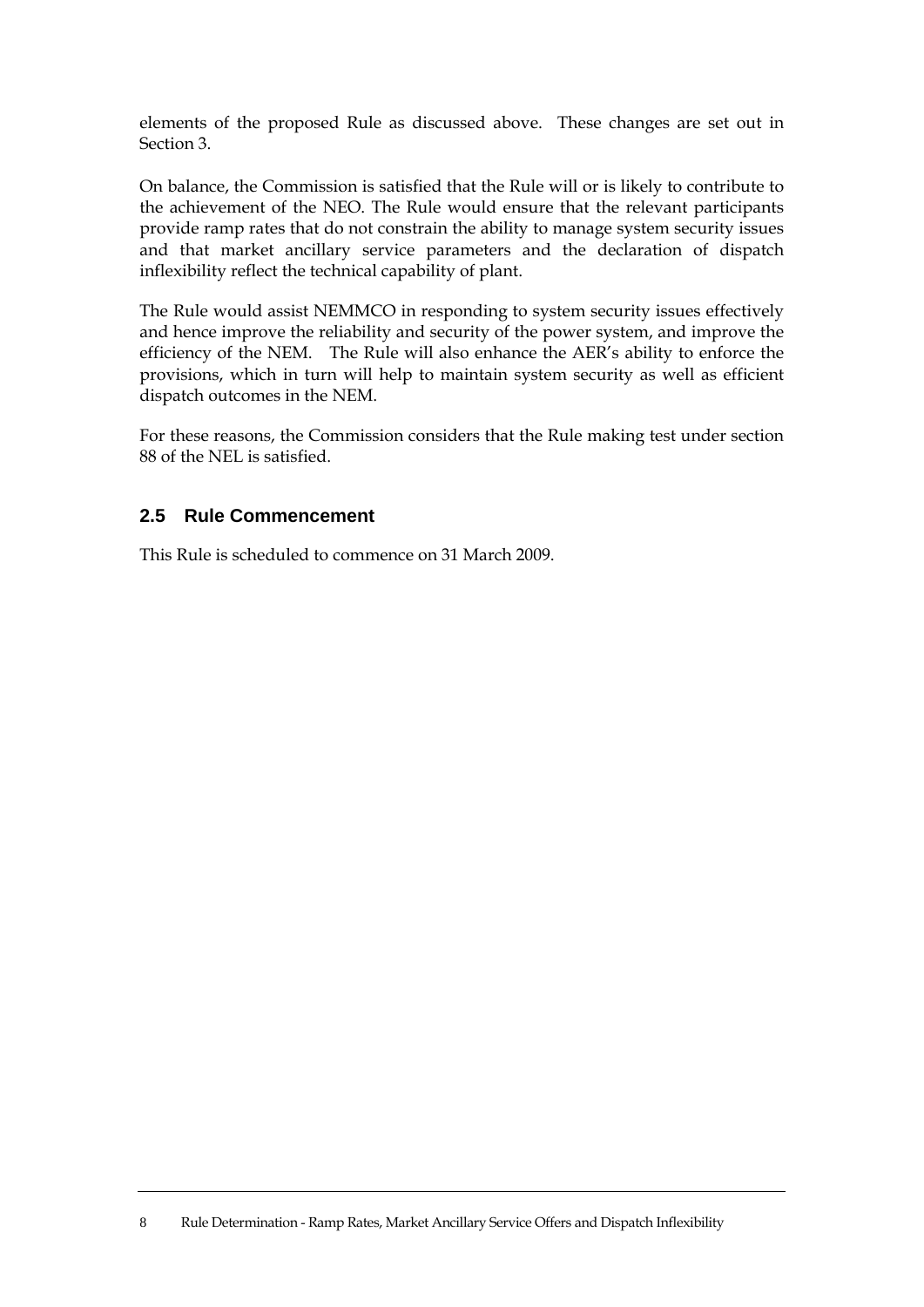# **3 Changes to the AER's proposed Rule and the draft Rules**

### **3.1 Changes to the AER's proposed Rule following first round consultations**

First round submissions proposed a number of improvements to the AER's proposed Rule change and suggested some drafting changes. In addition, NEMMCO submitted that Schedule 2 of the National Electricity Amendment (Central Dispatch and Integration of Wind and Other Intermittent Generation) Rule 2008 No. 2 in relation to the ramp rates of Semi-Scheduled Generators should be changed to clarify that dispatch offers for a Semi-Scheduled Generator should also include ramp rates and that Semi-Scheduled Generators should also be able to rebid available capacity, dispatch inflexibilities, or ramp rates.

The Commission accepted most of the changes proposed by the stakeholders, where it was shown to further promote the NEO. These changes are listed below. Detailed reasoning and the Commission's response to submissions are set out at **Appendix A**.

- 1. The draft Rule specified that lower threshold for ramp rate is the lower of 3MW/minute or 3% of the registered unit size.
- 2. The draft Rule clarified that the minimum ramp rate is to apply to individual physical generating units as opposed to aggregated generating units.
- 3. The draft Rule clarified that the ramp rate should be rounded to a ramp rate that can be safely complied with, to reflect NEMMCO's processes that require data to be entered as an integer.
- 4. The draft Rule amended Schedule 2 of the National Electricity Amendment (Central Dispatch and Integration of Wind and Other Intermittent Generation) Rule 2008 No. 2 to require Semi-Scheduled Generators to include ramp rates in their dispatch offers and to comply with this Rule change.

The draft Rule included a number of drafting changes to the AER's proposed Rule change.

The Commission supported the proposal by the AER that clauses 3.8.3A(b),  $3.8.3A(d)$ ,  $3.8.3A(i)$ ,  $3.8.7A(1)$ , and  $3.8.7A(m)$ , subject to the outcomes of this Rule change process, be civil penalty provisions. Under the NEL, civil penalty provisions in the Rules may only be created with the MCE's agreement and by means of including the number of the relevant provision in the National Electricity (South Australia) Regulations (Regulations).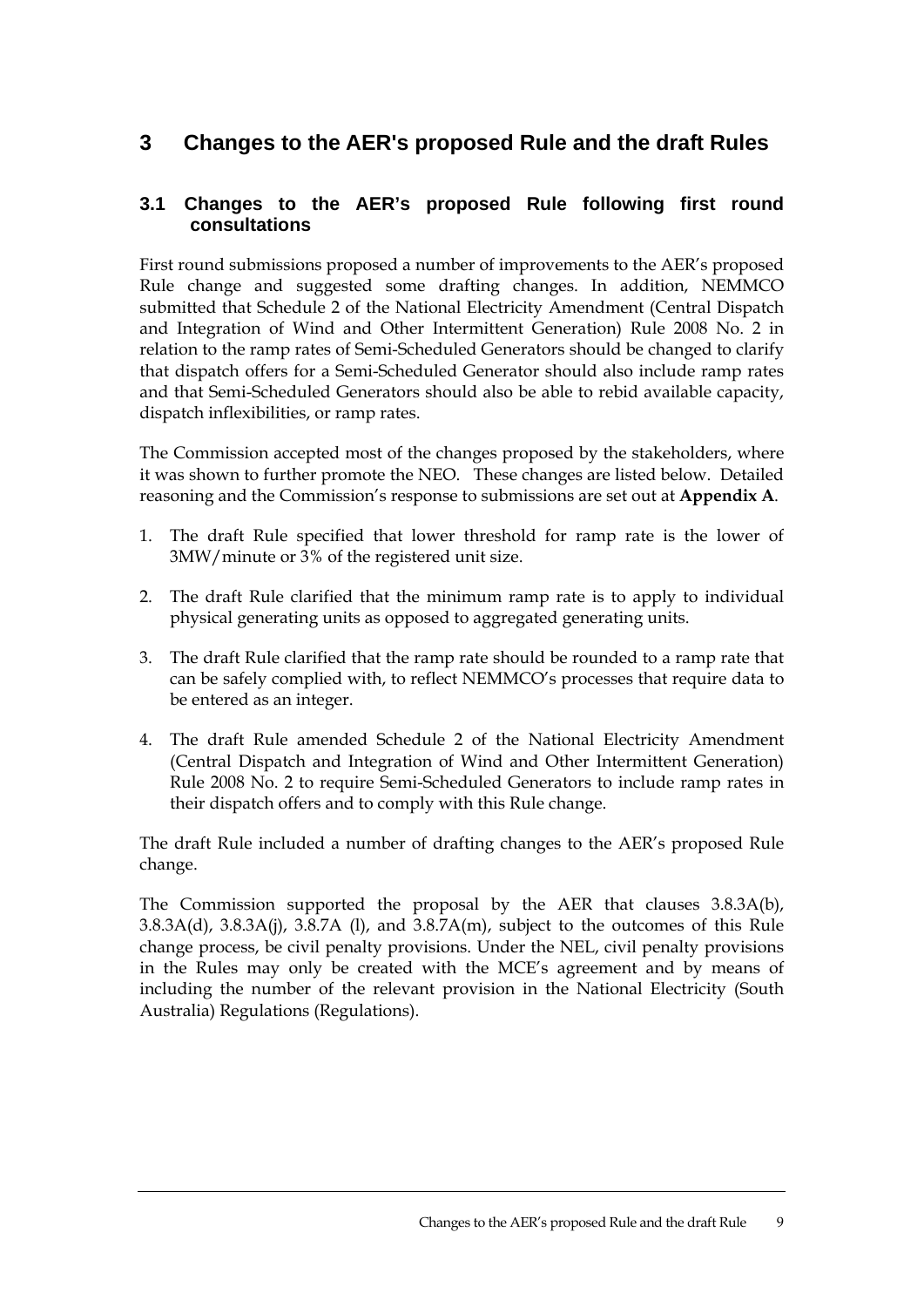## **3.2 Differences between the draft Rule and the Rule to be made**

Second round submissions raised to following issues with respect to the ramp rate provisions of the draft Rule:

- 1. a disproportionate impact on small generators compared to those that are larger than 100MW;
- 2. a disproportionate impact on aggregated generators where a number of generating units have been aggregated compared to a non-aggregated generating unit of the same size and potential issues in meeting the ramp rate requirements where only some of the generating units of an aggregated generator are available for dispatch; and
- 3. the Rules may be interpreted to require a generator to operate its plant at its full technical capability resulting in "undue wear and tear" on such plant.

NEMMCO also suggested a number of clarifications and improvements to the Rules which the Commission has accepted.

The Commission has considered the matters raised in the second round consultation and has amended the draft Rule as follows:

- 1. Clause 3.8.3Ab(1) of the Rules has been amended to permit a minimum ramp rate of the lower of 3MW/minute or 3% of the registered unit size rounded down to the nearest whole number, except that this number must not be less than 1MW/minute. This mitigates the disproportionate impact on generators with small generating units;
- 2. The minimum ramp rate of the lower of 3MW/minute or 3% of the registered unit size would apply to both aggregated and non-aggregated generating units (as opposed to individual physical generating units as per the draft determination). The reason for the draft determination was to ensure that the Rule did not create incentives for Generators to aggregate units and concerns that ramping capability may not be sufficient if applied to existing aggregated generators. Following discussions with NEMMCO, it has been established that the aggregation provisions in the Rules could be used to manage the "incentive to aggregate" concerns. NEMMCO has also confirmed that ramping capability for current aggregated units is likely to be sufficient for them to manage power system security. A review of the wording draft Rule indicates that as a result of clause 3.8.3(d) of the Rules, the draft Rule does not require further amendment. However, a note has been included in clause 3.8.3A to confirm that clause 3.8.3(d) applies.

The Commission has not changed the draft Rule to link the ramp rate requirement to "*available capacity*" as requested because the change in item 2 above significantly reduces the ramp rate requirements for aggregated generators and because the Rules permit generators to provide lower ramp rates for technical or safety reasons. There are also issues with respect to assessing ramp rate capability and enforcement if the ramp rates were dynamic, which will be the case if the ramp rates were to be linked to available capacity.

<sup>10</sup> Rule Determination - Ramp Rates, Market Ancillary Services, and Dispatch Inflexibility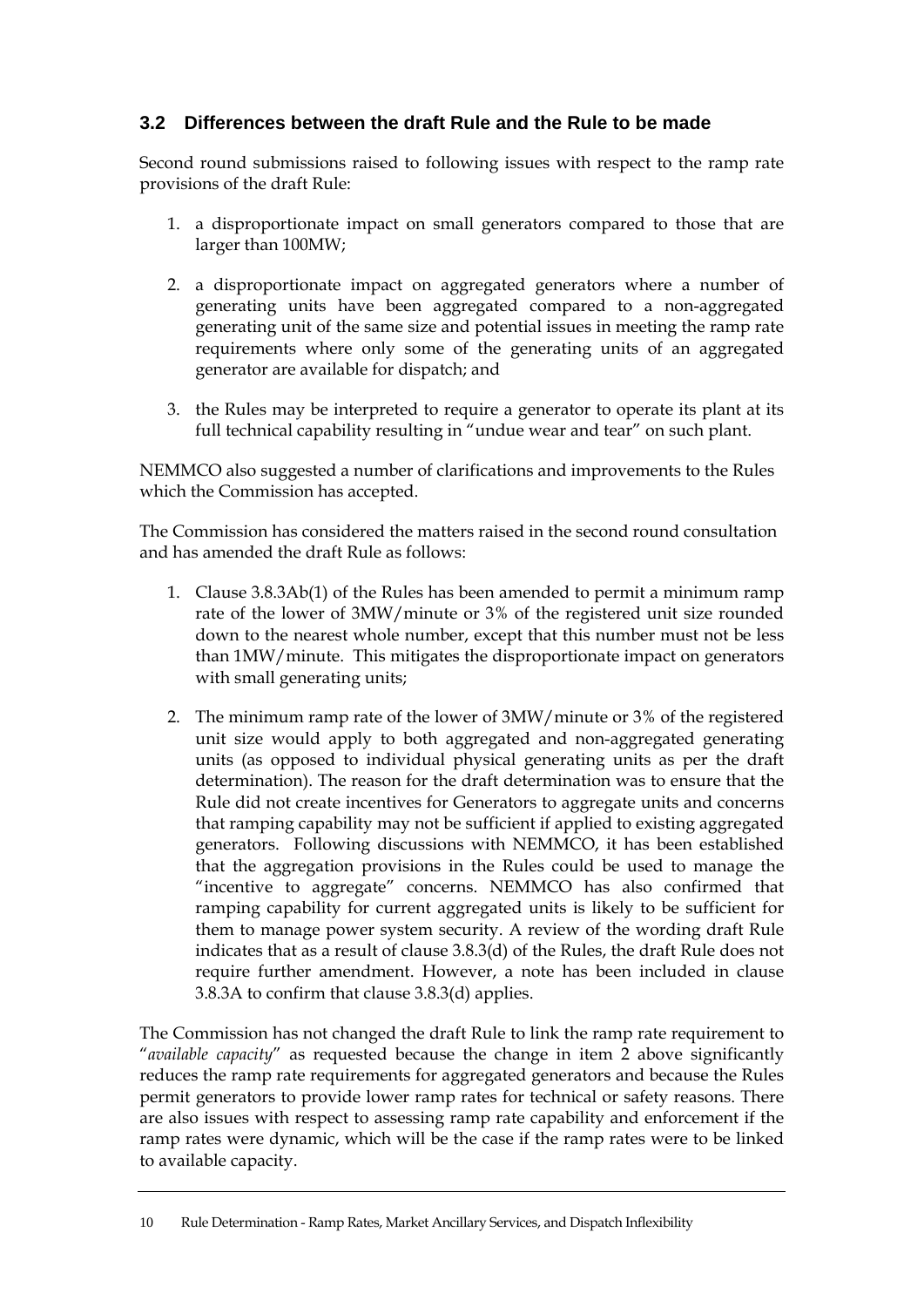The Commission believes that these amendments, that reduce the disproportionate impact of ramp rates on small generating units whilst mitigating incentives to aggregate generating units, reduces the risk of disincentives for investment in smaller generating units and is likely to better contribute to the achievement of NEO.

With respect to the concerns that the Rules may be interpreted to require a generator to operate its plant at its full technical capability resulting in "undue wear and tear" on ageing plant, the Commission has acknowledged this as an issue and has clarified the interpretation of the Rule in the determination. The Commission considers that the reference to "to reflect physical capabilities" which an item of equipment is capable of achieving in normal circumstances, in the definition of maximum ramp rate can be interpreted to permit a Generator to provide a maximum ramp rate that is less than the minimum ramp rate of 3MW/minute or 3% of registered unit size, despite the plant being technically capable of achieving ramp rates higher than the minimum, where operating the plant at its full technical capability would result in undue "wear and tear" to the plant.

The reasons for these changes are detailed in Appendix A.

Consistent with the draft determination, the Commission will seek the MCE's agreement that clauses 3.8.3A(b), 3.8.3A(d), 3.8.3A(j), 3.8.7A (l), and 3.8.7A(m) be made civil penalty provisions.

Under the NEL, civil penalty provisions in the Rules may only be created with the MCE's agreement and by means of including the number of the relevant provision in the Regulations. The Commission notes that these provisions would only have civil penalty consequences upon the relevant amendments to Regulations coming into effect.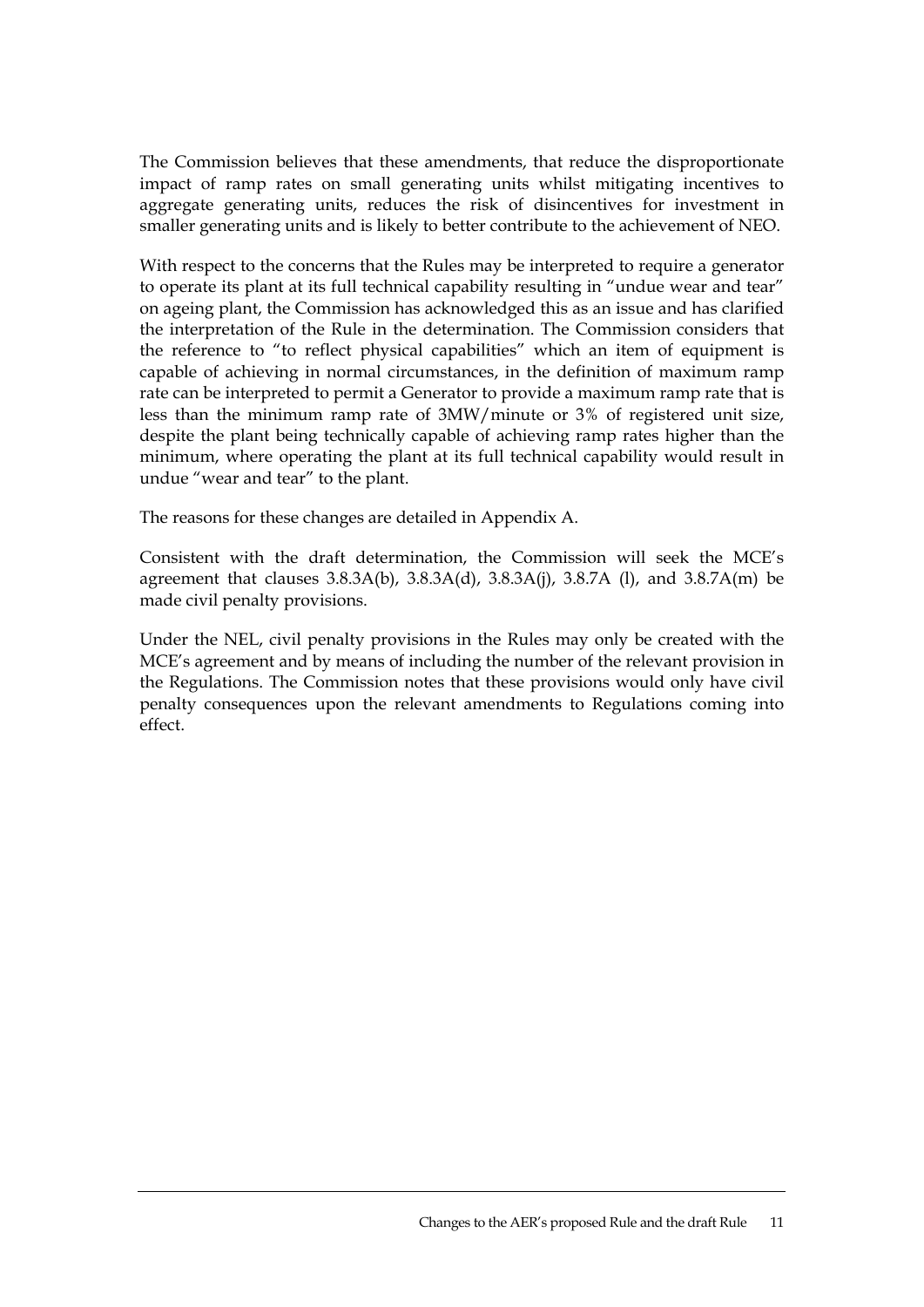This page has been intentionally left blank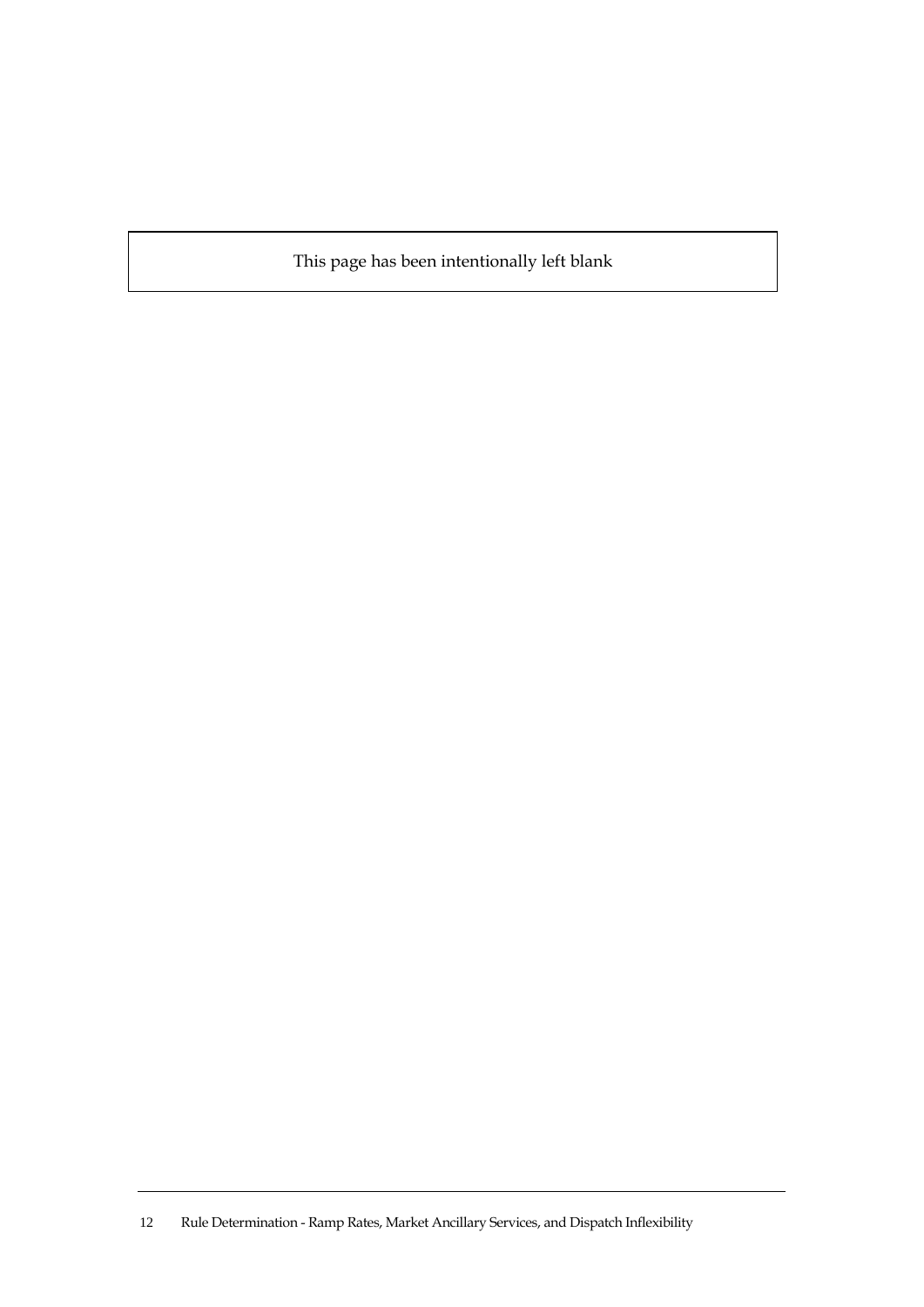# **A The Commission's Analysis**

This appendix outlines the Commission's response to submissions, and the Commission's analysis and reasoning for any changes made to the AER's proposed Rule change and to the Commission's draft determination.

# **A.1 The underlying cause**

# **A.1.1 The AER's proposal**

The AER's proposal would limit the ability of the relevant scheduled generators and market participants to bid and rebid technical parameters in pursuit of commercial objectives when power system security could be compromised.

# **A.1.2 First Round Submissions**

 $\overline{a}$ 

AGL and the NGF suggested that the Commission should reconsider addressing the underlying cause of the symptoms identified by the AER, which is the lack of a mechanism to allocate resources during congestion.

The NGF contended that the Rules that the AER was now seeking to change all appear to have been drafted on the implicit assumption that participants will wish to be dispatched in accordance with their market offers or bids. This may appear a natural assumption given the discretion that participants have to structure offers and bids as desired and further the opportunities that they have to change offers or bids when market circumstances have changed. The NGF stated that this assumption breaks down when there is a significant mismatch between the market dispatch process and the market settlement process, as now applies in the presence of transmission network congestion.

## **A.1.3 The Commission's Analysis and Reasoning**

The Commission considered changes to the NEM's congestion management regime against the NEO, recommended Rule changes and flagged areas requiring further consideration in the future in its report on the Congestion Management Review (the CMR) in June 20085.

The Terms of Reference for the CMR Review required that the Commission develop arrangements to improve the management of physical and financial trading risks associated with material transmission congestion. The Commission was also tasked with developing a location specific interim constraint management mechanism for managing material constraint issues until such time as they are addressed through investment or region boundary change.

<sup>5</sup> Congestion Management Review, Final Report, Australian Energy Market Commission, June 2008.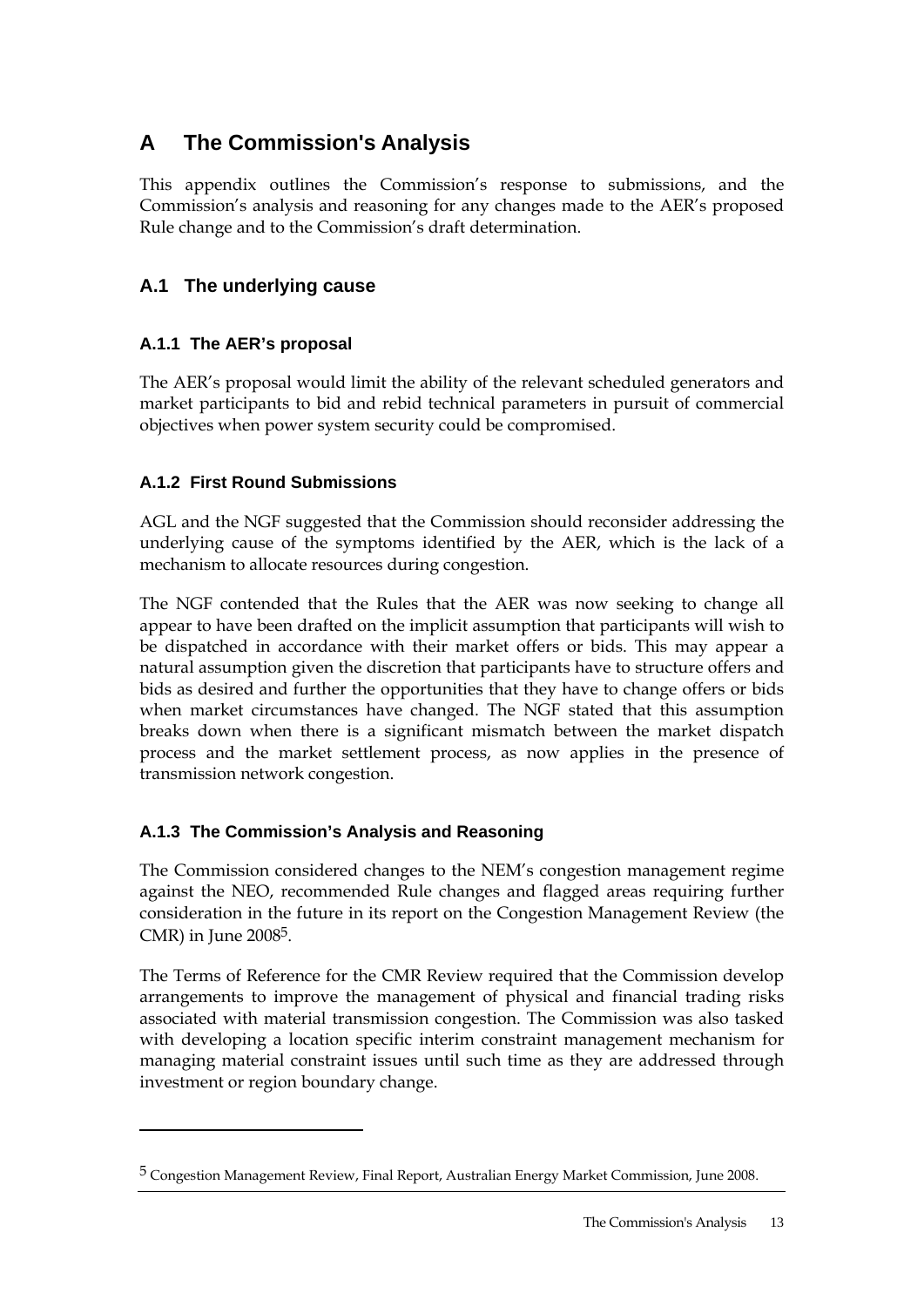The Commission was not persuaded that a location-specific interim constraint management mechanism would promote the NEO at this stage, given the prevailing patterns and economic materiality of congestion. Analytical work by the AER and the AEMC suggested that productive inefficiencies from dis-orderly bidding have been relatively minor to date. In addition, empirical research from NEMMCO showed that congestion has tended to be transitory and influenced significantly by network outages, hence it would be difficult to target exactly where localised pricing interventions should be applied.

Given the evidence that showed that transmission congestion has not been a material problem, and given the complexities associated with designing a location-specific interim constraint management mechanism the Commission was not persuaded that such a mechanism represents a net improvement in market efficiency at this time.

In response to the Terms of Reference, the Commission recommended four specific Rule changes to the MCE to improve the arrangements for managing financial and physical trading risks associated with material network congestion. The changes focus on enhancing the quality of information available to market participants to help them understand the risks associated with congestion, and on improving the effectiveness of risk management instruments. The MCE has endorsed the Commission's recommended Rule changes which will be the subject of further consultation in the near future.

As part of the CMR, the Commission noted that the impact on the NEM of government policy initiatives in response to climate change (including the promotion of renewable energy technologies) will be profound. These changes are likely to "stress test" the NEM's regulatory framework including the Congestion Management Regime, which may require a more fundamental change.

On 25 August 2008 the AEMC commenced the Review of Energy Market Frameworks in light of Climate Change Policies. The Terms of Reference for the Review have been provided by the Ministerial Council on Energy (MCE).

The Review focuses on assessing how the Australian Government's Carbon Pollution Reduction Scheme (CPRS) and expanded Renewable Energy Target may affect the existing energy market frameworks and to determine, what if any amendments are needed to those frameworks as a result.

The Commission considered that the Review of Energy Market Frameworks in light of Climate Change Policies was the appropriate forum to consider mechanisms to allocate resources during congestion. In the meantime, the Commission decided that it would consider any necessary incremental Rule changes relating to these issues that satisfies the NEO.

## **A.1.4 The Commission's Draft Decision**

The Commission noted the views of AGL and the NGF.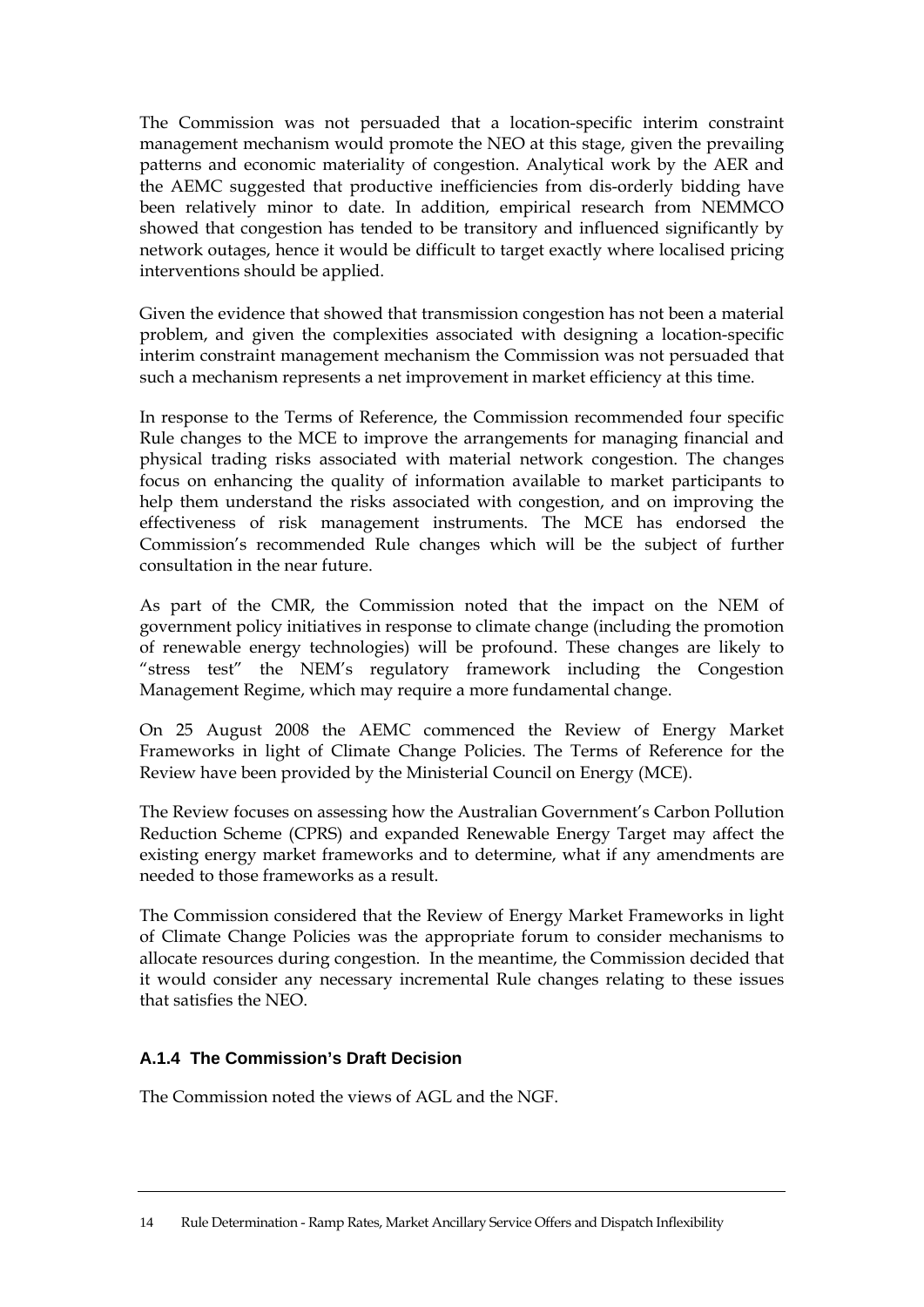#### **A.1.5 Second Round Submissions**

There were no second round submissions on this matter.

## **A.2 Minimum ramp rate specified in MW/minute**

#### **A.2.1 The AER's proposal**

The AER's proposal would impose a minimum ramp rate for the relevant Scheduled Generators, Market Customers, or Market Network Service Providers of 3 MW/minute, except where a lower ramp rate is required for technical or safety reasons.

#### **A.2.2 First Round Submissions**

Hydro Tasmania contended that a fixed minimum ramp rate independent of generator size would penalise smaller units unfairly and potentially create a wealth transfer to larger generators. Hydro Tasmania proposed addressing this issue by setting minimum ramp rate proportional to the registered unit size (rounded to the nearest integer).

AGL was concerned that a uniform minimum ramp rate would unfairly penalise smaller participants. AGL cited the example of where a 50 MW unit would be required to ramp at 6% of its maximum capability, whereas a 600 MW unit would only be required to ramp at 0.5% of its maximum capability. AGL suggested that the minimum ramp rate should be set to the lesser of 1% of the registered capacity of the unit (rounded up to the nearest integer) and the registered maximum ramp rate from Schedule 3.1 of the Rules for that unit. AGL contended that this would allow proportionate sharing of a constrained resource for units of all sizes (whether aggregated or not), and allow for technical constraints as registered in Schedule 3.1 of the Rules.

#### **A.2.3 The Commission's Analysis and Reasoning**

The AER's proposal was based on the analysis of bids for 2007 which showed that all except for a handful of generators bid at 3MW/minute or greater most of the time. Past ramp rate bidding practices, therefore, suggested that a level of 3MW/minute minimum ramp rate would be sufficient for most generators. The AER also advised that NEMMCO was of the view that 3MW/minute should accommodate the vast majority of system security issues that may arise in the context of the national electricity market.

The Commission also noted that a ramp rate of 3MW/minute applied to the physical generating units as discussed in section A.3 would result in a disproportionately high ramp rate for aggregated units.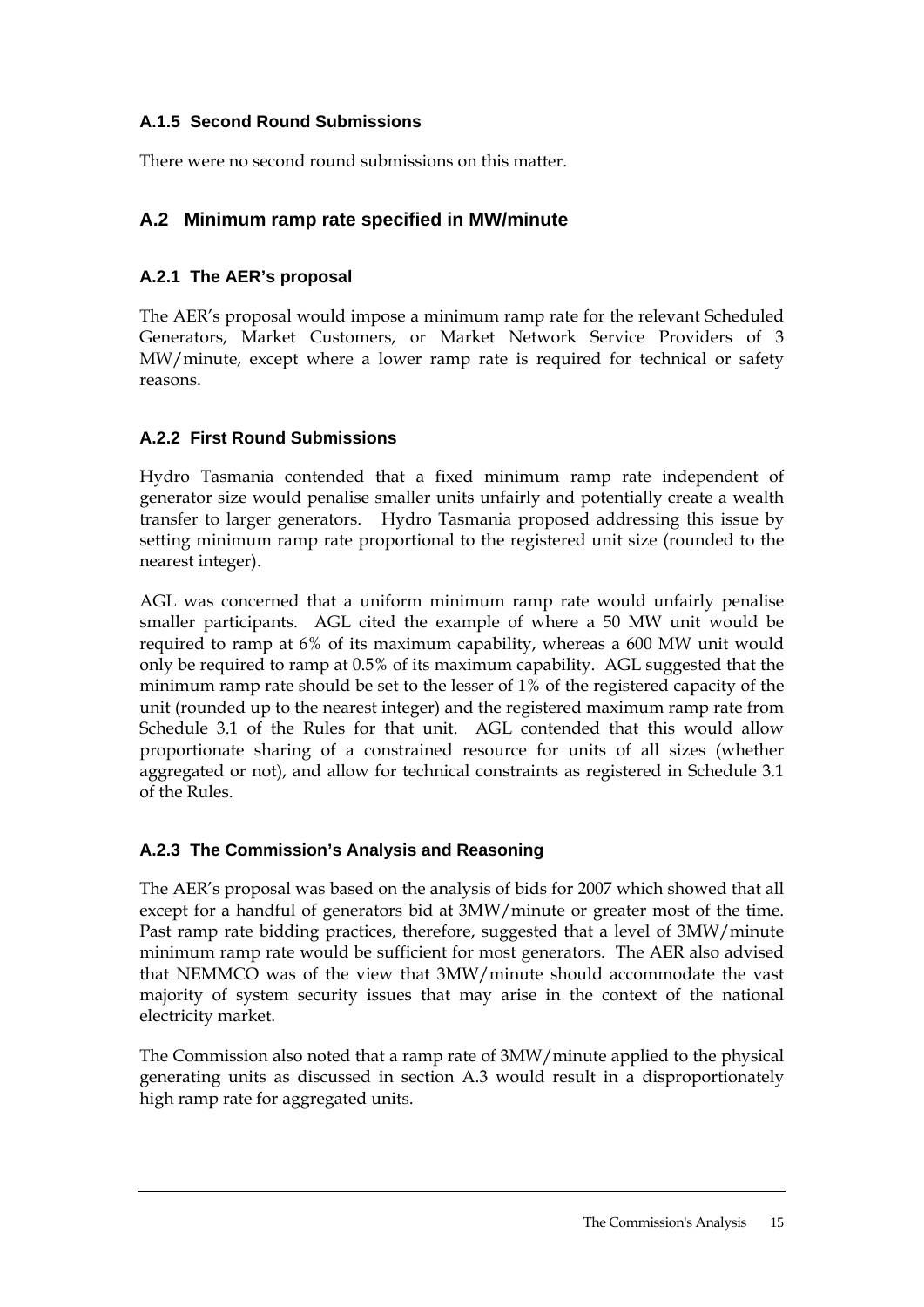In light of the equity issues raised by Hydro Tasmania and AGL, and the impact on ramp rates when applied to physical generating units, the AEMC consulted NEMMCO to establish if a minimum ramp rate linked to the registered unit size might be accommodated. NEMMCO indicated that a minimum ramp rate of the lower of 3 MW/minute or 3% of the registered unit size, except where a lower ramp rate is required for technical or safety reasons, was likely to accommodate majority of system security issues that may arise in the context of the national electricity market.

## **A.2.4 The Commission's Draft Decision**

The Commission decided to amend the proposed clause 3.8.3Ab(1) of the Rules to permit a minimum ramp rate of the lower of 3MW/minute or 3% of the registered unit size.

# **A.2.5 Second Round Submissions**

The NGF consider that clause 3.8.3A(b)(ii) of the draft Rule (minimum ramp rate of the lower of 3MW/minute or 3% of registered unit size of a generating unit) unnecessarily favours larger units without providing a justifiable benefit to system security.

A joint submission by Snowy Hydro, AGL and Hydro Tasmania supports the comments by the NGF arguing that the draft Rule places a disproportionately higher obligation on smaller generators to provide more ramp down capability.

The NGF, Snowy Hydro, AGL and Hydro Tasmania submit that the ramp rates required from the smaller units (<100MW) is a higher proportion than those for larger unit sizes (> 100MW) and as such is inequitable and inefficient as the smaller generating units will suffer greater degradation of plant which in the long term will result in lower reliability and is therefore not in the long term interest of consumers.

The NGF, Snowy Hydro, AGL and Hydro Tasmania consider that the ramp rate should be a percentage of the registered capacity or a mix of a fixed rate and a percentage of registered capacity with a lower bound of 1MW/minute that ensures an equivalent impact on both large and small generators.

NEMMCO supports the proposal for a minimum ramp rate of the lower of 3MW/minute or 3% of registered unit size. NEMMCO submits that the intention of the proposal is to limit the ability of Generators and Market Participants to use "technical" or "physical" parameters where system security could be compromised.

NEMMCO notes the concerns raised regarding the proposed ramp rates favouring large Generators over small Generators and the impact on ageing plant. Given that one of NEMMCO's key roles is to maintain the security of the power system, NEMMCO will only support ramp rates that allows it do so.

NEMMCO's submission also referred to the recent event of 31 October 2008, where its preliminary analysis indicates that ramp rates are likely to have had a bearing on dispatch, pricing and interconnector capacity outcomes for that day.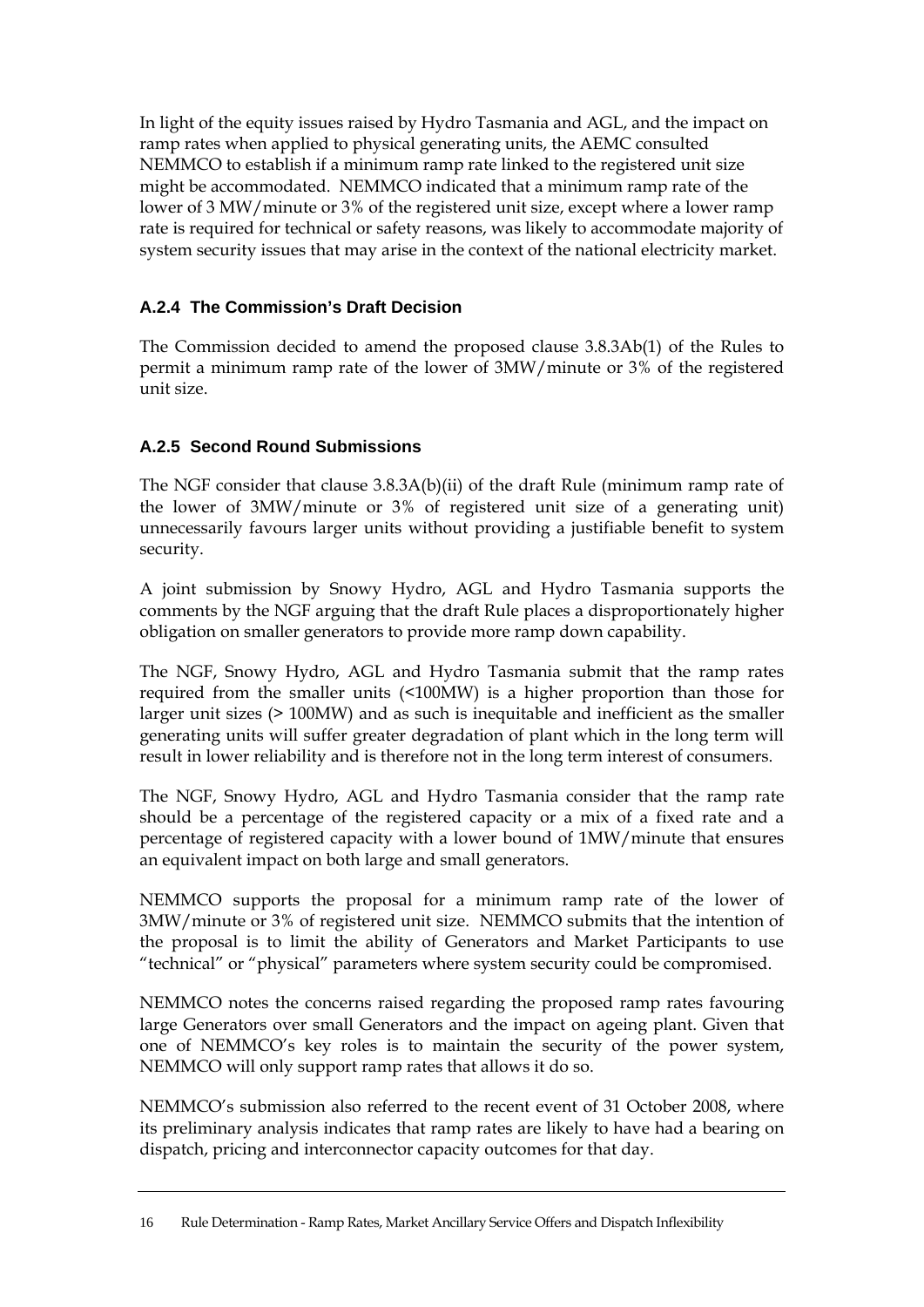NEMMCO published the Market Event Report<sup>6</sup> on the events of 31 October 2008 on 17 December 2008. In section 5.2 of the report NEMMCO provides a comparison of the ramp down rates of Mt Piper units on 30 and 31 October 2008. NEMMCO notes that the lower offered ramp down rates for the Mt Piper units of 1MW/minute reduced the likelihood of a feasible solution that satisfied both the constraint equation and the supply necessary to meet increasing regional demand.

NEMMCO goes on to discuss the impact of the reduction in ramp rate to provide an understanding of the way in which ramp rate limits can affect the identification of a feasible dispatch and pricing solution when regional demand is changing, and to demonstrate how, under certain conditions such as those during this event, additional supply can be made available to a region by actually reducing the output of critical generating units within that region. NEMMCO notes that during this event, on-line system analysis tools confirmed that the violation of the constraint equation did not mean that the power system was insecure.

In the Market Event Report NEMMCO stressed that it should be noted, however, that the constraint equations in the NEMDE are the primary means of managing power system security and their violation is an indicator of a power system security issue.

#### **A.2.6 The Commission's Analysis and Reasoning**

 $\overline{a}$ 

The Commission considers that the objective of the AER's Rule change proposal is to provide NEMMCO with sufficient ramp rate capability for it to be able to manage power system security. The AER considered that the provisions in the Rules relating to ramp rates, including the ability to bid and rebid ramp rates, were intended to be linked to physical or technical capabilities of relevant plant and equipment. The AER had considered and ruled out the option of limiting generators' ramp rate bids and rebids to actual physical or technical capability of their plant because operating plant at or near its ramp rate limits would typically increase wear and tear and maintenance costs and could have the perverse effect of incentivising investment in slower technology and/or reduction in performance in existing plant. The AER had proposed that the ramp rates be limited to between a minimum of 3MW/minute and the maximum ramp rate that the plant is able to achieve, noting that majority of the generating units would be able to operate within these limits.

During the first round of consultations, stakeholders were concerned that AER's proposal would place a disproportionate burden on smaller generators and create incentives to aggregate generating units (aggregation is addressed in section A.3).

To address the first concern, the Commission had established the minimum ramp rate as the lower of 3MW/minute or 3% of registered unit size in its draft determination. This would have ensured that the majority of the generating units

<sup>6</sup> Market Event Report: High Energy Prices in New South Wales and Queensland 31 October 2008; http://www.nemmco.com.au/opreports/180-0088.pdf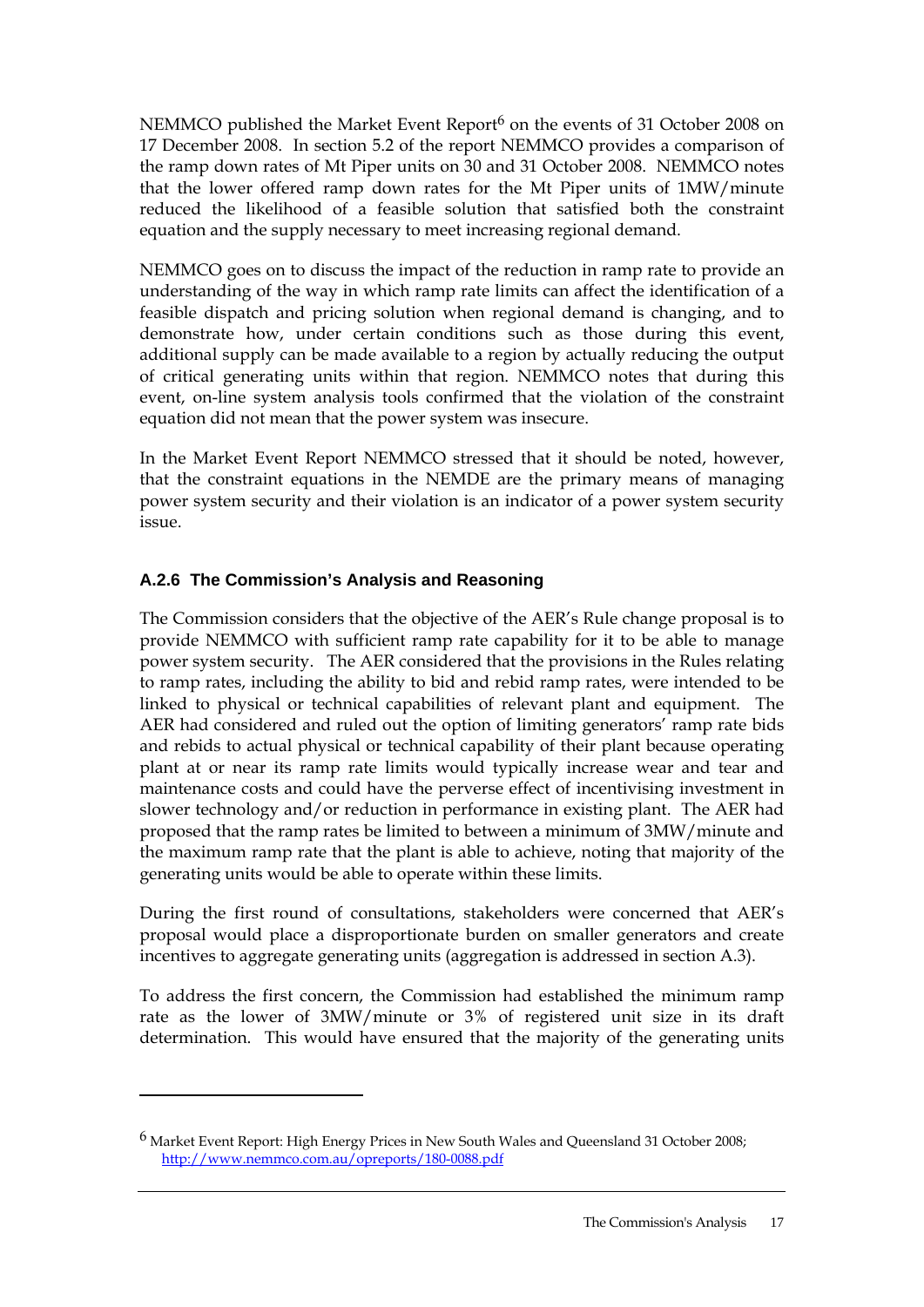would be able to meet this threshold whilst ensuring sufficient ramping capability for NEMMCO to manage power system security.

The Commission notes that the draft Rule would have the effect of requiring Generators which have a registered capacity of less than 100MW to provide a ramp rate of 3% of their registered capacity and those with a registered capacity of 100MW or more to provide a ramp rate of 3MW/minute (which in percentage terms declines from 3% for a 100 MW unit to a lower percentage as the registered capacity of a generating unit increases above 100MW). The draft Rule allows Generators to provide alternative ramp rates if the units are not capable of achieving the limits specified in the Rule.

In light of the continuing equity concerns raised by the NGF, Snowy Hydro, AGL and Hydro Tasmania, the Commission has examined further options with a view to strike a balance between these concerns and the physical and technical limitations of generating units when considering ramp rate capability to manage power system security.

The ramp rate that may be provided by a Generator is limited by the physical and/or technical parameters of the generating units. There are likely to be some generating units which will not be able to achieve ramp rates that would be required if the same percentage ramp rate were to be adopted for all generating units across the board.

The AEMC has assessed that ramp rate bids for 2007 against a minimum ramp rate of 1% of registered capacity applied to all generating units. The assessment indicates that there will be several generating units whose average historical ramp down rates would fall below the 1% of the registered capacity limit. These units would be limited to lower ramp rates due to physical and technical reasons, with the result that the average percentage rate would need to be higher than 1% of registered capacity.

Physical and technical constraints on the ramp rates, suggests that it would not be possible to make a Rule that would have the same impact on all generators. The Commission however, believes that a Rule that further reduces the impact on the smaller generators would reduce the risk of disincentives for investment in smaller generating units and is likely to better contribute to the achievement of NEO.

The Commission has therefore decided to amend its draft decision to require that the minimum ramp rate be set to the lower of 3MW/minute or 3% on registered capacity **rounded down** to the nearest whole number, except that this number must not be less then 1MW/minute. This would mean that the ramp rate required of generating units whose capacity is less than 100MW will be either 2MW/minute or 1 MW/minute.

#### **A.2.7 The Commission's Final Decision**

The Commission has decided to amend the proposed clause 3.8.3A(b)(1) of the Rules to permit a minimum ramp rate of the lower of 3MW/minute or 3% of the registered unit size rounded down to the nearest whole number, except that this number must not be less then 1MW/minute.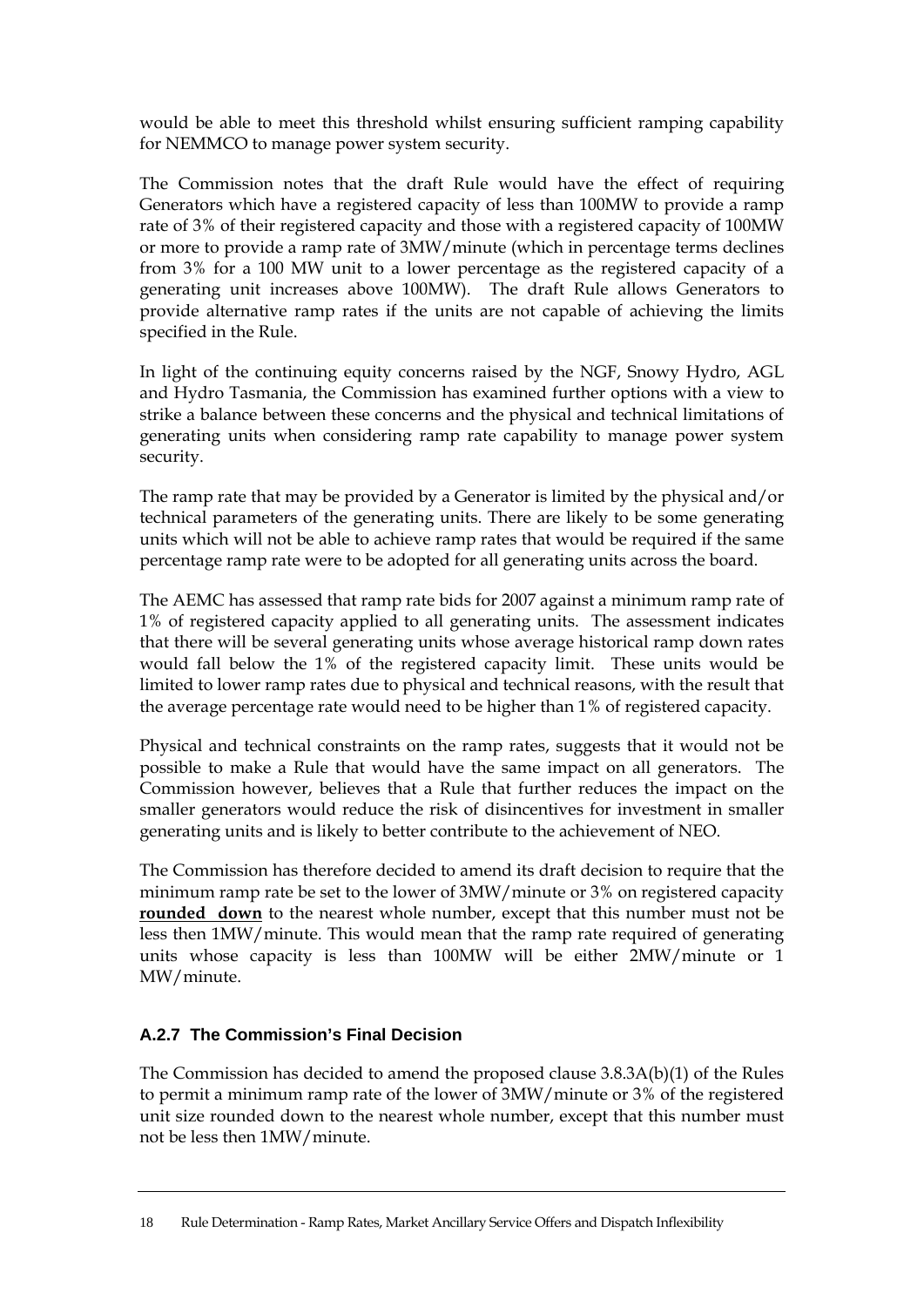# **A.3 Application of minimum ramp rates to aggregated units**

## **A.3.1 First Round Submissions**

Macquarie Generation believed that the AER's proposed minimum ramp rate could be interpreted as applying to aggregated units rather than the individual physical units that form the aggregated unit. Macquarie Generation proposed addressing this issue by changing the definition of "generating unit" to refer to a single, physical unit.

TRUenergy believed that minimum ramp rates should apply to single physical generating units rather than aggregated units.

#### **A.3.2 The Commission's Analysis and Reasoning**

The Commission accepted the AER's view that the provisions of the Rules relating to ramp rates, including the ability to bid and rebid ramp rates, were intended to be linked to physical or technical capabilities of the relevant plant or equipment. The intent of the AER's proposal was to ensure that sufficient ramping capability was available to NEMMCO to ensure that system security is maintained.

The Commission noted that the Rule change as proposed may lead to incentives to aggregate units. However, the application of a 3MW/minute ramp rate, as proposed, to individual physical units, may impose a higher burden on smaller generating units that were aggregated.

The Commission's draft decision to permit a minimum ramp rate of the lower of 3MW/minute or 3% of the registered unit size in section A.2 mitigated the impact on smaller generating units.

## **A.3.3 The Commission's Draft Decision**

The Commission decided to clarify that the ramp rates would apply to individual physical generating units. Where physical generating units were aggregated, the ramp rates applicable to each separate generating unit were to be added together.

#### **A.3.4 Second Round Submissions**

NGF, Snowy Hydro, AGL and Hydro Tasmania submitted that linking ramp rates to individual generating units places a disproportionate burden on aggregated generators where a number smaller generating units have been aggregated. Snowy Hydro, AGL and Hydro Tasmania provide an example illustrating that a 600MW unit would be required to provide a ramp rate of 3MW/minute whereas an aggregated generator with  $10 \times 60$ MW units (600MW) would be required to provide a ramp rate of 10 x 2MW/minute (20MW/minute). They also show that at times of VoLL, this would commercially disadvantage the aggregated generator by \$70K per dispatch interval.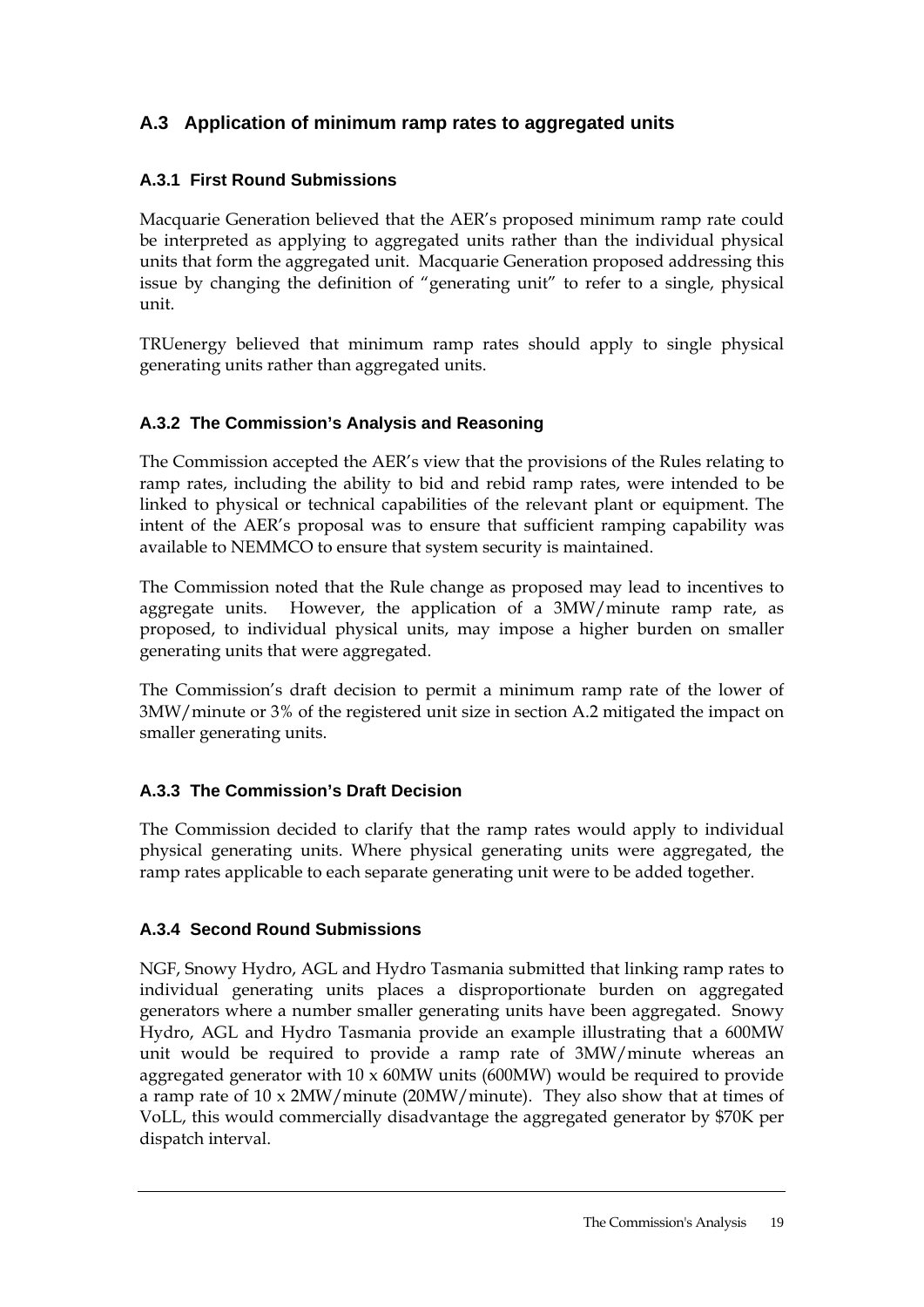Further, the NGF, Snowy Hydro, AGL and Hydro Tasmania argue that applying the ramp rates to registered capacity adversely impacts on aggregate generator units where only some of the generating units are made available to meet the dispatch target. They suggest that the ramp rate should be linked to *available capacity* rather than the registered capacity.

The NGF, Snowy Hydro, AGL and Hydro Tasmania have suggested alternative drafting of the proposed Rule.

### **A.3.5 The Commission's Analysis and Reasoning**

The two issues arising from the draft Rule as raised by the stakeholders above could be summarised as follows:

- A disproportionate burden on aggregated generators compared to similar size non-aggregated generators; and
- Since not all units of an aggregated generator may be available for dispatch, the provision of the ramp rates based to registered unit size (aggregated capacity) could impose a higher ramping requirement on aggregated generators.

The example provided by Snowy Hydro, AGL and Hydro Tasmania above illustrate the differences in impact.

Under the Commission's revised decision on ramp rate in section A.2.7, a 600MW generator would be required to provide a ramp rate of 3MW/minute whilst a 10 x 60MW aggregated generator would be required to provide a ramp rate of 10  $x$ 1MW/minute (10MW/minute).

The AER's original Rule change proposal required a ramp rate of 3MW/minute from all generators, both with aggregated and non-aggregated generating units. Under the AER's proposal the ramp rate from both the aggregated and non-aggregated generators in the above example would be the same.

Macquarie Generation and TRUenergy in their first round submissions to the AER's Rule change proposal argued that the Rule as proposed by the AER could lead to incentives for generators to aggregate units and that aggregation of units may result in insufficient ramping capability:

"Macquarie Generation considers that the Rule should apply to each single operating unit in the NEM. In the absence of such an obligation, generation businesses would have a commercial incentive to register existing plant on an aggregated basis for dispatch purposes to minimise their overall ramping obligations during periods of limited supply.

An increase in the registration of aggregated units would shift the burden for ramp rate changes to non-aggregated units. Such an outcome would seem to run counter to the AER's intention of selecting a pragmatic minimum ramp rate figure to apply to all available generating sources during system security events. The use of aggregated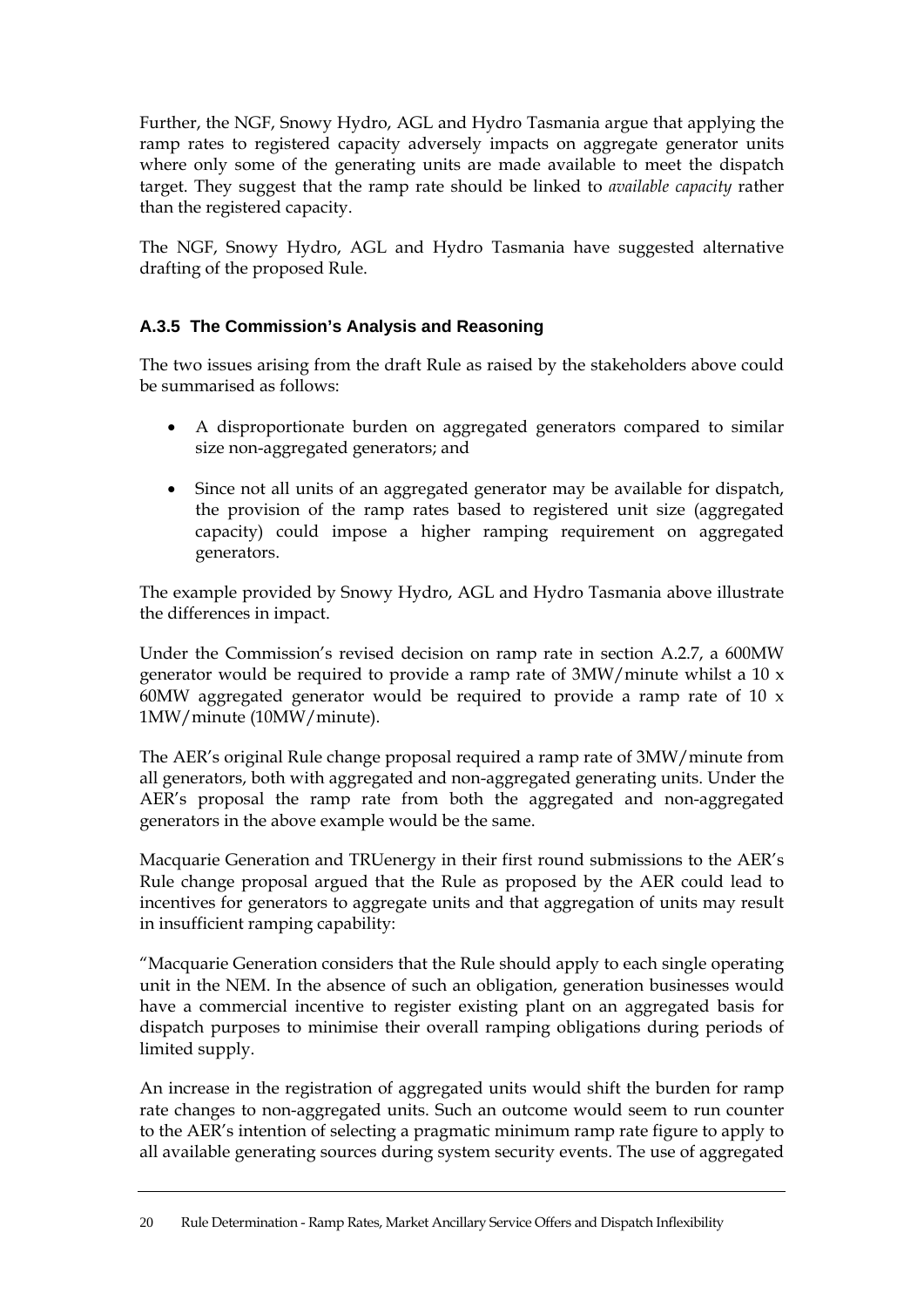units could reduce the effectiveness of the AER's proposed solution and possibly lead to a further review of this Rule if system security is compromised."7

TRUenergy also submitted that the ramp rate should be applied to individual physical units:

"The definition of scheduled generating units in the Rules covers both individual and physical units, as well as aggregated units.

The intent of this part of the rule change is to ensure that sufficient ramping capability is available to the system to ensure security can be maintained. The AER has recognised the commercial incentives can at times drive participants to seek to limit their ramping ability. Under the AER's change, these commercial drivers will remain, and in some situations – they could create incentives for participants to seek aggregation of units in order to diminish their aggregate ramping capability. Such an outcome would be undesirable.

In order to minimise this incentive, we suggest that the rule wording is changed to apply the limit to individual physical units."8

In order to address theses concerns, the Commission, in its draft decision, decided that the ramp rate should apply to individual physical generating units.

Following second round submissions from the NGF, Snowy Hydro, AGL and Hydro Tasmania, alternative ways of addressing the concerns raised Macquarie Generation and TRUenergy were investigated. NEMMCO was consulted to examine if there are alternative mechanisms to address the 'incentive to aggregate' concerns and to establish if a 3MW/minute minimum ramp rate limit on existing aggregated generators would provide sufficient ramping capability.

Clause 3.8.3 (a) of the Rules requires that Scheduled Generators or Market Participants who wish to aggregate their units for the purpose of central dispatch and settlements must apply to NEMMCO to do so. Under clauses 3.8.3 (b) and (c) of the Rules, some of the conditions that must be fulfilled for NEMMCO to approve application for aggregation are that power system security must not be materially affected by the proposed aggregation or that such aggregation would not materially distort central dispatch. Furthermore, under clause 3.8.3 (e) of the Rules, NEMMCO may also apply conditions when approving an application for aggregation.

 The Commission is therefore, satisfied that the Rules provide NEMMCO with the ability to reject or place conditions on applications for aggregation if the approval of an application for aggregation would affect power system security or materially distort central dispatch. NEMMCO has also confirmed that a minimum ramp rate of the lower of 3MW/minute or 3% of the registered unit size, when applied to the existing aggregated generating units, is likely to provide sufficient ramp rate capability.

 $\overline{a}$ 

<sup>7</sup> Bidding and Rebidding Technical Parameters, Macquarie Generation, June 2008.

<sup>8</sup> TRUenergy comments on the AER Technical parameter rule change request, TRUenergy, June 2008.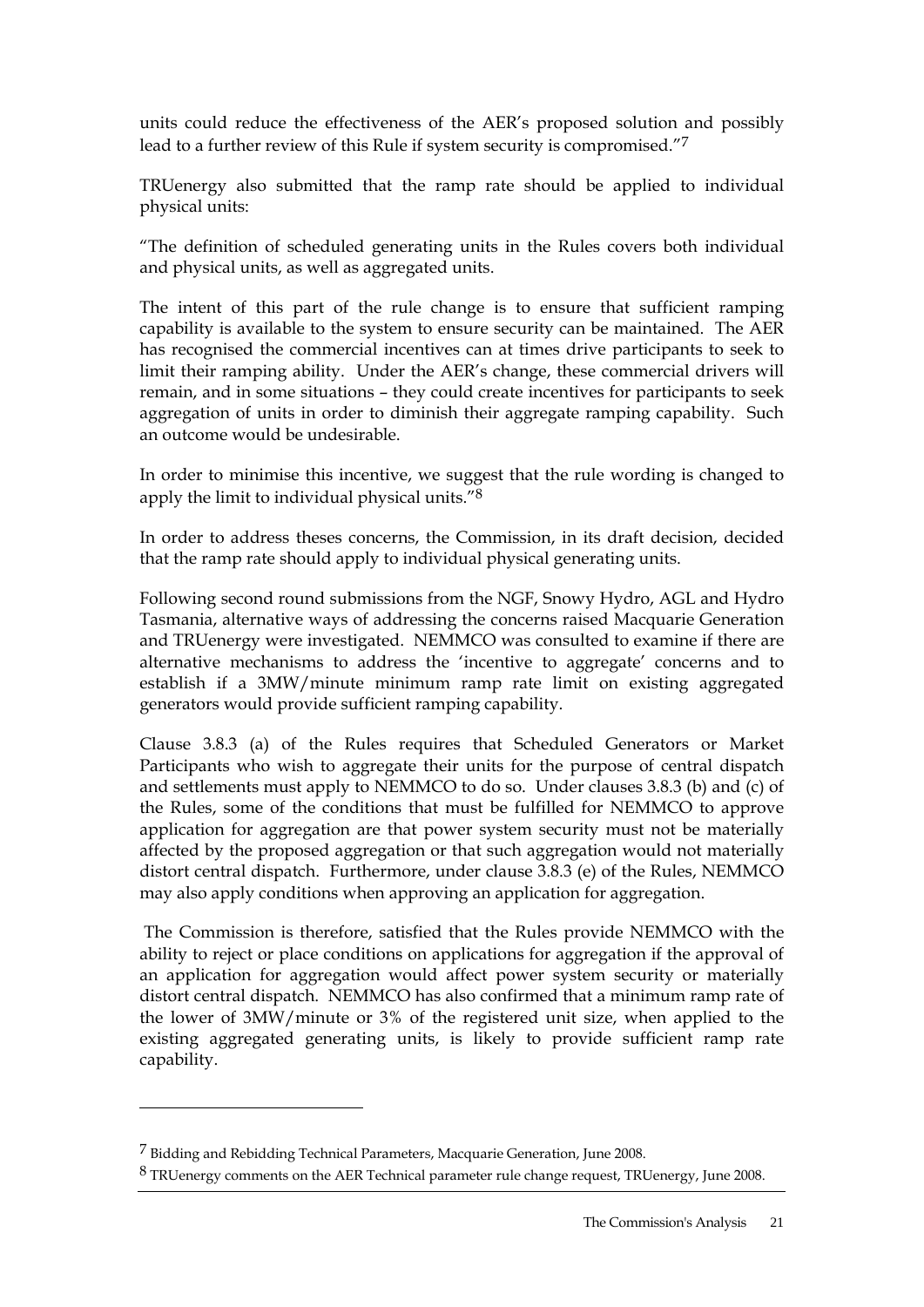Based on this assessment, the Commission considers that the Rule change as proposed by the AER does not need to be amended.

The Commission has also examined whether the ramp rates should apply to registered unit size or to available capacity.

The Commission notes that, for various reasons, the MW capacity available for dispatch (available capacity) is likely to vary from registered capacity for both aggregated and non-aggregated generating units. Therefore, linking the ramp rate to available capacity would mean that ramp rates would vary with available capacity. This could make the assessment of whether sufficient ramping capacity is available difficult, result in enforcement issues and could provide an alternative means of managing ramp rates for commercial reasons, for example, by varying the available capacity. This could have a negative impact on NEMMCO's ability to manage power system security and as such is not likely to contribute to the achievement of NEO.

Further, the Commission's final decision on ramp rates, the ramp rates required from aggregated generators would be significantly lower than under the Commission's draft decision. The Rule also provides for a ramp rate that is less than the minimum where physical or safety reasons require it.

Based on these considerations, the Commission has decided against making the ramp rates a function of available capacity. Where relevant, the ramp rates are to remain a function of registered unit size, as per the draft decision.

#### **A.3.6 The Commission's Final Decision**

The Commission has decided to review its draft decision on aggregation and to adopt the Rule change as proposed by the AER. A minimum ramp rate of the lower of 3MW/minute or 3% of the registered unit size would apply to both aggregated and non-aggregated generating units (as opposed to individual physical generating units). A review of the wording draft Rule indicates that as a result of clause 3.8.3(d) of the Rules, the draft Rule does not require further amendment. However, a note has been included in clause 3.8.3A to confirm that clause 3.8.3(d) applies.

#### **A.4 Ability for generators to offer ramp rates less than 3 MW/minute**

#### **A.4.1 First Round Submissions**

Delta Electricity was concerned that the long-term operational efficiency would be reduced if a minimum ramp rate of 3 MW/minute was adopted. Base-load plant generally operate at maximum output 24 hours a day, and thus have little need to ramp production up or down. Whereas mid-merit plant ramp production up and down throughout the day to meet changes in demand. Delta Electricity explained that to minimise the additional stresses on plant from ramping, generators generally ramp their plant at a rate well below the plant's technical capability. For ageing plant such as Munmorah Power Station, Delta often sets a ramp rate of less than 3 MW/minute under normal operating conditions to deliver the lowest operating cost over the remaining life of the plant. Forcing mid-merit plant to ramp at a rate of at

<sup>22</sup> Rule Determination - Ramp Rates, Market Ancillary Service Offers and Dispatch Inflexibility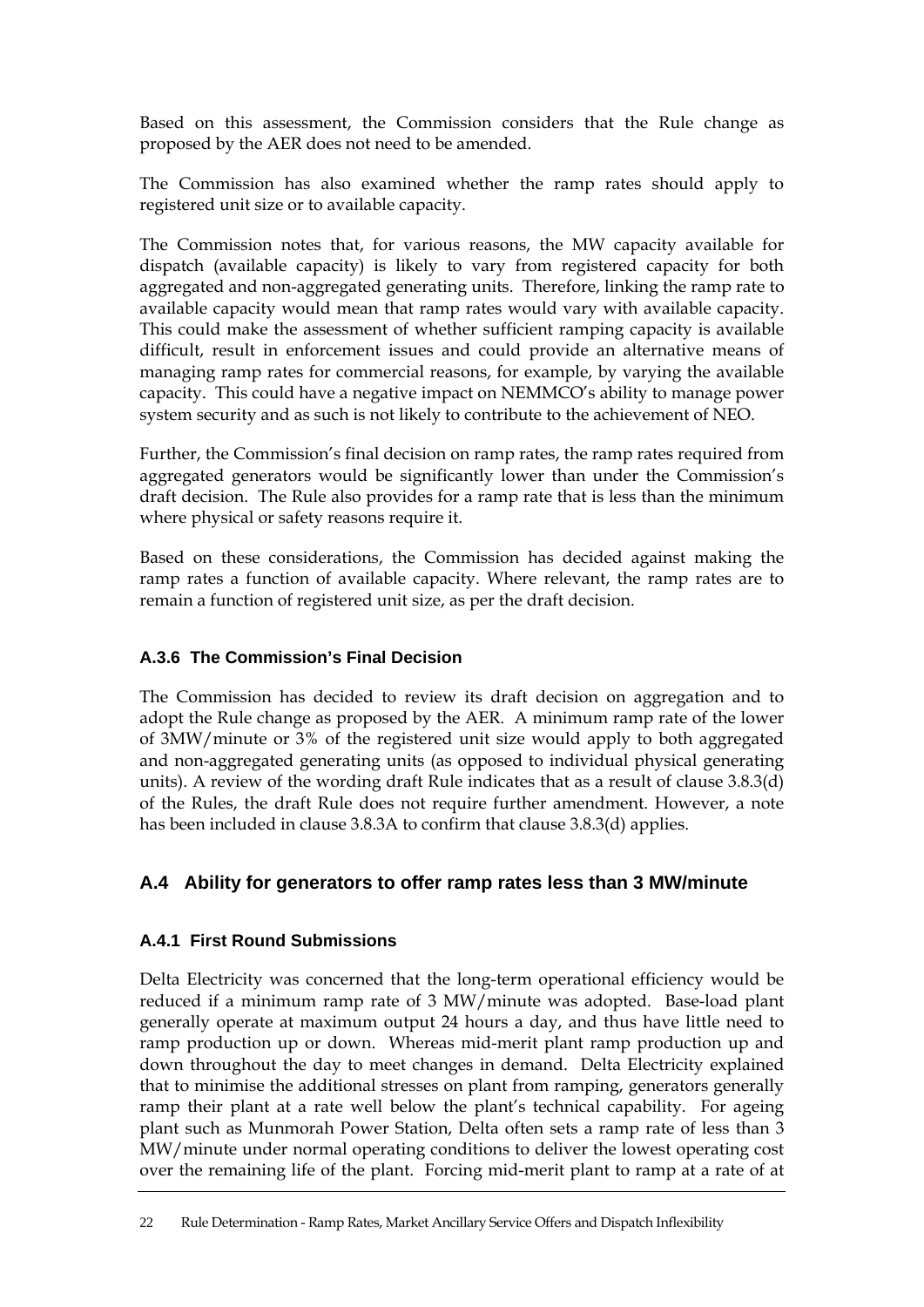least 3 MW/minute may result in some mid-merit plant removing themselves from price setting by bidding into higher priced bid bands which would result in the dispatch of higher cost plant.

Delta proposed allowing the relevant scheduled generators or market participants to bid a ramp rate that may be less than 3 MW/minute, if it is necessitated by operating conditions that prevent the relevant generating unit from maintaining a ramp rate of at least 3 MW/minute, after obtaining approval from NEMMCO.

# **A.4.2 The Commission's Analysis and Reasoning**

The Commission acknowledged Delta Electricity's concerns that for ageing plant such as its Munmorah Power Station, a ramp rate of 3 MW/minute may be technically possible, but could result in higher "wear and tear" costs compared to newer plant.

The AER's Rule change proposal would permit plant that is not able to physically or safely ramp at 3 MW/minute, due to an event or occurrence, to submit a ramp rate that is less than 3 MW/minute (see clause 3.8.3A(c) of the Rules). The proposed Rule that limits the ramp rates to between 3 MW/minute and the maximum ramp rate, will not apply where the ramp rate of the plant is determined to be less than 3 MW/minute (see clause 3.8.3A(i) of the Rules).

Further, the maximum ramp rate is defined in the proposed Rule as that which an item of equipment is capable of achieving in normal circumstances. This may be:

- (a) as specified by the manufacturer; or
- (b) as independently certified from time to time to reflect changes in the physical capabilities of the equipment.

The Commission was of the view that the proposed Rule provided sufficient scope for establishing optimal ramp rates for ageing plant under normal operating conditions.

In addition, a requirement on NEMMCO to provide prior approval for ramp rates lower than the minimum for operating reasons could lead to complex arrangements, if they were to be applied in a consistent and transparent manner. The Rules would need to provide an approval process or for NEMMCO to establish and publish guidelines on how it would approve lower ramp rates in the circumstances outlined by Delta Electricity.

## **A.4.3 The Commission's Draft Decision**

Based on the above, the Commission decided not to make any changes to the proposed Rule.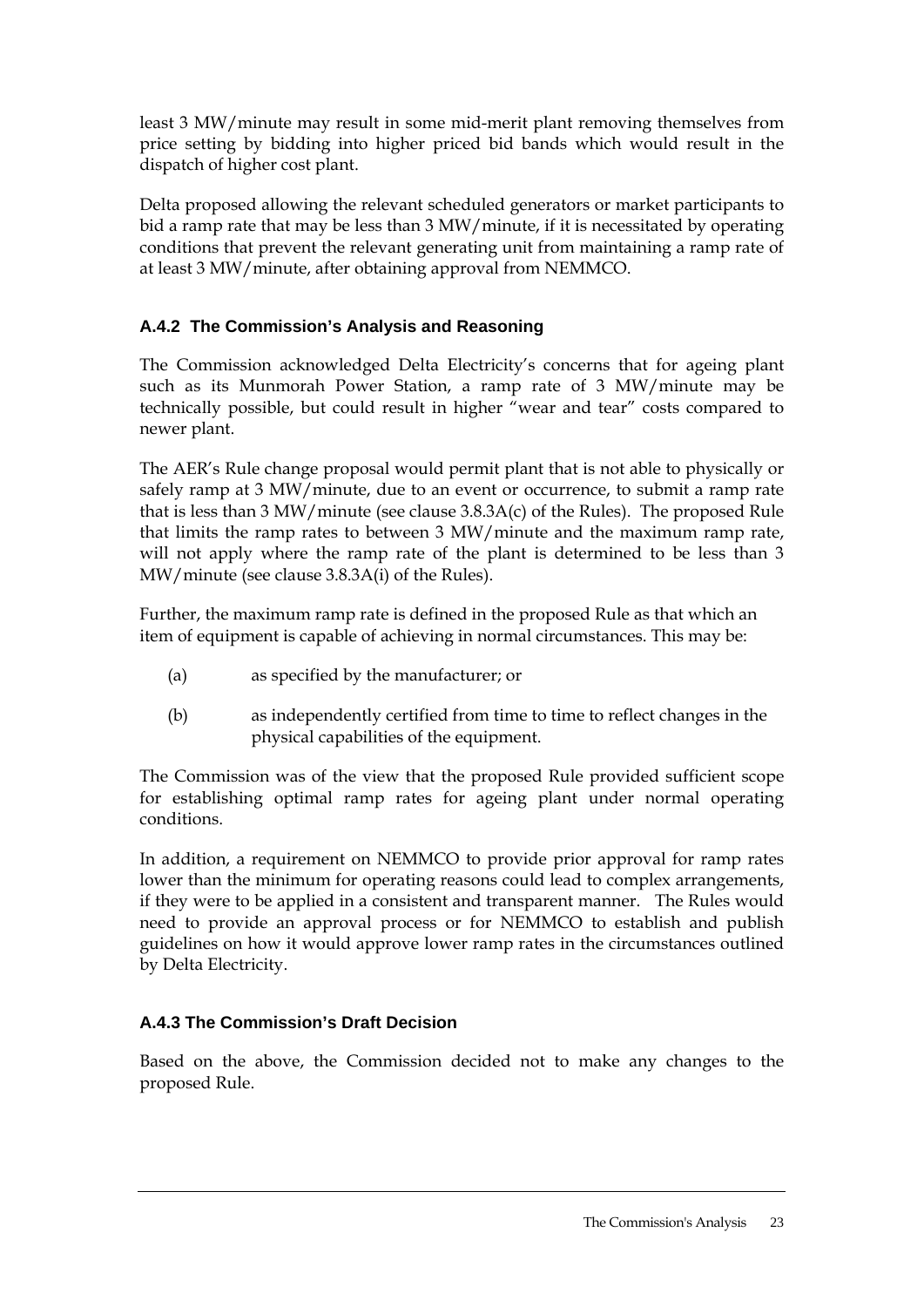#### **A.4.3 Second Round Submissions**

Delta Electricity continues to maintain that the draft Rule:

- Does not adequately account for optimal operations of ageing plant with technical ramp rate capability above 3MW/minute; and
- Will result in some generators removing themselves from price setting by bidding into higher price bands.

Delta Electricity contested the Commission's conclusion in its draft determination that the proposed Rule provides sufficient scope for establishing optimal ramp rates for ageing plant under normal operating conditions. Delta Electricity provided legal advice from Middleton's to support its view.

Delta Electricity requests a modification to the proposed Rule to explicitly recognise the normal operating ramp rates for ageing plant as follows (underlined):

"3.8.3A(c) A *Scheduled Generator* or *Market Participant* to which this clause 3.8.3A applies may provide a ramp rate to NEMMCO that is less than that specified in clause 3.8.3A(b)(1) if the *ramp rate* is affected by an event or other occurrence (or by the age or physical condition of the relevant *generating unit, scheduled load or scheduled network services* or its operating conditions) that:

(1) physically prevents the relevant *generating unit, scheduled load or scheduled network service* from attaining a *ramp rate* of at least that specified in clause  $3.8.3A(b)(1)$ ; or

(2) makes it unsafe for the relevant *generating unit, scheduled load or scheduled network service* to operate at a *ramp rate* of at least that specified in clause 3.8.3A(b)(1), or

(3) would result in undue deterioration of the condition of the relevant *generating unit, scheduled load, or scheduled network service*, or otherwise prejudice its continuing efficient operation, when operating at a *ramp rate* of at least that specified in clause 3.8.3A(b)1

for the period of time in which the ramp rate is affected by that event or other occurrence (or by that age or physical condition)."9

Delta acknowledges that it would be difficult to provide an unambiguous definition of ageing plant.

## **A.4.4 The Commission's Analysis and Reasoning**

 $\overline{a}$ 

Further discussions with Delta Electricity have assisted in clarifying their concerns. Delta Electricity advised that their ageing plant, Munmorah in particular, can

<sup>9</sup> Ramp rates, Market Ancillary Service Offers, and Dispatch Inflexibility, Delta Electricity, December 2008.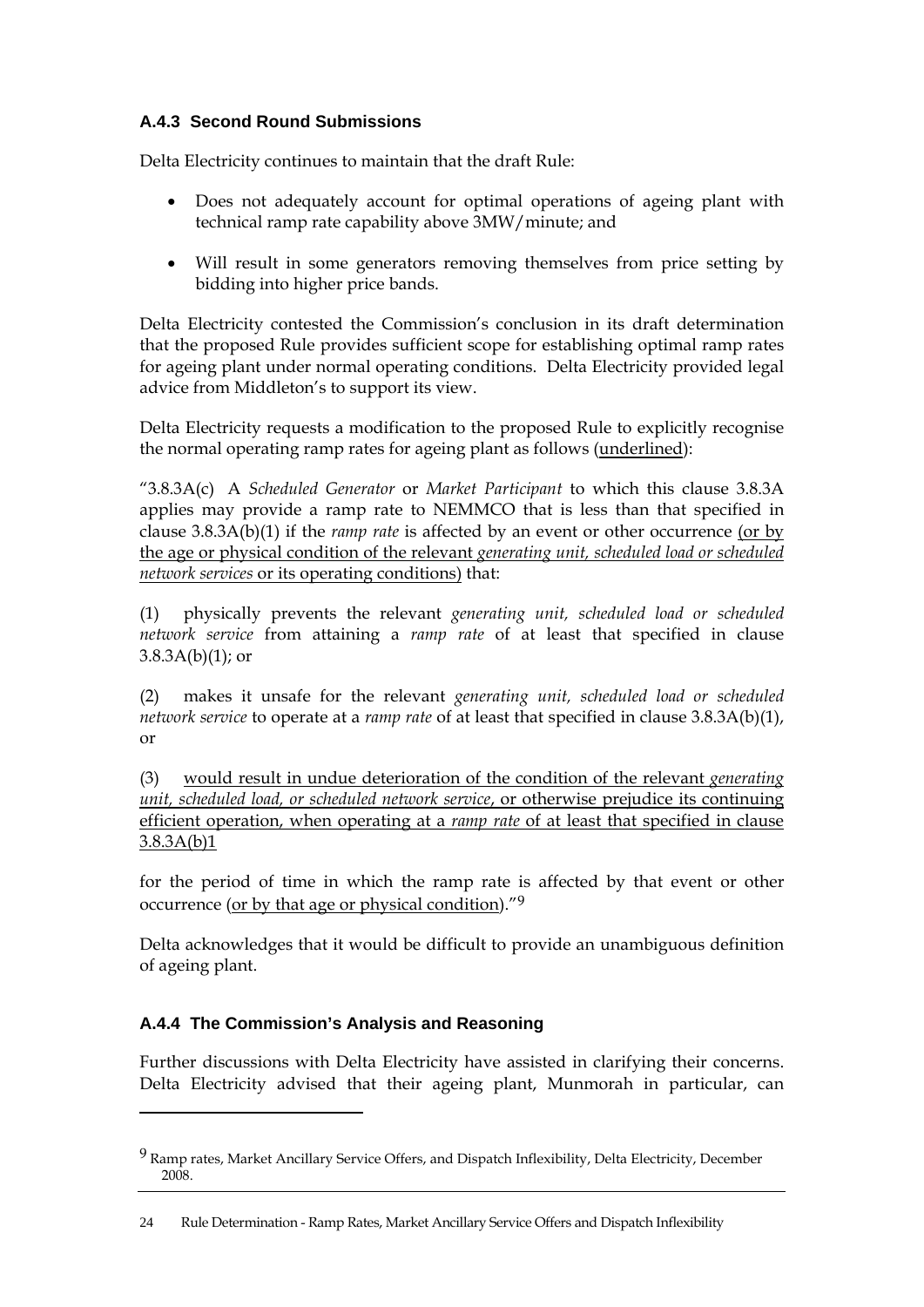technically achieve ramp rates that are more than the minimum ramp rate of 3MW/minute required under the Rules. However, if the Munmorah units were to be operated at this higher ramp rate all or most of the time, then there would be undue "wear and tear" on the ageing plant.

Delta Electricity is concerned that the current wording of the Rule does not provide it with the option to provide a ramp rate lower than the minimum ramp rate of 3MW/minute because its plant is technically capable of achieving a higher ramp rate.

The Commission considers the Rules should not require a Generator to operate plant at ramp rates that would lead to undue "wear and tear" of plant in circumstances described by Delta Electricity. This is not a concern for most Generators as they would normally operate in the range between the minimum ramp rate stipulated in the Rules and up to their plant's maximum ramp rate capability.

The issue arises where a plant is technically capable of achieving higher ramp rates, but would need to be operated at ramp rates below the minimum if undue "wear and tear" is to be avoided.

Delta Electricity has proposed an amendment to the draft Rule to mitigate this issue. A Rule that allows such flexibility would however, need to be unambiguous and enforceable, and should be designed to prevent Generators from bidding ramp rates below the minimum to pursue commercial objectives, especially in the event of a binding network constraint, if the objective of the AER's Rule change proposal is to be achieved.

The Commission believes that the amendments proposed by Delta Electricity is not unambiguous and is likely to result in enforcement difficulties. Delta Electricity has also acknowledged that this is an issue.

The Commission maintains its initial view that the Rule as drafted provides sufficient flexibility to address the ageing plant issue raised by Delta Electricity. As outlined in the analysis leading to the draft decision there are two provisions in the AER's Rule change proposal that provide for ramp rates lower than the minimum limit of 3MW/minute or 3% of registered unit size.

Clause 3.8.3A(c) of the Rules provides for a lower ramp rate, if the ramp rate is affected by an event or occurrence that physically prevents a unit from achieving the minimum ramp rate or where it makes it unsafe for the unit to achieve the minimum ramp rate. The Generator would be required to provide a brief, verifiable and specific reason to NEMMCO as to why the ramp rate is below the stipulated minimum. This provision would allow for ramp rates to be occasionally outside the minimum and the maximum range provided there was a physical or safety reason for it.

Clause 3.8.3A(h) of the Rules allows a Generator to provide a maximum ramp rate that is less that 3MW/minute or 3% of registered unit size. Under this scenario, the Rule that limits the ramp rates to between 3 MW/minute or 3% of registered unit size and the maximum ramp rate, will not apply (see clause 3.8.3A(i) of the Rules).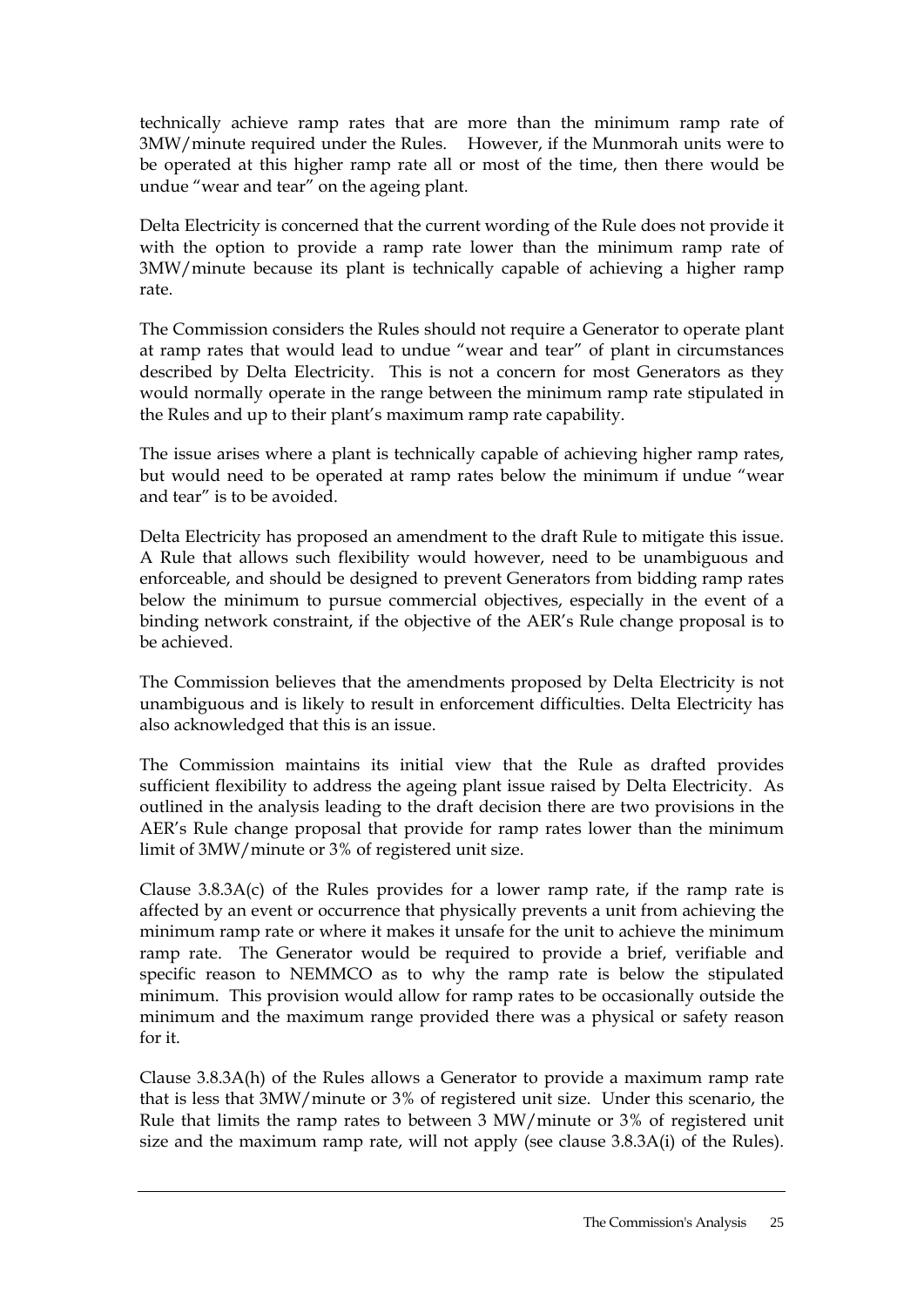The Generator would be required to provide a brief, verifiable and specific reason to NEMMCO as to why the maximum ramp rate is below the stipulated minimum.

The maximum ramp rate is defined as that which an item of equipment is capable of achieving in normal circumstances. This may be:

- (a) as specified by the manufacturer; or
- (b) as independently certified from time to time to reflect changes in the physical capabilities of the equipment.

Under this provision, a Generator may provide a maximum ramp rate that is less than 3MW/minute or 3% of registered unit size.

The Commission considers that the reference to "to reflect physical capabilities" which an item of equipment is capable of achieving in normal circumstances, in the definition of maximum ramp rate can be interpreted to permit a Generator to provide a maximum ramp rate that is less than the minimum ramp rate of 3MW/minute or 3% of registered unit size, despite the plant being technically capable of achieving ramp rates higher than the minimum, where operating the plant at its full technical capability would result in undue "wear and tear" to the plant. The Generator must ensure that such a maximum ramp rate has been independently certified in accordance with the Rules. Despite the above consideration, the Commission notes that the requirement of sufficient ramp rate capability for NEMMCO to manage power system security remains paramount.

#### **A.4.5 The Commission's Final Decision**

Based on the above clarification, the Commission has decided not to make any changes to the draft Rule.

## **A.5 AER audit of ramp rates slower than 3 MW/minute**

#### **A.5.1 First Round Submissions**

Snowy Hydro believed that any generator that notifies NEMMCO of a ramp rate which is less than the proposed minimum should be audited by the AER.

## **A.5.2 The Commission's Analysis and Reasoning**

Under the NEL, the AER's enforcement role and powers allow it to investigate and take action against possible breaches of the Rules. The AER has proposed that the new clause setting a minimum ramp rate of 3 MW/minute be a civil penalty provision. The AER has proposed the new clause 3.8.3A(f) of the Rules that would allow the AER to request additional information from the relevant scheduled generator or market participant to verify a reason provided for a ramp rate below the minimum.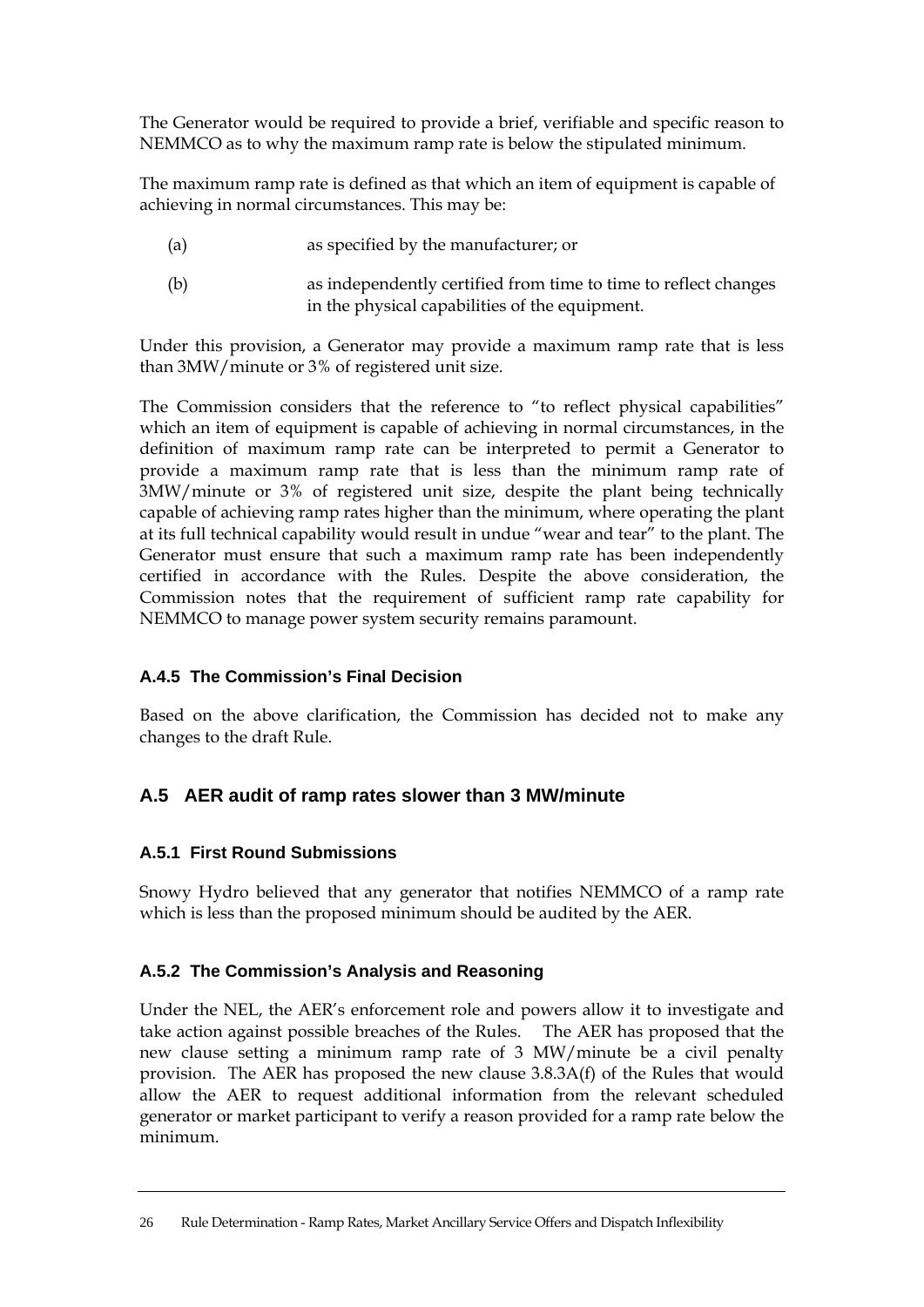The Commission was of the view that the AER has adequate powers under the NEL to investigate and take action against breaches of the Rules where necessary. The AER has broad discretion as to how it monitors compliance with the Rules and its methods for detecting Rule breaches by market participants. The Commission considered that placing an obligation on the AER to audit every notification of ramp rates below the minimum would place an inefficient burden on the AER. In the absence of a mandatory audit requirement, the AER would have scope to develop an efficient method of monitoring and detecting breaches of any new requirements resulting from this Rule change.

## **A.5.3 The Commission's Draft Decision**

The Commission determined not to impose an obligation on the AER to audit any generator that notifies NEMMCO of a ramp rate which is less than the proposed minimum.

#### **A.5.4 Second Round Submissions**

There were no second round submissions.

#### **A.5.5 The Commission's Final Decision**

The Commission confirms its draft decision.

#### **A.6 The rounding of ramp rates to an integer (proposed clause 3.8.3A(d))**

#### **A.6.1 First Round Submissions**

The NGF was concerned that due to the rounding of ramp rates to an integer number by NEMMCO's systems, the proposed Rule change could result in some generators with a requirement to ramp at a rate slower than 3 MW/minute being forced to ramp at an unsafe rate.

#### **A.6.2 The Commission's Analysis and Reasoning**

The proposed clause 3.8.3A(d) of the Rules requires that any submitted ramp rate that is less than 3 MW/minute be at least the maximum ramp rate that the plant can safely attain. As NEMMCO's data entry process requires ramp rates to be integer numbers, clause 3.8.3A(d) of the Rules could be interpreted as requiring a generator that can only safely ramp at 1.1 MW/minute to submit a ramp rate of 2 MW/minute.

The Commission agreed that proposed clause 3.8.3A(d) of the Rules could be interpreted as requiring a generator to ramp at an unsafe rate. In practice this issue was unlikely to be material because the Commission expected the AER to be pragmatic in interpreting and enforcing this requirement. However, to be consistent with good regulatory practice principles, the Commission was of the view that the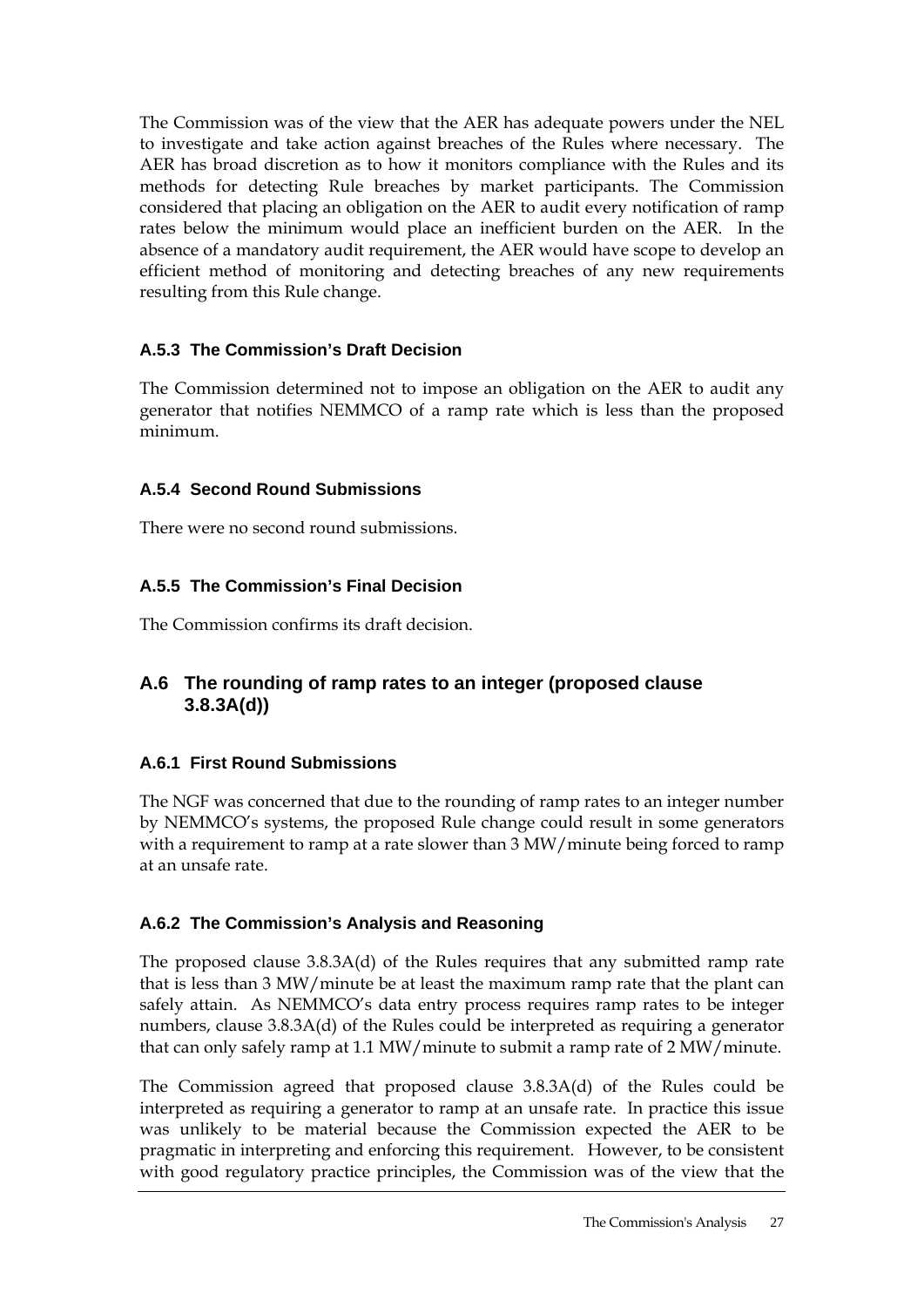Rules should not impose obligations on the relevant scheduled generators and market participants that cannot be safely complied with. As such the Commission decided to amend proposed clause 3.8.3A(d) of the Rules to remove any doubt that proposed clause 3.8.3A(d) of the Rules would not require generators to ramp at an unsafe rate.

The Commission believed that it is the words "at least" that have resulted in the issue identified by the NGF. These words were seen as unnecessary as no generator would voluntarily submit a ramp rate that is greater than the rate which that generator can safely attain. By removing these words, the clause would read:

" (d) Where a *Scheduled Generator, Market Customer* or *Market Network Service Provider* provides a *ramp rate* to which this clause 3.8.3A applies, that is less than 3 MW/minute, it must provide a *ramp rate* that is at least the maximum the relevant *generating unit, scheduled load* or *scheduled network service* can safely attain at that *time*."

Under this revised drafting, a Generator would be required to provide a ramp rate that is the maximum the generating unit can safely attain at that time. Therefore as NEMMCO's data entry process requires integer numbers, a Generator that can only safely ramp at 1.1 MW/minute would be required to provide a ramp rate of 1 MW/minute because 2 MW/minute is greater than the maximum ramp rate that generator can safely attain.

#### **A.6.3 The Commission's Draft Decision**

The Commission decided to amend proposed clause 3.8.3A(d) of the Rules to remove any doubt that the proposed clause will not require generators to ramp at an unsafe rate.

## **A.6.4 Second Round Submissions**

There were no second round submissions.

## **A.6.5 The Commission's Final Decision**

The Commission confirms its draft decision.

# **A.7 Provision of ramps rates via SCADA**

## **A.7.1 First Round Submissions**

NEMMCO noted that Scheduled Generators are also able to vary ramp rates using SCADA, and that this is the means most commonly used by Generators for varying ramp rates. NEMMCO contended that there are no practical arrangements nor is it feasible for reasons to be provided and recorded when SCADA limits are changed. NEMMCO considered that the AER's proposal should address this issue.

<sup>28</sup> Rule Determination - Ramp Rates, Market Ancillary Service Offers and Dispatch Inflexibility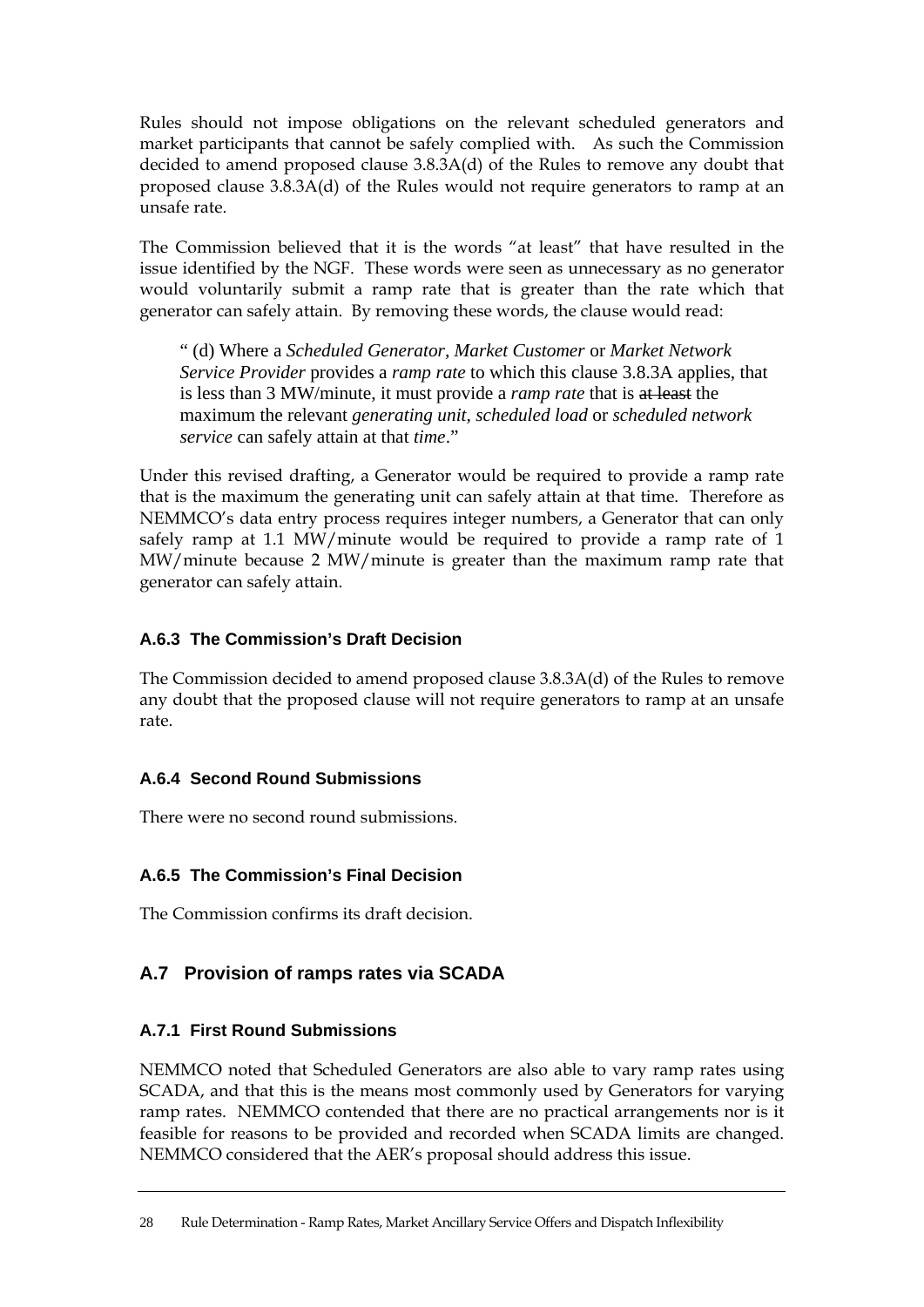### **A.7.2 The Commission's Analysis and Reasoning**

In the event that a Scheduled Generator seeks to vary ramp rates to parameters outside those specified in the Rules, it has an obligation to comply with the Rules in terms of providing a statement of reasons to NEMMCO.

The Commission acknowledged that when a Generator changes its ramp rates via the SCADA system, there was no provision to provide reasons where the ramp rate was outside the proposed limits. Under such circumstances, the Commission considered that the onus should be on the Generator to rebid that ramp rate through NEMMCO's bidding systems to reflect the revised the ramp rate provided via SCADA systems. The reasons should be provided as part of the rebid.

#### **A.7.3 The Commission's Draft Decision**

The Commission decided not to amend this aspect of the Rule change proposed by the AER.

#### **A.7.4 Second Round Submissions**

There were no second round submissions.

#### **A.7.5 The Commission's Final Decision**

The Commission confirms its draft decision.

## **A.8 New definition "maximum nameplate ramp rate"**

#### **A.8.1 The AER's proposal**

 The AER's proposal would introduce the new definition"maximum nameplate ramp rate" to ensure that the ramp rates provided in accordance with Schedule 3.1 of the Rules are physical maximums.

#### **A.8.2 First Round Submissions**

 NEMMCO believed that the word "nameplate" is not appropriate as ramp rates limits do not appear on nameplates. NEMMCO proposed removing the word "nameplate" from the definition.

#### **A.8.3 The Commission's Analysis and Reasoning**

The Commission noted that the use of the term 'nameplate' may be misleading.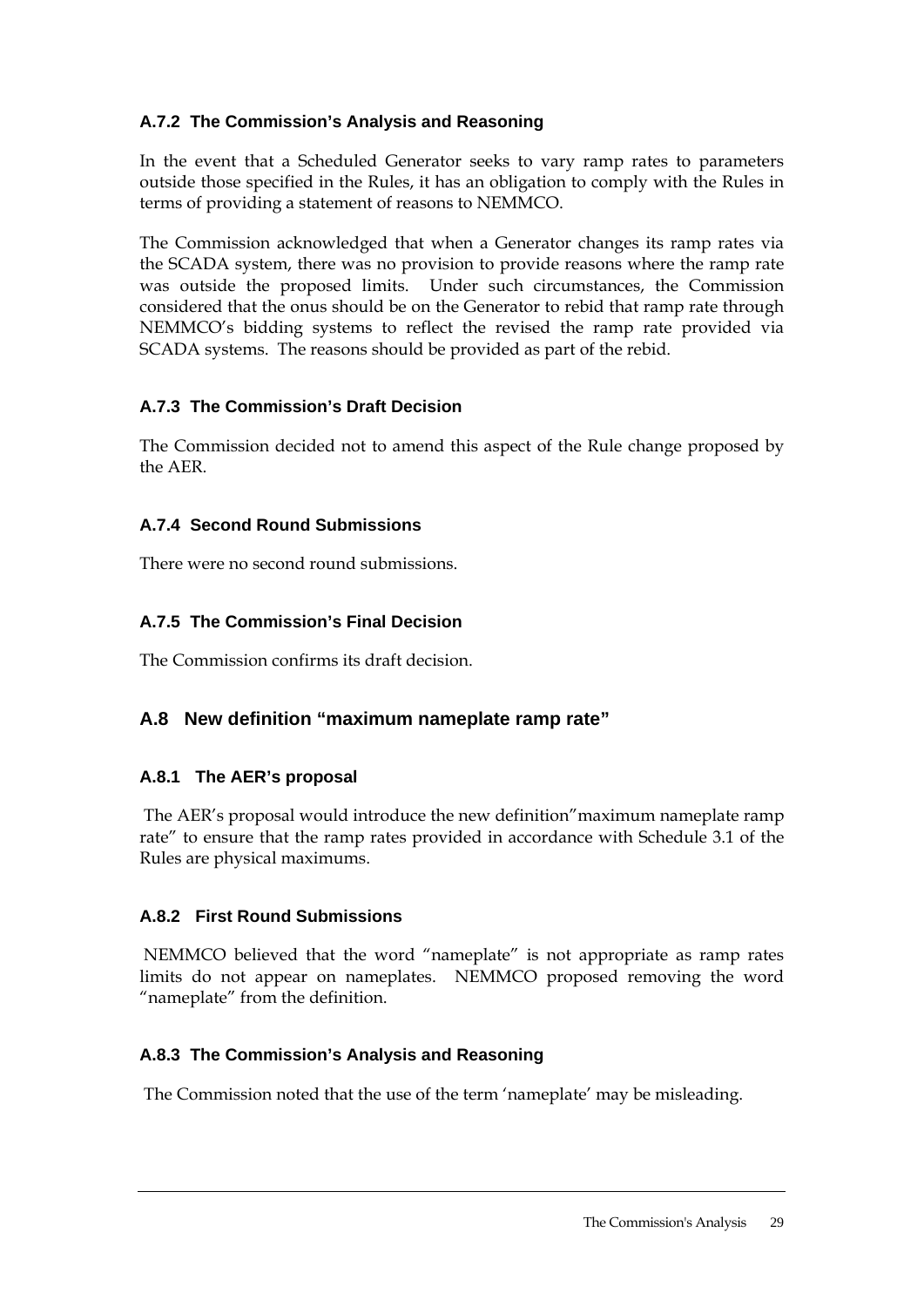#### **A.8.4 The Commission's Draft Decision**

The Commission decided to amend the definition to maximum ramp rate as proposed by NEMMCO.

#### **A.8.5 Second Round Submissions**

There were no second round submissions.

#### **A.8.6 The Commission's Final Decision**

The Commission confirms its draft decision.

#### **A.9 Definition of "ramp rate"**

#### **A.9.1 The AER's proposal**

The AER's proposal would amend the definition of "ramp rate" by clarifying that the ramp rate must be expressed in MW/minute, and by specifying that a ramp rate can include both upward and downward rates of change.

#### **A.9.2 First Round Submissions**

NEMMCO did not believe the addition of the words "upward and downward" added any value to the definition. The critical concept is the available rate of change that is offered or bid, not the actual ramp rate to which a unit is dispatched. NEMMCO proposed amending the definition of ramp rate to "The rate of change of active power (expressed in MW/minute required for dispatch".

#### **A.9.3 The Commission's Analysis and Reasoning**

 The Commission accepted NEMMCO's view and reasoning that the distinction between "upward and downward" rate of change was not necessary.

#### **A.9.4 The Commission's Draft Decision**

The Commission decided to amend the definition of ramp rate in Schedule 3.1.

#### **A.9.5 Second Round Submissions**

NEMMCO notes that only part of the amendment suggested by it during first round consultation has been implemented. NEMMCO requests that the definition or ramp rate be simplified as requested to "The rate of change of *active power* (expressed in MW/minute required for dispatch".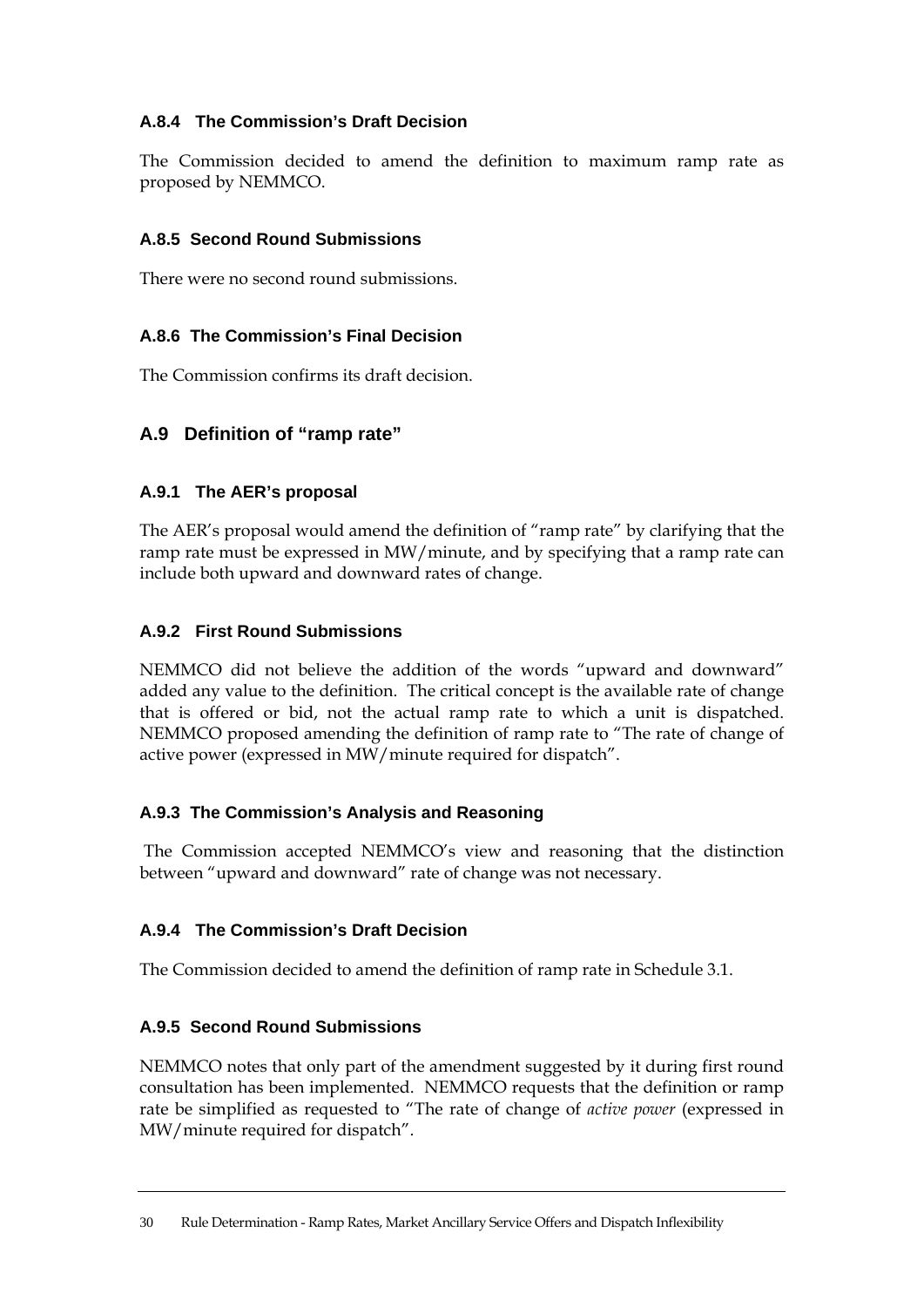Further, NEMMCO considers that the Rules need to clarify that a Scheduled Generator (and Semi Scheduled Generator as of 31 March 2009) or Market Participants must provide two ramp rates as part of providing a valid dispatch offer and bid, this includes an "up" and "down" ramp rate. NEMMCO also requests that the term "MW/minute" be omitted in certain clauses as it is already part of the definition of the ramp rate and is therefore redundant. Clauses 3.8.3A(b), 3.8.4 (c), (d), (e),  $3.8.6(b)(3)$ ,  $3.8.6A(b)(2)$ , and  $3.8.7$  are affected.

# **A.9.6 The Commission's Analysis and Reasoning**

The Commission intended to amend the definition as requested by NEMMCO.

The Commission also accepts the clarifications to the Rules suggested by NEMMCO.

# **A.9.7 The Commission's Final Decision**

The Commission has decided to amend the definition of ramp rate in Schedule 3.1. The Commission has decided to amend clauses  $3.8.3A(b)$ ,  $3.8.4(c)$ , (d), (e),  $3.8.6(b)(3)$ ,  $3.8.6A(b)(2)$ , and  $3.8.7$  to clarify that an "up" and a "down" ramp rate is required and to remove the redundant item "MW/minute" as requested by NEMMCO.

# **A.10 Market Ancillary Service technical characteristics**

# **A.10.1 The AER's proposal**

The AER's proposal would require Market Ancillary Service<sup>10</sup> Offers to represent the "technical characteristics" of the plant.

# **A.10.2 First Round Submissions**

 $\overline{a}$ 

Delta Electricity contended that a generating unit's FCAS capability can vary from its technical performance standard as a result of changing plant conditions. Delta sought clarification that "technical characteristics" refers to a plant's technical characteristics at the time of dispatch.

TRUenergy stated that ensuring FCAS bids completely align with actual capability is not possible because precise capabilities vary with time and operating conditions. TRUenergy proposed a level of flexibility be provided. TRUenergy understood that considerations of this nature influenced the AER's decision to propose an absolute minimum ramp rate rather than a ramp rate based on technical characteristics.

Macquarie Generation contended that the obligation to demonstrate that Market Ancillary Service Offers represent the physical or technical capability of plant during any particular market event is potentially a cumbersome and costly exercise.

<sup>10</sup> Commonly referred to as frequency control ancillary service (FCAS).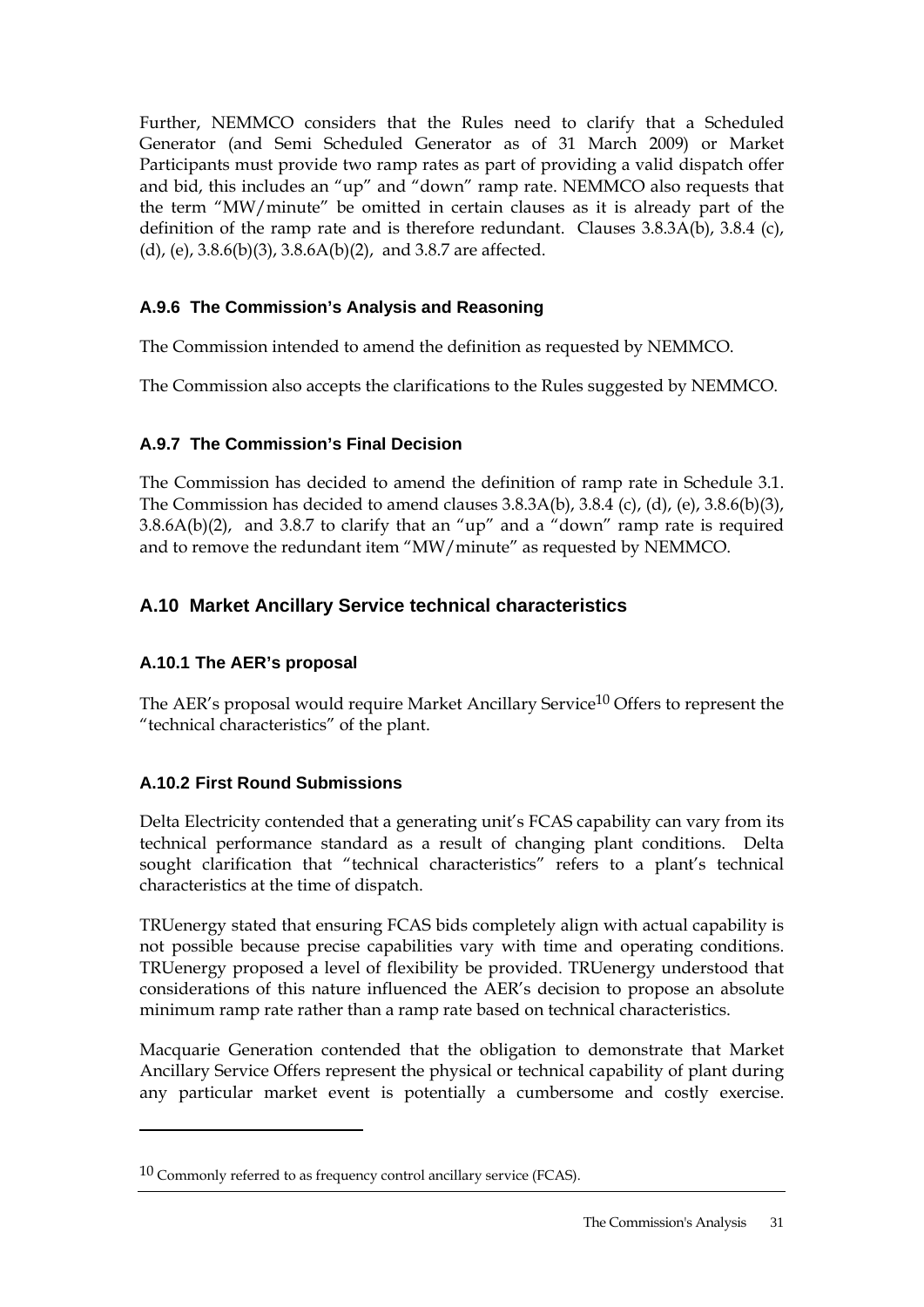Macquarie Generation proposed using a more general approach such as minimum and maximum enablement points which would avoid the need to define the technical capability of the plant. It proposed setting a minimum and maximum enablement points to >60% and <90%, respectively of the unit's registered capacity. This would align the requirements for Market Ancillary Service Offers with that for ramp rates where the AER chose to propose a minimum ramp rate to avoid the costs and difficulties of a solution based on technical limits.

### **A.10.3 The Commission's Analysis and Reasoning**

The Commission accepted the view of Delta Electricity that the 'technical characteristics' should reflect the plants technical characteristics at the time of the dispatch.

The AER stated that the FCAS trapezium is designed to represent technical limitations associated with the plant that will be supplying FCAS, although not explicitly stated in the Rules. The AER noted precedents occurring in the past, where FCAS was bid or rebid to pursue commercial objectives, that have affected NEMMCO's ability to ensure security of the system however, the frequency of such occurrences have been low.

The Commission agreed with the AER that the Rules needs to clarify that the market ancillary service bids and rebids should represent technical limitations associated with the plant that will be supplying market ancillary service.

The Commission noted the preference by TRUenergy and Macquarie Generation for limits to be established for the minimum and maximum enablement points to reflect the fact that it is not possible to completely align the market ancillary service bids to actual capability and potentially cumbersome and costly exercise to demonstrate that the bids represent physical and technical capability. The alternative of setting the technical parameters with reference to the unit's registered capacity could result in similar issues as for ramp rates where due to ageing plant or changing operating conditions a unit is not able to achieve the specified limit. This was likely to require additional Rules that accommodate the needs of those units which may need to operate outside the limits.

With respect to stakeholder concerns as to how the AER may monitor and enforce compliance with the technical limitations imposed by the Rules, the Commission noted that the AER has published an AER Compliance and Enforcement – Statement of Approach. The Statement of Approach states that:

*"The AER aims to work co-operatively with participants to assist them to understand their obligations under the NEL, NER and associated regulations and to develop appropriate compliance programs. Fostering co-operation and voluntary compliance is discussed in chapter 5 of the Statement of Approach. Chapter 5 notes that informing participants about the AER's approach to its monitoring, compliance and enforcement activities will help to foster a cooperative approach and encourage voluntary compliance. A responsible and cooperative approach on the part of participants will help to minimise the intensity and intrusiveness of the AER's monitoring, compliance and enforcement activities. The AER welcomes the* 

32 Rule Determination - Ramp Rates, Market Ancillary Service Offers and Dispatch Inflexibility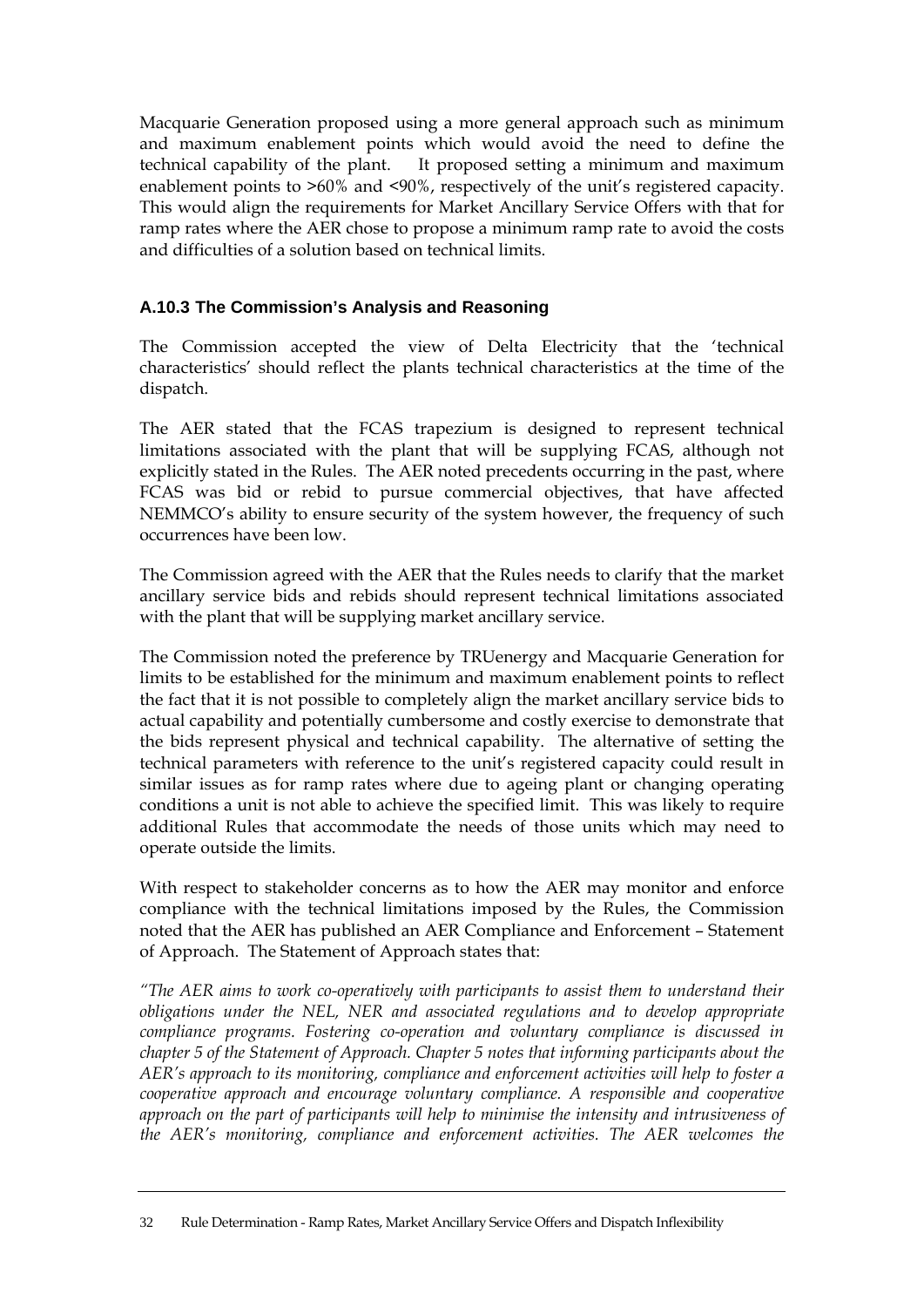*opportunity to address any questions participants might have regarding compliance with their obligations."* 

The Rules require that the monitoring processes adopted by the AER are amongst other things, consistent over time and cost reflective. In light of the small number of occurrences, the complexity that could result in the Rules for accommodating different conditions, and the fact that the AER would adopt a pragmatic approach to compliance, the Commission believed that clarification that market ancillary service parameters should reflect plant's technical capability would be sufficient.

#### **A.10.4 The Commission's Draft Decision**

 The Commission decided to clarify the proposed clause 3.8.7A(m) of the Rules that market ancillary service rebids made under clause 3.8.22 of the Rules must represent technical characteristics at the time of dispatch. The Commission decided not to establish limits for the minimum and maximum enablement points.

#### **A.10.5 Second Round Submissions**

There were no second round submissions.

#### **A.10.6The Commission's Final Decision**

The Commission confirms its draft decision.

# **A.11 Dispatch Inflexibility**

#### **A.11.1 The AER's proposal**

The AER's proposal would permit generators to declare themselves "inflexible" only when plant technical constraints justify such a declaration.

#### **A.11.2 Submissions**

None of the submissions identified any specific issues in relation to the AER's proposed Rule change on this aspect.

#### **A.11.3 The Commission's Assessment and Draft Decision**

The Commission considered that requiring relevant scheduled generators and market participants to declare themselves "inflexible" only when plant technical constraints justify such a declaration would improve the market's ability to deliver competitive outcomes and provide NEMMCO with the flexibility to manage events for the safe and secure operation of the power system. The Commission decided to include the AER's proposed Rule change in the draft Rule.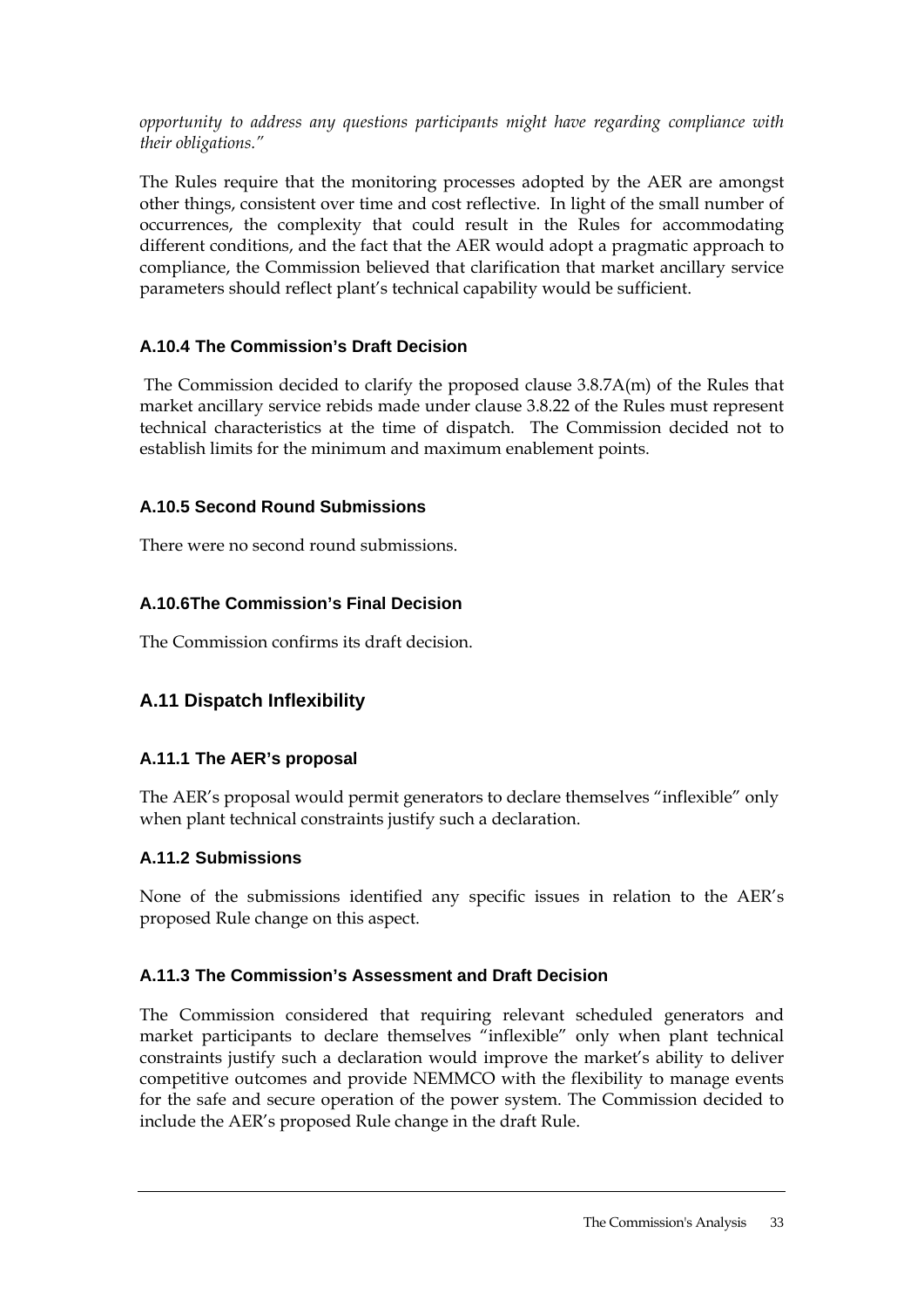#### **A.11.4 Second Round Submissions**

There were no second round submissions on this matter.

#### **A.11.5 The Commission's Final Decision**

The Commission confirms its draft decision.

### **A.12 Semi-Scheduled Generators - Dispatch Offers**

#### **A.12.1 First Round Submissions**

NEMMCO submitted comments in relation to the ramp rates of Semi-Scheduled Generators as contained in Schedule 2 of the National Electricity Amendment (Central Dispatch and Integration of Wind and Other Intermittent Generation) Rule 2008 No. 2 (the "Central Dispatch Rule").

NEMMCO noted that the Commission's final Rule determination on the Central Dispatch Rule stated that ramp rate limits would be included for Semi-Scheduled Generators. However clause 3.8.6(g) of the Rules which specifies the contents of a dispatch offer for a Semi-Scheduled Generator did not include ramp rates. NEMMCO contended that this was an omission and proposed amending clause  $3.8.6(g)$  of the Rules to include ramp rates as part of this Rule change.

#### **A.12.2 The Commission's Analysis and Reasoning**

In its Final Determination on the Central Dispatch Rule, the Commission's policy position was for ramp rate limits to be included for Semi-Scheduled Generators. The Commission considered that amending clause 3.8.6(g) of the Rules as proposed by NEMMCO would clarify the Commission's policy position as outlined in its Final Determination on the Central Dispatch Rule.

#### **A.12.3 The Commission's Draft Decision**

The Commission decided to amend clause 3.8.6(g) of Schedule 2 of the Central Dispatch Rule to include ramp rate.

#### **A.12.4 Second Round Submissions**

There were no second round submissions on this matter, however NEMMCO suggested that clause  $3.8.3A(a)(2)$  of the Rules be amendment to include clause  $3.8.6(g)$  of the Rules when the Schedule 2 of the Central Dispatch Rule commences operation.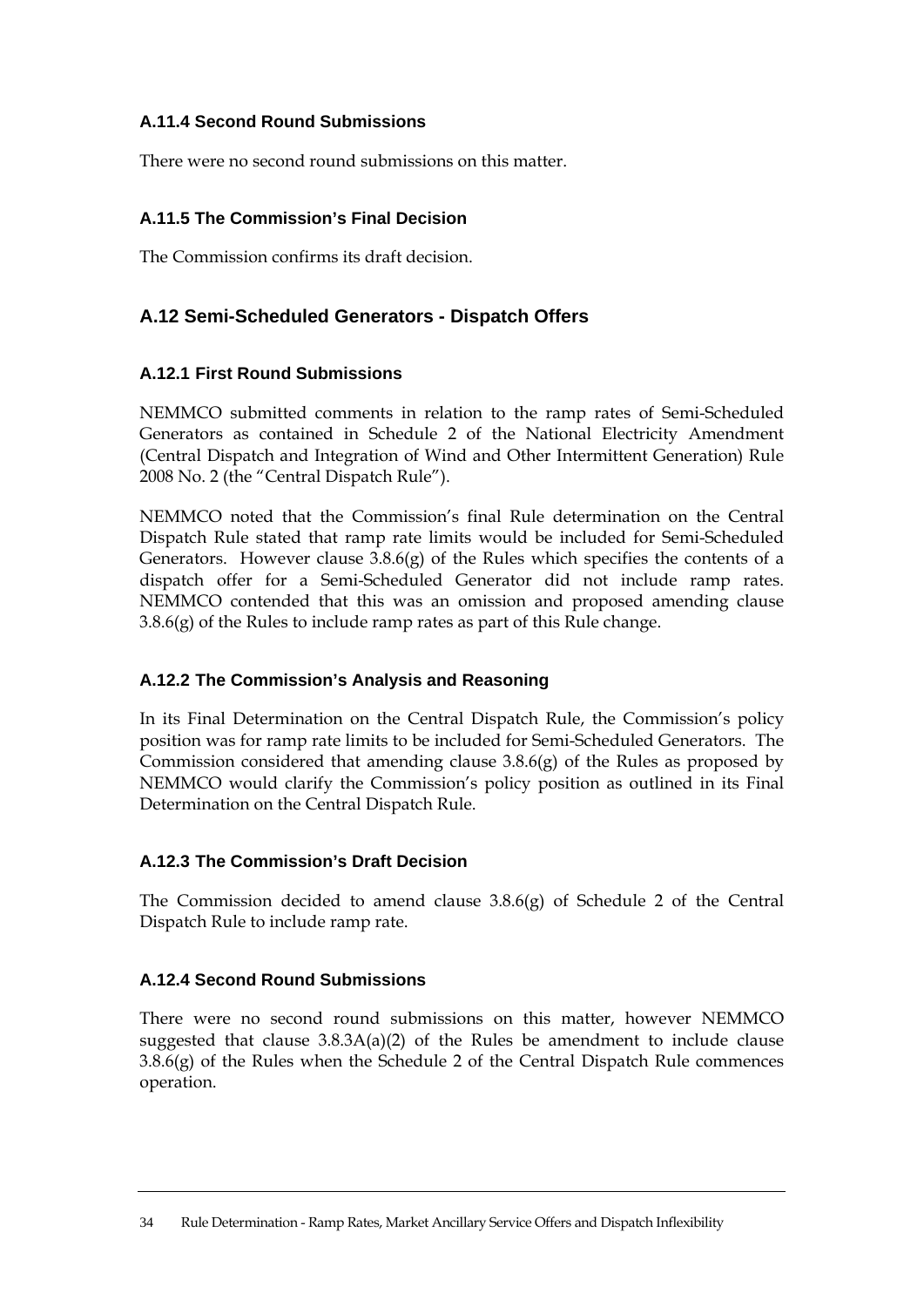#### **A.12.5 The Commission's Final Decision**

The Commission confirms its draft decision and has amended clause 3.8.3A(a)(2) of the Rules to also refer to clause  $3.8.6(q)$  of the Rules when Schedule 2 of the Central Dispatch Rule commences operation.

## **A.13 Semi-Scheduled Generators – Rebidding Ramp Rates**

#### **A.13.1 First Round Submissions**

NEMMCO submitted comments in relation to the ramp rates of Semi-Scheduled Generators as contained in Schedule 2 of the Central Dispatch Rule.

NEMMCO noted that clause 3.8.22(b) of the Rules that relates to rebidding did not include semi-scheduled generating units. NEMMCO submitted that semi-scheduled generating units should be included otherwise Semi-Scheduled Generators would not be able to rebid available capacity, dispatch inflexibilities, or ramp rates.

#### **A.13.2 The Commission's Analysis and Reasoning**

In its Final Determination on the Central Dispatch Rule, the Commission's policy position was for Semi-Scheduled Generators to be able to rebid available capacity, daily energy constraints, dispatch inflexibilities and ramp rates. The Commission considered that applying clause 3.8.22(b)(1) of the Rules to Semi-Scheduled Generators would clarify the Commission's policy position as outlined in its Final Determination on the Central Dispatch Rule.

#### **A.13.3 The Commission's Draft Decision**

The Commission decided to amend clause 3.8.22(b)(1) of the Central Dispatch Rule to permit Semi-Scheduled Generators to rebid available capacity, daily energy constraints, dispatch inflexibilities and ramp rates.

#### **A.13.4 Second Round Submissions**

There were no second round submissions on this matter.

#### **A.13.5 The Commission's Final Decision**

The Commission confirms its final decision.